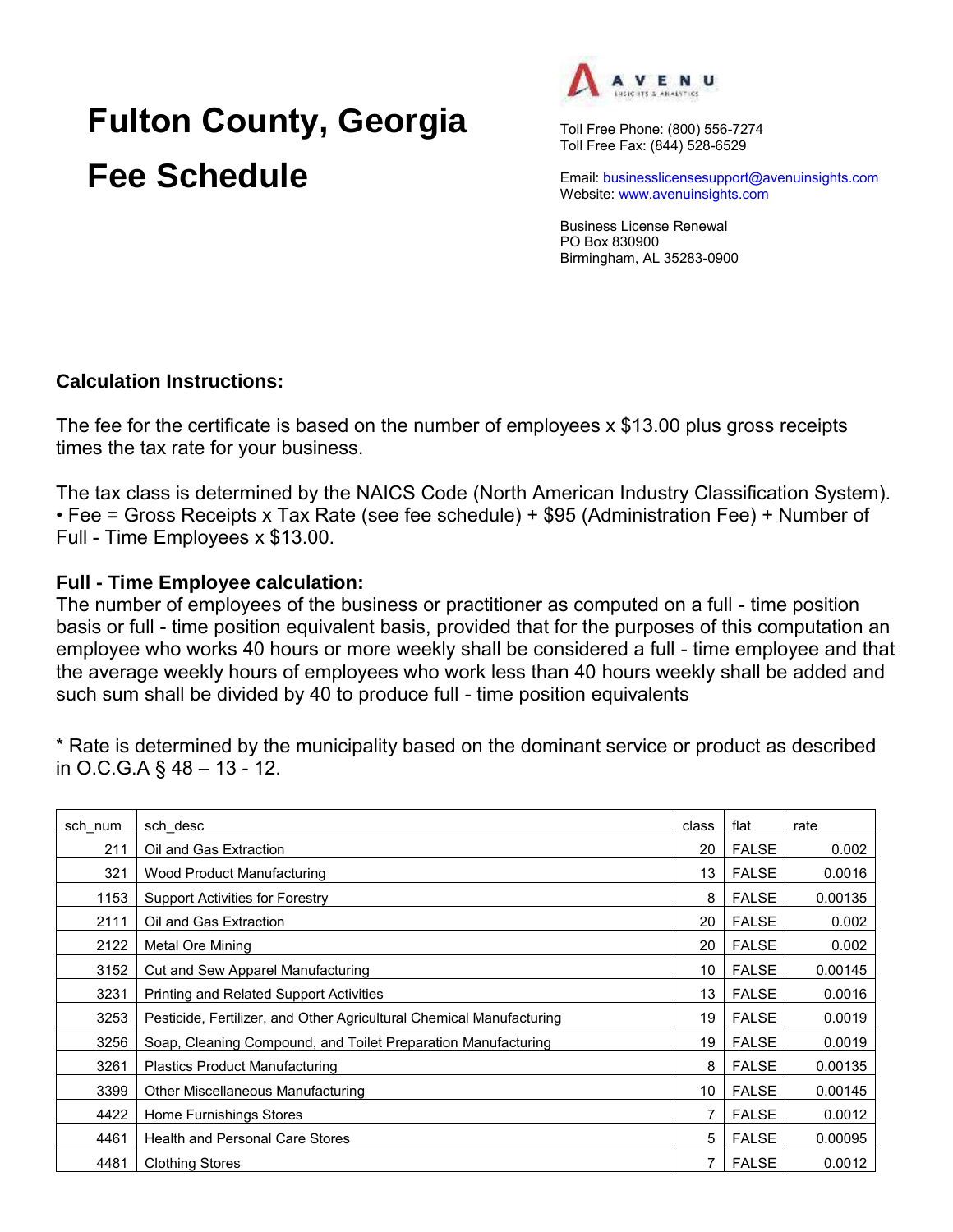| sch num | sch desc                                        | class | flat         | rate    |
|---------|-------------------------------------------------|-------|--------------|---------|
| 4512    | Book, Periodical, and Music Stores              | 5     | <b>FALSE</b> | 0.00095 |
| 4539    | <b>Other Miscellaneous Store Retailers</b>      | 5     | <b>FALSE</b> | 0.00095 |
| 4543    | <b>Direct Selling Establishments</b>            | 6     | <b>FALSE</b> | 0.00115 |
| 4884    | Support Activities for Road Transportation      | 9     | <b>FALSE</b> | 0.0014  |
| 4889    | Other Support Activities for Transportation     | 4     | <b>FALSE</b> | 0.0009  |
| 5112    | Software Publishers                             | 9     | <b>FALSE</b> | 0.0014  |
| 5122    | Sound Recording Industries                      | 13    | <b>FALSE</b> | 0.0016  |
| 5311    | Lessors of Real Estate                          | 18    | <b>FALSE</b> | 0.00185 |
| 5312    | Offices of Real Estate Agents and Brokers       | 18    | <b>FALSE</b> | 0.00185 |
| 5313    | Activities Related to Real Estate               | 18    | <b>FALSE</b> | 0.00185 |
| 5614    | <b>Business Support Services</b>                | 10    | <b>FALSE</b> | 0.00145 |
| 6241    | Individual and Family Services                  | 6     | <b>FALSE</b> | 0.00115 |
| 7115    | Independent Artists, Writers, and Performers    | 15    | <b>FALSE</b> | 0.0017  |
| 7223    | <b>Special Food Services</b>                    | 6     | <b>FALSE</b> | 0.00115 |
| 8111    | Automotive Repair and Maintenance               | 6     | <b>FALSE</b> | 0.00115 |
| 11111   | Soybean Farming                                 | 11    | <b>FALSE</b> | 0.0015  |
| 11114   | <b>Wheat Farming</b>                            | 11    | <b>FALSE</b> | 0.0015  |
| 11115   | Corn Farming                                    | 11    | <b>FALSE</b> | 0.0015  |
| 11116   | <b>Rice Farming</b>                             | 11    | <b>FALSE</b> | 0.0015  |
| 11132   | Citrus (except Orange) Groves                   | 11    | <b>FALSE</b> | 0.0015  |
| 11191   | <b>Tobacco Farming</b>                          | 11    | <b>FALSE</b> | 0.0015  |
| 11192   | <b>Cotton Farming</b>                           | 11    | <b>FALSE</b> | 0.0015  |
| 11193   | <b>Sugarcane Farming</b>                        | 11    | <b>FALSE</b> | 0.0015  |
| 11221   | Hog and Pig Farming                             | 11    | <b>FALSE</b> | 0.0015  |
| 11231   | <b>Chicken Egg Production</b>                   | 11    | <b>FALSE</b> | 0.0015  |
| 11232   | Broilers and Other Meat Type Chicken Production | 11    | <b>FALSE</b> | 0.0015  |
| 11233   | <b>Turkey Production</b>                        | 11    | <b>FALSE</b> | 0.0015  |
| 11234   | <b>Poultry Hatcheries</b>                       | 11    | <b>FALSE</b> | 0.0015  |
| 11239   | <b>Other Poultry Production</b>                 | 11    | <b>FALSE</b> | 0.0015  |
| 11242   | <b>Goat Farming</b>                             | 11    | <b>FALSE</b> | 0.0015  |
| 11299   | All Other Animal Production                     | 11    | <b>FALSE</b> | 0.0015  |
| 11331   | Logging                                         | 7     | <b>FALSE</b> | 0.0012  |
| 11421   | Hunting and Trapping                            | 8     | <b>FALSE</b> | 0.00135 |
| 11521   | <b>Support Activities for Animal Production</b> | 3     | <b>FALSE</b> | 0.00085 |
| 11531   | <b>Support Activities for Forestry</b>          | 8     | <b>FALSE</b> | 0.00135 |
| 21111   | Oil and Gas Extraction                          | 20    | <b>FALSE</b> | 0.002   |
| 21221   | Iron Ore Mining                                 | 20    | <b>FALSE</b> | 0.002   |
| 21222   | Gold Ore and Silver Ore Mining                  | 20    | <b>FALSE</b> | 0.002   |
| 21223   | Copper, Nickel, Lead, and Zinc Mining           | 20    | <b>FALSE</b> | 0.002   |
| 21229   | <b>Other Metal Ore Mining</b>                   | 20    | <b>FALSE</b> | 0.002   |
| 22121   | Natural Gas Distribution                        | 15    | <b>FALSE</b> | 0.0017  |
| 22131   | Water Supply and Irrigation Systems             | 15    | <b>FALSE</b> | 0.0017  |
| 22132   | <b>Sewage Treatment Facilities</b>              | 15    | <b>FALSE</b> | 0.0017  |
| 23611   | <b>Residential Building Construction</b>        | 4     | <b>FALSE</b> | 0.0009  |
| 23821   | <b>Electrical Contractors</b>                   | 4     | <b>FALSE</b> | 0.0009  |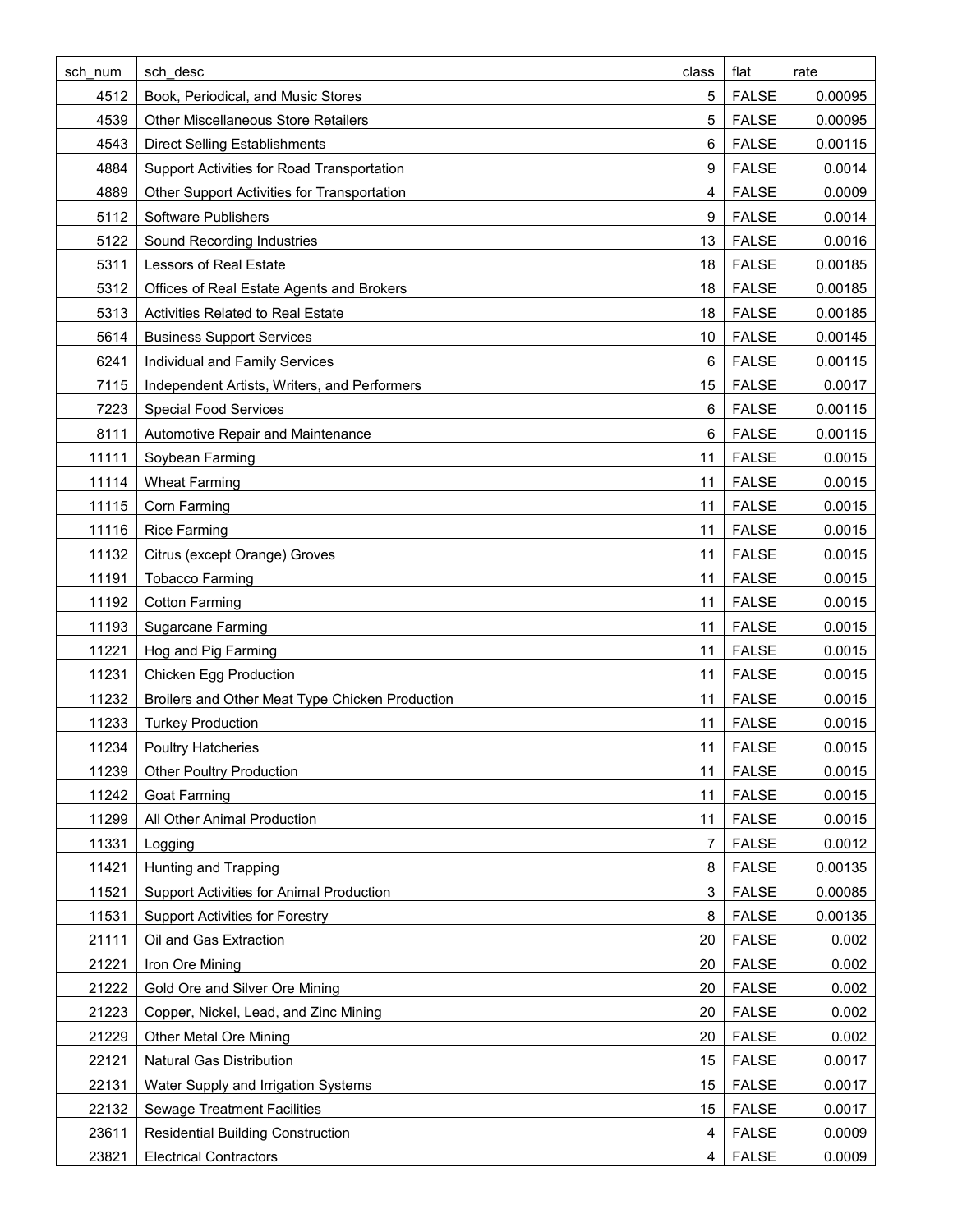| sch num | sch desc                                                                    | class | flat         | rate    |
|---------|-----------------------------------------------------------------------------|-------|--------------|---------|
| 23832   | Painting and Wall Covering Contractors                                      | 6     | <b>FALSE</b> | 0.00115 |
| 23835   | <b>Finish Carpentry Contractors</b>                                         | 6     | <b>FALSE</b> | 0.00115 |
| 31123   | <b>Breakfast Cereal Manufacturing</b>                                       | 9     | <b>FALSE</b> | 0.0014  |
| 31133   | Confectionery Manufacturing from Purchased Chocolate                        | 9     | <b>FALSE</b> | 0.0014  |
| 31134   | Nonchocolate Confectionery Manufacturing                                    | 3     | <b>FALSE</b> | 0.00085 |
| 31152   | Ice Cream and Frozen Dessert Manufacturing                                  | 9     | <b>FALSE</b> | 0.0014  |
| 31183   | <b>Tortilla Manufacturing</b>                                               | 9     | <b>FALSE</b> | 0.0014  |
| 31192   | Coffee and Tea Manufacturing                                                | 9     | <b>FALSE</b> | 0.0014  |
| 31212   | <b>Breweries</b>                                                            | 9     | <b>FALSE</b> | 0.0014  |
| 31214   | <b>Distilleries</b>                                                         | 9     | <b>FALSE</b> | 0.0014  |
| 31221   | <b>Tobacco Stemming and Redrying</b>                                        | 9     | <b>FALSE</b> | 0.0014  |
| 31321   | <b>Broadwoven Fabric Mills</b>                                              | 2     | <b>FALSE</b> | 0.0008  |
| 31323   | Nonwoven Fabric Mills                                                       | 6     | <b>FALSE</b> | 0.00115 |
| 31332   | <b>Fabric Coating Mills</b>                                                 | 6     | <b>FALSE</b> | 0.00115 |
| 31411   | <b>Carpet and Rug Mills</b>                                                 | 6     | <b>FALSE</b> | 0.00115 |
| 31521   | <b>Cut and Sew Apparel Contractors</b>                                      | 9     | <b>FALSE</b> | 0.0014  |
| 31599   | Apparel Accessories and Other Apparel Manufacturing                         | 9     | <b>FALSE</b> | 0.0014  |
| 31611   | Leather and Hide Tanning and Finishing                                      | 8     | <b>FALSE</b> | 0.00135 |
| 32192   | Wood Container and Pallet Manufacturing                                     | 7     | <b>FALSE</b> | 0.0012  |
| 32229   | Other Converted Paper Product Manufacturing                                 | 13    | <b>FALSE</b> | 0.0016  |
| 32311   | Printing                                                                    | 13    | <b>FALSE</b> | 0.0016  |
| 32312   | <b>Support Activities for Printing</b>                                      | 13    | <b>FALSE</b> | 0.0016  |
| 32411   | <b>Petroleum Refineries</b>                                                 | 13    | <b>FALSE</b> | 0.0016  |
| 32419   | Other Petroleum and Coal Products Manufacturing                             | 13    | <b>FALSE</b> | 0.0016  |
| 32511   | <b>Petrochemical Manufacturing</b>                                          | 19    | <b>FALSE</b> | 0.0019  |
| 32512   | Industrial Gas Manufacturing                                                | 19    | <b>FALSE</b> | 0.0019  |
| 32513   | Synthetic Dye and Pigment Manufacturing                                     | 19    | <b>FALSE</b> | 0.0019  |
| 32519   | Other Basic Organic Chemical Manufacturing                                  | 19    | <b>FALSE</b> | 0.0019  |
| 32521   | Resin and Synthetic Rubber Manufacturing                                    | 19    | <b>FALSE</b> | 0.0019  |
| 32532   | Pesticide and Other Agricultural Chemical Manufacturing                     | 5     | <b>FALSE</b> | 0.00095 |
| 32551   | Paint and Coating Manufacturing                                             | 19    | <b>FALSE</b> | 0.0019  |
| 32552   | <b>Adhesive Manufacturing</b>                                               | 19    | <b>FALSE</b> | 0.0019  |
| 32561   | Soap and Cleaning Compound Manufacturing                                    | 11    | <b>FALSE</b> | 0.0015  |
| 32562   | <b>Toilet Preparation Manufacturing</b>                                     | 19    | <b>FALSE</b> | 0.0019  |
| 32591   | <b>Printing Ink Manufacturing</b>                                           | 19    | <b>FALSE</b> | 0.0019  |
| 32592   | <b>Explosives Manufacturing</b>                                             | 19    | <b>FALSE</b> | 0.0019  |
| 32599   | All Other Chemical Product and Preparation Manufacturing                    | 19    | <b>FALSE</b> | 0.0019  |
| 32613   | Laminated Plastics Plate, Sheet (except Packaging), and Shape Manufacturing | 8     | <b>FALSE</b> | 0.00135 |
| 32615   | Urethane and Other Foam Product (except Polystyrene) Manufacturing          | 8     | <b>FALSE</b> | 0.00135 |
| 32616   | <b>Plastics Bottle Manufacturing</b>                                        | 8     | <b>FALSE</b> | 0.00135 |
| 32619   | <b>Other Plastics Product Manufacturing</b>                                 | 8     | <b>FALSE</b> | 0.00135 |
| 32622   | Rubber and Plastics Hoses and Belting Manufacturing                         | 8     | <b>FALSE</b> | 0.00135 |
| 32721   | Glass and Glass Product Manufacturing                                       | 12    | <b>FALSE</b> | 0.00155 |
| 32731   | <b>Cement Manufacturing</b>                                                 | 12    | <b>FALSE</b> | 0.00155 |
| 32732   | Ready-Mix Concrete Manufacturing                                            | 12    | <b>FALSE</b> | 0.00155 |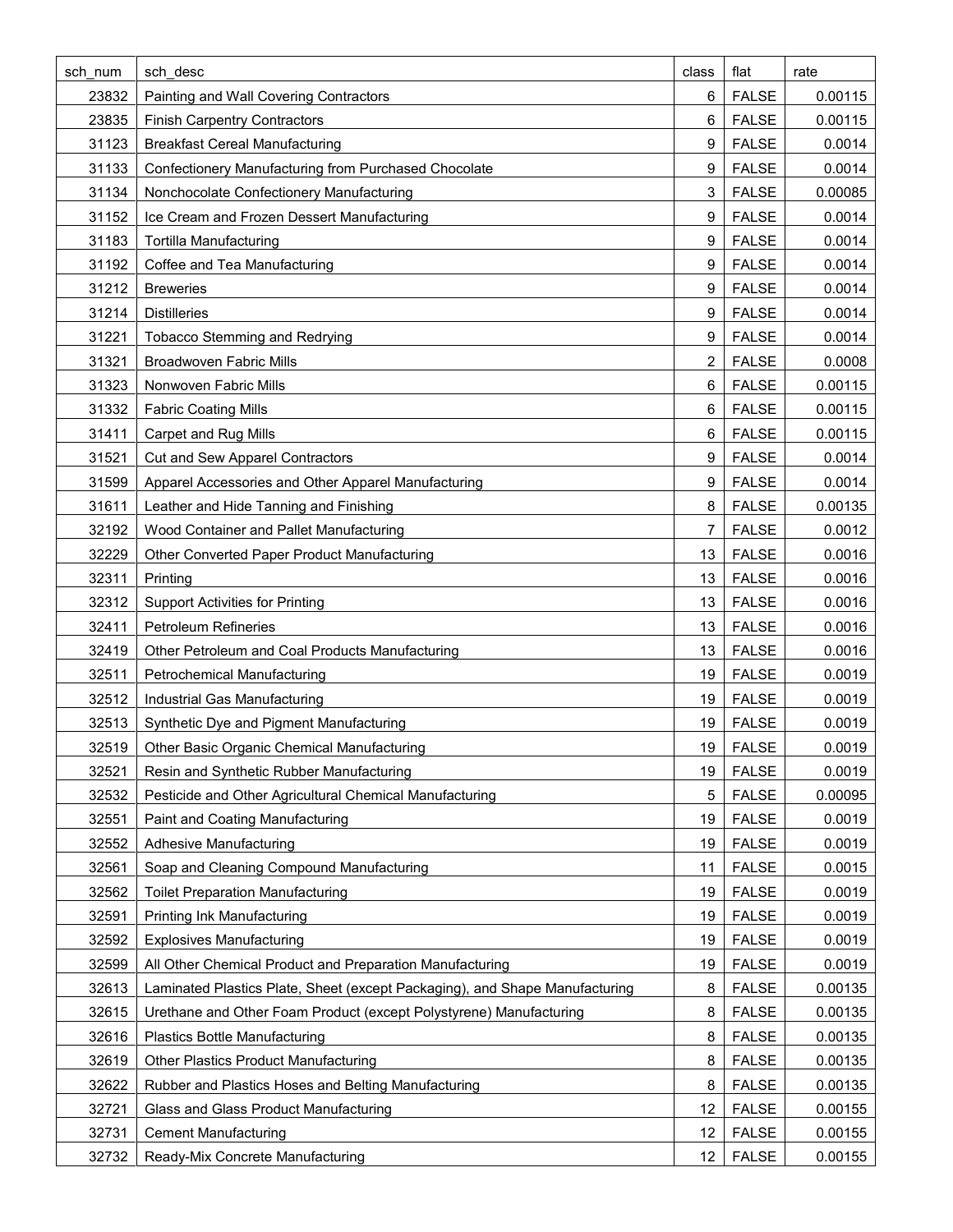| sch num | sch desc                                                                  | class          | flat         | rate    |
|---------|---------------------------------------------------------------------------|----------------|--------------|---------|
| 32739   | Other Concrete Product Manufacturing                                      | 12             | <b>FALSE</b> | 0.00155 |
| 32741   | Lime Manufacturing                                                        | 12             | <b>FALSE</b> | 0.00155 |
| 32742   | <b>Gypsum Product Manufacturing</b>                                       | 12             | <b>FALSE</b> | 0.00155 |
| 33121   | Iron and Steel Pipe and Tube Manufacturing from Purchased Steel           | 7              | <b>FALSE</b> | 0.0012  |
| 33271   | Machine Shops                                                             | 10             | <b>FALSE</b> | 0.00145 |
| 33321   | Sawmill and Woodworking Machinery Manufacturing                           | 16             | <b>FALSE</b> | 0.00175 |
| 33322   | Plastics and Rubber Industry Machinery Manufacturing                      | 16             | <b>FALSE</b> | 0.00175 |
| 33421   | <b>Telephone Apparatus Manufacturing</b>                                  | 13             | <b>FALSE</b> | 0.0016  |
| 33431   | Audio and Video Equipment Manufacturing                                   | 13             | <b>FALSE</b> | 0.0016  |
| 33511   | Electric Lamp Bulb and Part Manufacturing                                 | 13             | <b>FALSE</b> | 0.0016  |
| 33592   | Communication and Energy Wire and Cable Manufacturing                     | 13             | <b>FALSE</b> | 0.0016  |
| 33599   | All Other Electrical Equipment and Component Manufacturing                | 16             | <b>FALSE</b> | 0.00175 |
| 33635   | Motor Vehicle Transmission and Power Train Parts Manufacturing            | 5              | <b>FALSE</b> | 0.00095 |
| 33637   | Motor Vehicle Metal Stamping                                              | 10             | <b>FALSE</b> | 0.00145 |
| 33651   | Railroad Rolling Stock Manufacturing                                      | 16             | <b>FALSE</b> | 0.00175 |
| 33711   | Wood Kitchen Cabinet and Countertop Manufacturing                         | 7              | <b>FALSE</b> | 0.0012  |
| 33712   | Household and Institutional Furniture Manufacturing                       | 4              | <b>FALSE</b> | 0.0009  |
| 33791   | <b>Mattress Manufacturing</b>                                             | 7              | <b>FALSE</b> | 0.0012  |
| 33792   | <b>Blind and Shade Manufacturing</b>                                      | 7              | <b>FALSE</b> | 0.0012  |
| 33992   | Sporting and Athletic Goods Manufacturing                                 | 8              | <b>FALSE</b> | 0.00135 |
| 33995   | Sign Manufacturing                                                        | 11             | <b>FALSE</b> | 0.0015  |
| 33999   | All Other Miscellaneous Manufacturing                                     | 11             | <b>FALSE</b> | 0.0015  |
| 42322   | Home Furnishing Merchant Wholesalers                                      | 3              | <b>FALSE</b> | 0.00085 |
| 42345   | Medical, Dental, and Hospital Equipment and Supplies Merchant Wholesalers | 3              | <b>FALSE</b> | 0.00085 |
| 42383   | Industrial Machinery and Equipment Merchant Wholesalers                   | 3              | <b>FALSE</b> | 0.00085 |
| 42469   | Other Chemical and Allied Products Merchant Wholesalers                   | 3              | <b>FALSE</b> | 0.00085 |
| 44111   | New Car Dealers                                                           | 1              | <b>FALSE</b> | 0.0005  |
| 44112   | <b>Used Car Dealers</b>                                                   | 1 <sup>1</sup> | <b>FALSE</b> | 0.0005  |
| 44121   | <b>Recreational Vehicle Dealers</b>                                       | 1              | <b>FALSE</b> | 0.0005  |
| 44131   | Automotive Parts and Accessories Stores                                   | 1              | <b>FALSE</b> | 0.0005  |
| 44132   | <b>Tire Dealers</b>                                                       | 3              | <b>FALSE</b> | 0.00085 |
| 44211   | <b>Furniture Stores</b>                                                   | 3              | <b>FALSE</b> | 0.00085 |
| 44221   | <b>Floor Covering Stores</b>                                              | 1              | <b>FALSE</b> | 0.0005  |
| 44229   | Other Home Furnishings Stores                                             | 4              | <b>FALSE</b> | 0.0009  |
| 44312   | <b>Computer and Software Stores</b>                                       | 1              | <b>FALSE</b> | 0.0005  |
| 44313   | Camera and Photographic Supplies Stores                                   | 5              | <b>FALSE</b> | 0.00095 |
| 44411   | Home Centers                                                              | 4              | <b>FALSE</b> | 0.0009  |
| 44413   | <b>Hardware Stores</b>                                                    | 1              | <b>FALSE</b> | 0.0005  |
| 44419   | <b>Other Building Material Dealers</b>                                    | 4              | <b>FALSE</b> | 0.0009  |
| 44421   | <b>Outdoor Power Equipment Stores</b>                                     | 1              | <b>FALSE</b> | 0.0005  |
| 44422   | Nursery, Garden Center, and Farm Supply Stores                            | 4              | <b>FALSE</b> | 0.0009  |
| 44511   | Supermarkets and Other Grocery (except Convenience) Stores                | 3              | <b>FALSE</b> | 0.00085 |
| 44512   | <b>Convenience Stores</b>                                                 | 3              | <b>FALSE</b> | 0.00085 |
| 44522   | <b>Fish and Seafood Markets</b>                                           | 3              | <b>FALSE</b> | 0.00085 |
| 44523   | Fruit and Vegetable Markets                                               | 1              | <b>FALSE</b> | 0.0005  |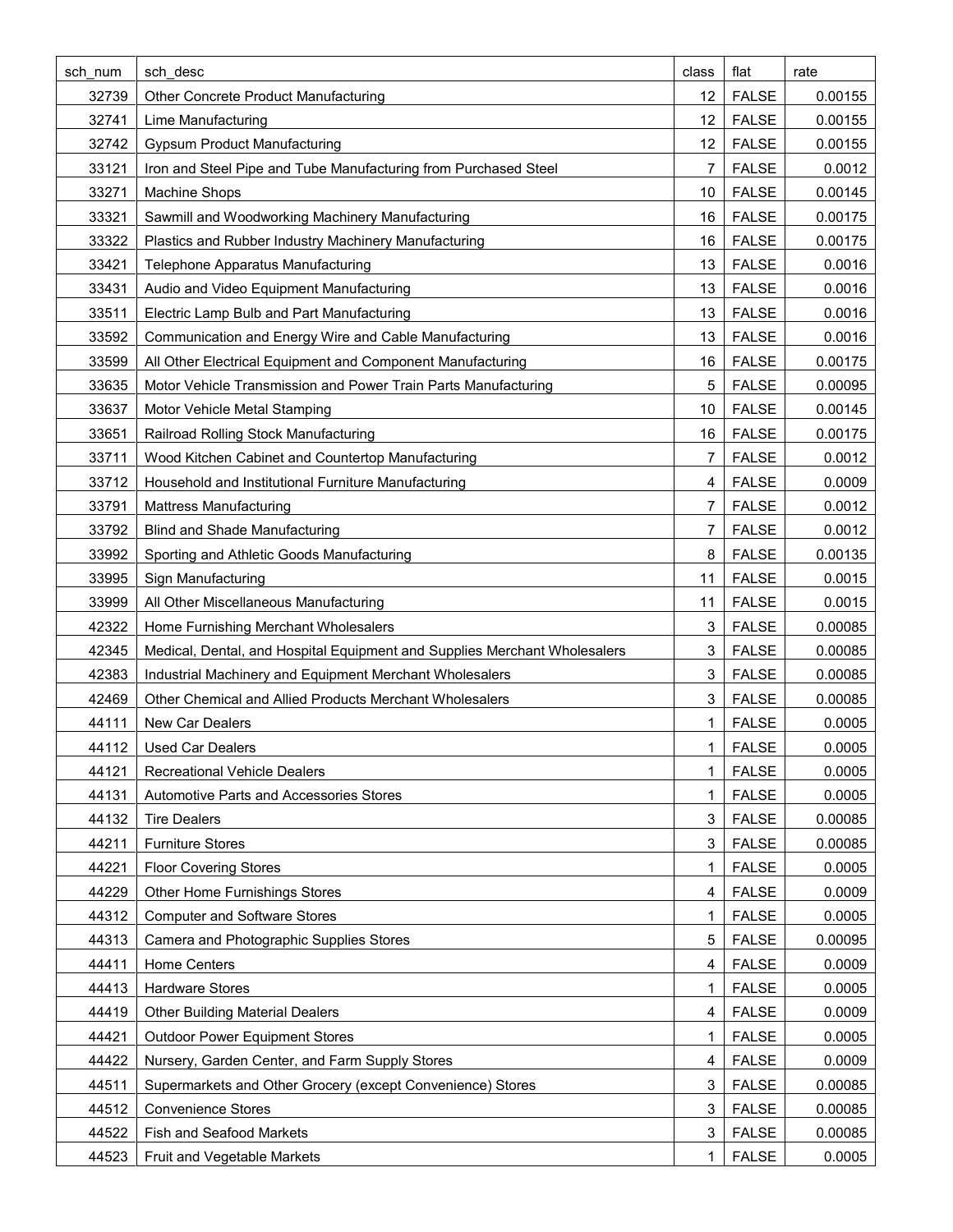| sch num | sch desc                                                        | class | flat         | rate    |
|---------|-----------------------------------------------------------------|-------|--------------|---------|
| 44529   | <b>Other Specialty Food Stores</b>                              | 3     | <b>FALSE</b> | 0.00085 |
| 44531   | Beer, Wine, and Liquor Stores                                   | 1     | <b>FALSE</b> | 0.0005  |
| 44611   | Pharmacies and Drug Stores                                      | 5     | <b>FALSE</b> | 0.00095 |
| 44612   | Cosmetics, Beauty Supplies, and Perfume Stores                  | 3     | <b>FALSE</b> | 0.00085 |
| 44613   | <b>Optical Goods Stores</b>                                     | 5     | <b>FALSE</b> | 0.00095 |
| 44619   | Other Health and Personal Care Stores                           | 5     | <b>FALSE</b> | 0.00095 |
| 44711   | <b>Gasoline Stations with Convenience Stores</b>                | 3     | <b>FALSE</b> | 0.00085 |
| 44719   | <b>Other Gasoline Stations</b>                                  | 1     | <b>FALSE</b> | 0.0005  |
| 44811   | Men's Clothing Stores                                           | 7     | <b>FALSE</b> | 0.0012  |
| 44812   | <b>Women's Clothing Stores</b>                                  | 7     | <b>FALSE</b> | 0.0012  |
| 44813   | Children's and Infants' Clothing Stores                         | 7     | <b>FALSE</b> | 0.0012  |
| 44814   | <b>Family Clothing Stores</b>                                   | 7     | <b>FALSE</b> | 0.0012  |
| 44815   | <b>Clothing Accessories Stores</b>                              | 7     | <b>FALSE</b> | 0.0012  |
| 44819   | <b>Other Clothing Stores</b>                                    | 7     | <b>FALSE</b> | 0.0012  |
| 44821   | Shoe Stores                                                     | 7     | <b>FALSE</b> | 0.0012  |
| 44831   | Jewelry Stores                                                  | 5     | <b>FALSE</b> | 0.00095 |
| 44832   | Luggage and Leather Goods Stores                                | 5     | <b>FALSE</b> | 0.00095 |
| 45111   | <b>Sporting Goods Stores</b>                                    | 5     | <b>FALSE</b> | 0.00095 |
| 45112   | Hobby, Toy, and Game Stores                                     | 5     | <b>FALSE</b> | 0.00095 |
| 45113   | Sewing, Needlework, and Piece Goods Stores                      | 5     | <b>FALSE</b> | 0.00095 |
| 45114   | Musical Instrument and Supplies Stores                          | 4     | <b>FALSE</b> | 0.0009  |
| 45122   | Prerecorded Tape, Compact Disc, and Record Stores               | 5     | <b>FALSE</b> | 0.00095 |
| 45211   | <b>Department Stores</b>                                        | 2     | <b>FALSE</b> | 0.0008  |
| 45299   | All Other General Merchandise Stores                            | 6     | <b>FALSE</b> | 0.00115 |
| 45311   | Florists                                                        | 5     | <b>FALSE</b> | 0.00095 |
| 45321   | Office Supplies and Stationery Stores                           | 3     | <b>FALSE</b> | 0.00085 |
| 45322   | Gift, Novelty, and Souvenir Stores                              | 5     | <b>FALSE</b> | 0.00095 |
| 45331   | <b>Used Merchandise Stores</b>                                  | 5     | <b>FALSE</b> | 0.00095 |
| 45391   | Pet and Pet Supplies Stores                                     | 5     | <b>FALSE</b> | 0.00095 |
| 45392   | <b>Art Dealers</b>                                              | 5     | <b>FALSE</b> | 0.00095 |
| 45399   | All Other Miscellaneous Store Retailers                         | 6     | <b>FALSE</b> | 0.00115 |
| 45411   | Electronic Shopping and Mail-Order Houses                       | 5     | <b>FALSE</b> | 0.00095 |
| 45421   | <b>Vending Machine Operators</b>                                | 5     | <b>FALSE</b> | 0.00095 |
| 45439   | Other Direct Selling Establishments                             | 1     | <b>FALSE</b> | 0.0005  |
| 48411   | General Freight Trucking, Local                                 | 5     | <b>FALSE</b> | 0.00095 |
| 48412   | General Freight Trucking, Long-Distance                         | 5     | <b>FALSE</b> | 0.00095 |
| 48421   | Used Household and Office Goods Moving                          | 5     | <b>FALSE</b> | 0.00095 |
| 48422   | Specialized Freight (except Used Goods) Trucking, Local         | 5     | <b>FALSE</b> | 0.00095 |
| 48423   | Specialized Freight (except Used Goods) Trucking, Long-Distance | 5     | <b>FALSE</b> | 0.00095 |
| 48531   | <b>Taxi Service</b>                                             | 5     | <b>FALSE</b> | 0.00095 |
| 48532   | Limousine Service                                               | 5     | <b>FALSE</b> | 0.00095 |
| 48599   | Other Transit and Ground Passenger Transportation               | 5     | <b>FALSE</b> | 0.00095 |
| 48699   | All Other Pipeline Transportation                               | 22    | <b>FALSE</b> | 0.0021  |
| 48819   | Other Support Activities for Air Transportation                 | 2     | <b>FALSE</b> | 0.0008  |
| 48821   | Support Activities for Rail Transportation                      | 4     | <b>FALSE</b> | 0.0009  |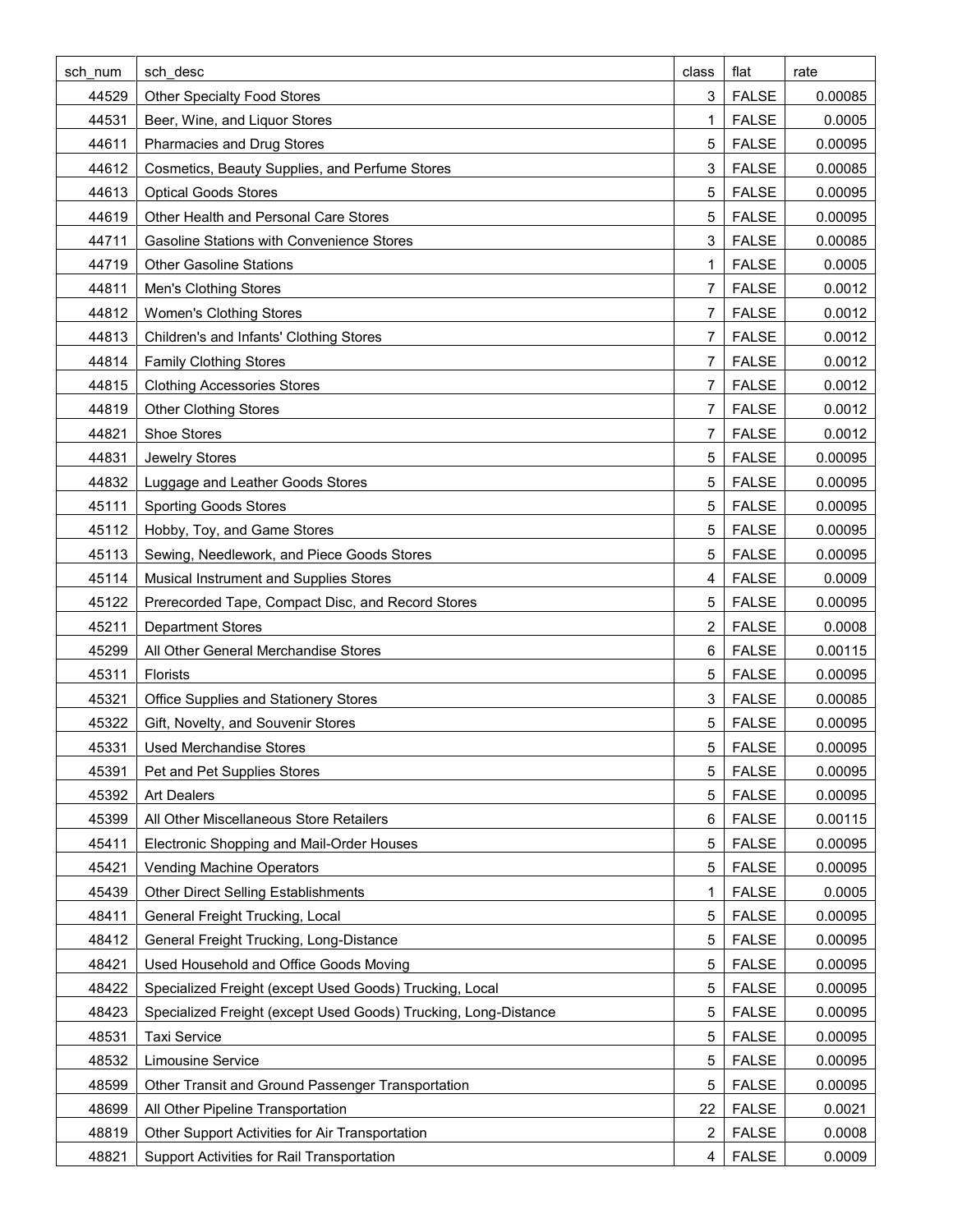| sch num | sch desc                                          | class | flat         | rate    |
|---------|---------------------------------------------------|-------|--------------|---------|
| 48832   | Marine Cargo Handling                             | 9     | <b>FALSE</b> | 0.0014  |
| 48839   | Other Support Activities for Water Transportation | 9     | <b>FALSE</b> | 0.0014  |
| 48841   | Motor Vehicle Towing                              | 6     | <b>FALSE</b> | 0.00115 |
| 48849   | Other Support Activities for Road Transportation  | 5     | <b>FALSE</b> | 0.00095 |
| 48851   | Freight Transportation Arrangement                | 1     | <b>FALSE</b> | 0.0005  |
| 48899   | Other Support Activities for Transportation       | 4     | <b>FALSE</b> | 0.0009  |
| 49211   | Couriers                                          | 5     | <b>FALSE</b> | 0.00095 |
| 49221   | Local Messengers and Local Delivery               | 5     | <b>FALSE</b> | 0.00095 |
| 49311   | General Warehousing and Storage                   | 5     | <b>FALSE</b> | 0.00095 |
| 49312   | Refrigerated Warehousing and Storage              | 1     | <b>FALSE</b> | 0.0005  |
| 49319   | Other Warehousing and Storage                     | 5     | <b>FALSE</b> | 0.00095 |
| 51111   | Newspaper Publishers                              | 13    | <b>FALSE</b> | 0.0016  |
| 51112   | <b>Periodical Publishers</b>                      | 13    | <b>FALSE</b> | 0.0016  |
| 51113   | <b>Book Publishers</b>                            | 13    | <b>FALSE</b> | 0.0016  |
| 51119   | <b>Other Publishers</b>                           | 9     | <b>FALSE</b> | 0.0014  |
| 51121   | Software Publishers                               | 9     | <b>FALSE</b> | 0.0014  |
| 51211   | Motion Picture and Video Production               | 8     | <b>FALSE</b> | 0.00135 |
| 51212   | Motion Picture and Video Distribution             | 8     | <b>FALSE</b> | 0.00135 |
| 51221   | <b>Record Production</b>                          | 9     | <b>FALSE</b> | 0.0014  |
| 51222   | Integrated Record Production/Distribution         | 9     | <b>FALSE</b> | 0.0014  |
| 51223   | <b>Music Publishers</b>                           | 4     | <b>FALSE</b> | 0.0009  |
| 51224   | Sound Recording Studios                           | 13    | <b>FALSE</b> | 0.0016  |
| 51229   | Other Sound Recording Industries                  | 15    | <b>FALSE</b> | 0.0017  |
| 51711   | <b>Wired Telecommunications Carriers</b>          | 8     | <b>FALSE</b> | 0.00135 |
| 52111   | Monetary Authorities - Central Bank               | 23    | <b>FALSE</b> | 0.00215 |
| 52211   | <b>Commercial Banking</b>                         | 23    | <b>FALSE</b> | 0.00215 |
| 52212   | Savings Institutions                              | 23    | <b>FALSE</b> | 0.00215 |
| 52213   | <b>Credit Unions</b>                              | 23    | <b>FALSE</b> | 0.00215 |
| 52219   | Other Depository Credit Intermediation            | 23    | <b>FALSE</b> | 0.00215 |
| 52222   | Sales Financing                                   | 21    | <b>FALSE</b> | 0.002   |
| 52229   | Other Nondepository Credit Intermediation         | 21    | <b>FALSE</b> | 0.002   |
| 52231   | Mortgage and Nonmortgage Loan Brokers             | 21    | <b>FALSE</b> | 0.002   |
| 52239   | Other Activities Related to Credit Intermediation | 21    | <b>FALSE</b> | 0.002   |
| 52312   | Securities Brokerage                              | 15    | <b>FALSE</b> | 0.0017  |
| 52314   | <b>Commodity Contracts Brokerage</b>              | 15    | <b>FALSE</b> | 0.0017  |
| 52321   | Securities and Commodity Exchanges                | 15    | <b>FALSE</b> | 0.0017  |
| 52391   | Miscellaneous Intermediation                      | 24    | <b>FALSE</b> | 0.0022  |
| 52392   | Portfolio Management                              | 6     | <b>FALSE</b> | 0.00115 |
| 52393   | <b>Investment Advice</b>                          | 15    | <b>FALSE</b> | 0.0017  |
| 52413   | <b>Reinsurance Carriers</b>                       | 8     | <b>FALSE</b> | 0.00135 |
| 52421   | Insurance Agencies and Brokerages                 | 16    | <b>FALSE</b> | 0.00175 |
| 52511   | Pension Funds                                     | 8     | <b>FALSE</b> | 0.00135 |
| 52519   | <b>Other Insurance Funds</b>                      | 8     | <b>FALSE</b> | 0.00135 |
| 52591   | Open-End Investment Funds                         | 24    | <b>FALSE</b> | 0.0022  |
| 52592   | Trusts, Estates, and Agency Accounts              | 24    | <b>FALSE</b> | 0.0022  |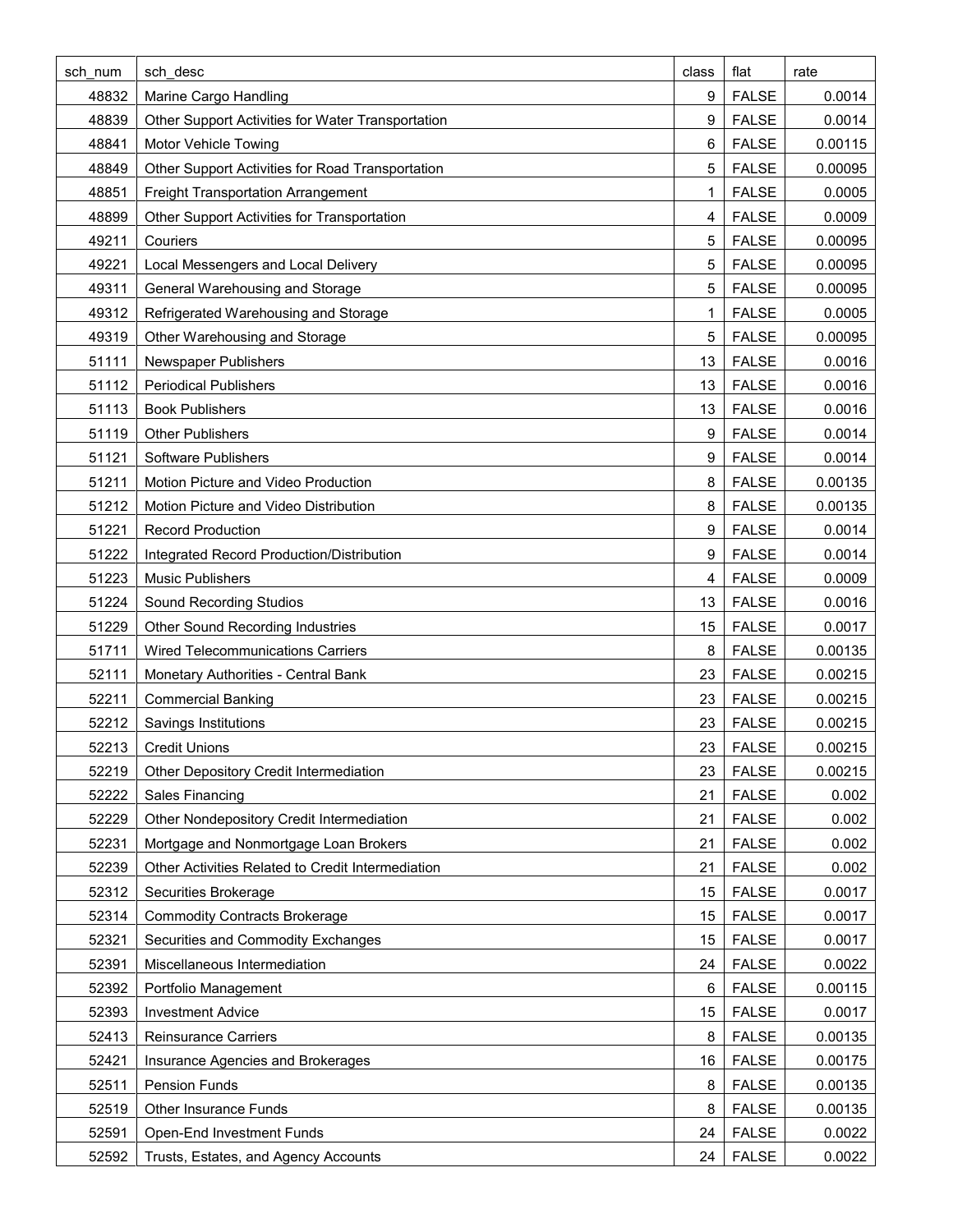| sch num | sch desc                                                                                                | class | flat         | rate    |
|---------|---------------------------------------------------------------------------------------------------------|-------|--------------|---------|
| 52593   | <b>Real Estate Investment Trusts</b>                                                                    | 24    | <b>FALSE</b> | 0.0022  |
| 52599   | <b>Other Financial Vehicles</b>                                                                         | 24    | <b>FALSE</b> | 0.0022  |
| 53111   | Lessors of Residential Buildings and Dwellings                                                          | 18    | <b>FALSE</b> | 0.00185 |
| 53112   | Lessors of Nonresidential Buildings (except Miniwarehouses)                                             | 18    | <b>FALSE</b> | 0.00185 |
| 53113   | Lessors of Miniwarehouses and Self-Storage Units                                                        | 1     | <b>FALSE</b> | 0.0005  |
| 53119   | Lessors of Other Real Estate Property                                                                   | 18    | <b>FALSE</b> | 0.00185 |
| 53121   | Offices of Real Estate Agents and Brokers                                                               | 18    | <b>FALSE</b> | 0.00185 |
| 53131   | <b>Real Estate Property Managers</b>                                                                    | 18    | <b>FALSE</b> | 0.00185 |
| 53132   | Offices of Real Estate Appraisers                                                                       | 18    | <b>FALSE</b> | 0.00185 |
| 53139   | Other Activities Related to Real Estate                                                                 | 18    | <b>FALSE</b> | 0.00185 |
| 53211   | Passenger Car Rental and Leasing                                                                        | 6     | <b>FALSE</b> | 0.00115 |
| 53212   | Truck, Utility Trailer, and RV (Recreational Vehicle) Rental and Leasing                                | 6     | <b>FALSE</b> | 0.00115 |
| 53223   | Video Tape and Disc Rental                                                                              | 8     | <b>FALSE</b> | 0.00135 |
| 53231   | <b>General Rental Centers</b>                                                                           | 18    | <b>FALSE</b> | 0.00185 |
| 53241   | Construction, Transportation, Mining, and Forestry Machinery and Equipment<br><b>Rental and Leasing</b> | 9     | <b>FALSE</b> | 0.0014  |
| 53242   | Office Machinery and Equipment Rental and Leasing                                                       | 9     | <b>FALSE</b> | 0.0014  |
| 53249   | Other Commercial and Industrial Machinery and Equipment Rental and Leasing                              | 9     | <b>FALSE</b> | 0.0014  |
| 53311   | Lessors of Nonfinancial Intangible Assets (except Copyrighted Works)                                    | 24    | <b>FALSE</b> | 0.0022  |
| 54111   | Offices of Lawyers                                                                                      | 13    | <b>FALSE</b> | 0.0016  |
| 54121   | Accounting, Tax Preparation, Bookkeeping, and Payroll Services                                          | 9     | <b>FALSE</b> | 0.0014  |
| 54131   | <b>Architectural Services</b>                                                                           | 14    | <b>FALSE</b> | 0.00165 |
| 54132   | Landscape Architectural Services                                                                        | 8     | <b>FALSE</b> | 0.00135 |
| 54133   | <b>Engineering Services</b>                                                                             | 14    | <b>FALSE</b> | 0.00165 |
| 54134   | <b>Drafting Services</b>                                                                                | 9     | <b>FALSE</b> | 0.0014  |
| 54135   | <b>Building Inspection Services</b>                                                                     | 9     | <b>FALSE</b> | 0.0014  |
| 54136   | Geophysical Surveying and Mapping Services                                                              | 14    | <b>FALSE</b> | 0.00165 |
| 54141   | <b>Interior Design Services</b>                                                                         | 9     | <b>FALSE</b> | 0.0014  |
| 54142   | <b>Industrial Design Services</b>                                                                       | 9     | <b>FALSE</b> | 0.0014  |
| 54143   | <b>Graphic Design Services</b>                                                                          | 9     | <b>FALSE</b> | 0.0014  |
| 54149   | <b>Other Specialized Design Services</b>                                                                | 14    | <b>FALSE</b> | 0.00165 |
| 54151   | <b>Computer Systems Design and Related Services</b>                                                     | 9     | <b>FALSE</b> | 0.0014  |
| 54161   | <b>Management Consulting Services</b>                                                                   | 9     | <b>FALSE</b> | 0.0014  |
| 54162   | <b>Environmental Consulting Services</b>                                                                | 14    | <b>FALSE</b> | 0.00165 |
| 54169   | Other Scientific and Technical Consulting Services                                                      | 14    | <b>FALSE</b> | 0.00165 |
| 54171   | Research and Development in the Physical, Engineering, and Life Sciences                                | 14    | <b>FALSE</b> | 0.00165 |
| 54172   | Research and Development in the Social Sciences and Humanities                                          | 14    | <b>FALSE</b> | 0.00165 |
| 54181   | <b>Advertising Agencies</b>                                                                             | 9     | <b>FALSE</b> | 0.0014  |
| 54182   | <b>Public Relations Agencies</b>                                                                        | 14    | <b>FALSE</b> | 0.00165 |
| 54184   | <b>Media Representatives</b>                                                                            | 9     | <b>FALSE</b> | 0.0014  |
| 54185   | <b>Display Advertising</b>                                                                              | 9     | <b>FALSE</b> | 0.0014  |
| 54186   | <b>Direct Mail Advertising</b>                                                                          | 9     | <b>FALSE</b> | 0.0014  |
| 54187   | Advertising Material Distribution Services                                                              | 4     | <b>FALSE</b> | 0.0009  |
| 54189   | Other Services Related to Advertising                                                                   | 9     | <b>FALSE</b> | 0.0014  |
| 54191   | Marketing Research and Public Opinion Polling                                                           | 14    | <b>FALSE</b> | 0.00165 |
| 54193   | Translation and Interpretation Services                                                                 | 9     | <b>FALSE</b> | 0.0014  |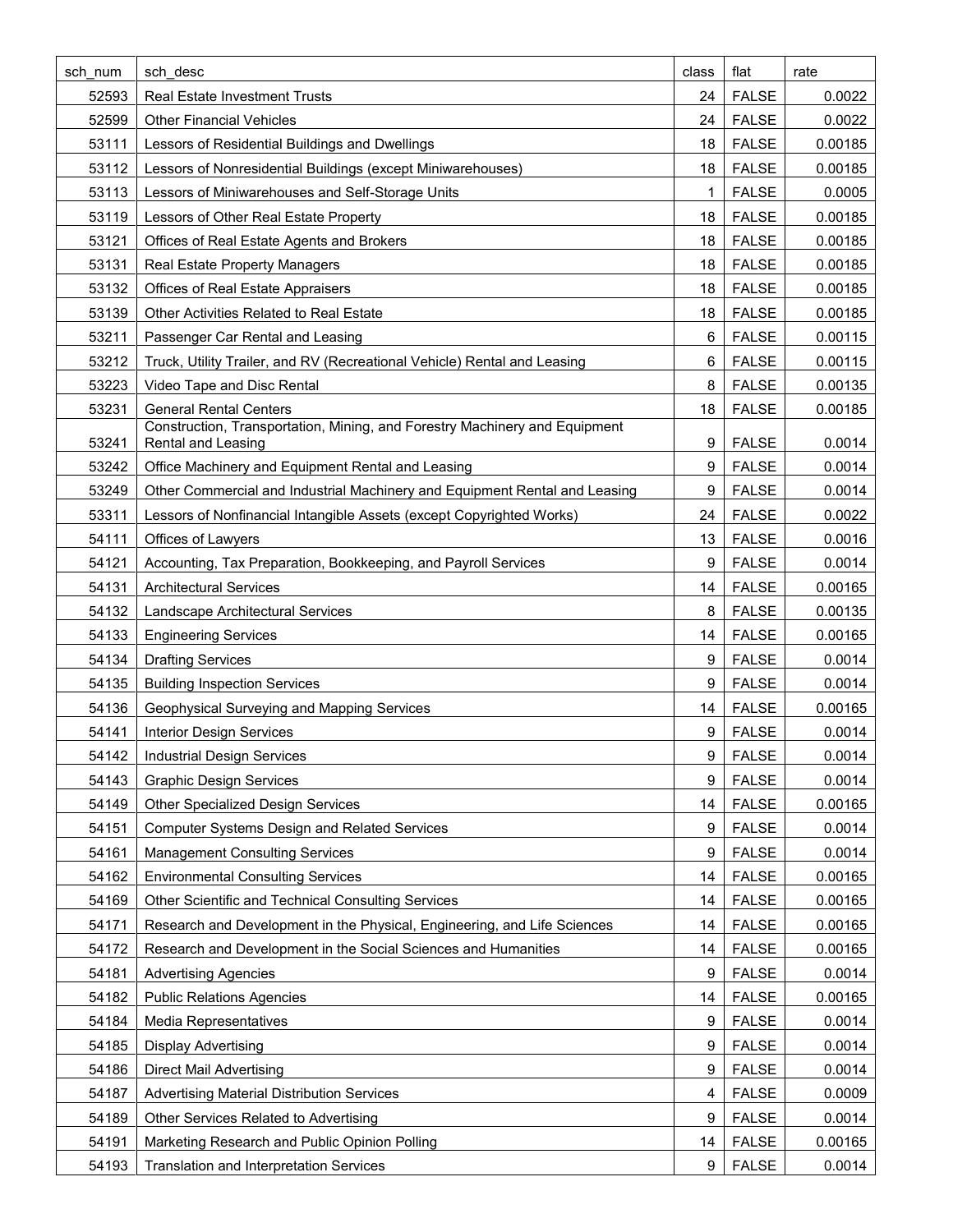| sch num | sch desc                                                                  | class | flat         | rate    |
|---------|---------------------------------------------------------------------------|-------|--------------|---------|
| 54194   | <b>Veterinary Services</b>                                                | 8     | <b>FALSE</b> | 0.00135 |
| 54199   | All Other Professional, Scientific, and Technical Services                | 9     | <b>FALSE</b> | 0.0014  |
| 56111   | <b>Office Administrative Services</b>                                     | 9     | <b>FALSE</b> | 0.0014  |
| 56121   | <b>Facilities Support Services</b>                                        | 14    | <b>FALSE</b> | 0.00165 |
| 56131   | <b>Employment Placement Agencies</b>                                      | 9     | <b>FALSE</b> | 0.0014  |
| 56132   | <b>Temporary Help Services</b>                                            | 9     | <b>FALSE</b> | 0.0014  |
| 56133   | Professional Employer Organizations                                       | 9     | <b>FALSE</b> | 0.0014  |
| 56141   | <b>Document Preparation Services</b>                                      | 9     | <b>FALSE</b> | 0.0014  |
| 56142   | <b>Telephone Call Centers</b>                                             | 9     | <b>FALSE</b> | 0.0014  |
| 56144   | <b>Collection Agencies</b>                                                | 9     | <b>FALSE</b> | 0.0014  |
| 56145   | <b>Credit Bureaus</b>                                                     | 9     | <b>FALSE</b> | 0.0014  |
| 56151   | <b>Travel Agencies</b>                                                    | 4     | <b>FALSE</b> | 0.0009  |
| 56152   | <b>Tour Operators</b>                                                     | 4     | <b>FALSE</b> | 0.0009  |
| 56171   | <b>Exterminating and Pest Control Services</b>                            | 9     | <b>FALSE</b> | 0.0014  |
| 56172   | <b>Janitorial Services</b>                                                | 9     | <b>FALSE</b> | 0.0014  |
| 56173   | <b>Landscaping Services</b>                                               | 8     | <b>FALSE</b> | 0.00135 |
| 56174   | Carpet and Upholstery Cleaning Services                                   | 10    | <b>FALSE</b> | 0.00145 |
| 56179   | Other Services to Buildings and Dwellings                                 | 9     | <b>FALSE</b> | 0.0014  |
| 56191   | Packaging and Labeling Services                                           | 4     | <b>FALSE</b> | 0.0009  |
| 56192   | Convention and Trade Show Organizers                                      | 9     | <b>FALSE</b> | 0.0014  |
| 56199   | All Other Support Services                                                | 9     | <b>FALSE</b> | 0.0014  |
| 56211   | <b>Waste Collection</b>                                                   | 15    | <b>FALSE</b> | 0.0017  |
| 56291   | <b>Remediation Services</b>                                               | 6     | <b>FALSE</b> | 0.00115 |
| 61111   | <b>Elementary and Secondary Schools</b>                                   | 10    | <b>FALSE</b> | 0.00145 |
| 61121   | Junior Colleges                                                           | 10    | <b>FALSE</b> | 0.00145 |
| 61131   | Colleges, Universities, and Professional Schools                          | 10    | <b>FALSE</b> | 0.00145 |
| 61141   | <b>Business and Secretarial Schools</b>                                   | 10    | <b>FALSE</b> | 0.00145 |
| 61143   | Professional and Management Development Training                          | 10    | <b>FALSE</b> | 0.00145 |
| 61151   | <b>Technical and Trade Schools</b>                                        | 10    | <b>FALSE</b> | 0.00145 |
| 61161   | Fine Arts Schools                                                         | 10    | <b>FALSE</b> | 0.00145 |
| 61163   | Language Schools                                                          | 10    | <b>FALSE</b> | 0.00145 |
| 61169   | All Other Schools and Instruction                                         | 10    | <b>FALSE</b> | 0.00145 |
| 61171   | <b>Educational Support Services</b>                                       | 10    | <b>FALSE</b> | 0.00145 |
| 62111   | <b>Offices of Physicians</b>                                              | 6     | <b>FALSE</b> | 0.00115 |
| 62121   | <b>Offices of Dentists</b>                                                | 6     | <b>FALSE</b> | 0.00115 |
| 62131   | Offices of Chiropractors                                                  | 6     | <b>FALSE</b> | 0.00115 |
| 62132   | <b>Offices of Optometrists</b>                                            | 6     | <b>FALSE</b> | 0.00115 |
| 62134   | Offices of Physical, Occupational and Speech Therapists, and Audiologists | 6     | <b>FALSE</b> | 0.00115 |
| 62139   | Offices of All Other Health Practitioners                                 | 6     | <b>FALSE</b> | 0.00115 |
| 62141   | <b>Family Planning Centers</b>                                            | 6     | <b>FALSE</b> | 0.00115 |
| 62142   | Outpatient Mental Health and Substance Abuse Centers                      | 6     | <b>FALSE</b> | 0.00115 |
| 62161   | Home Health Care Services                                                 | 6     | <b>FALSE</b> | 0.00115 |
| 62191   | <b>Ambulance Services</b>                                                 | 6     | <b>FALSE</b> | 0.00115 |
| 62211   | General Medical and Surgical Hospitals                                    | 6     | <b>FALSE</b> | 0.00115 |
| 62221   | Psychiatric and Substance Abuse Hospitals                                 | 6     | <b>FALSE</b> | 0.00115 |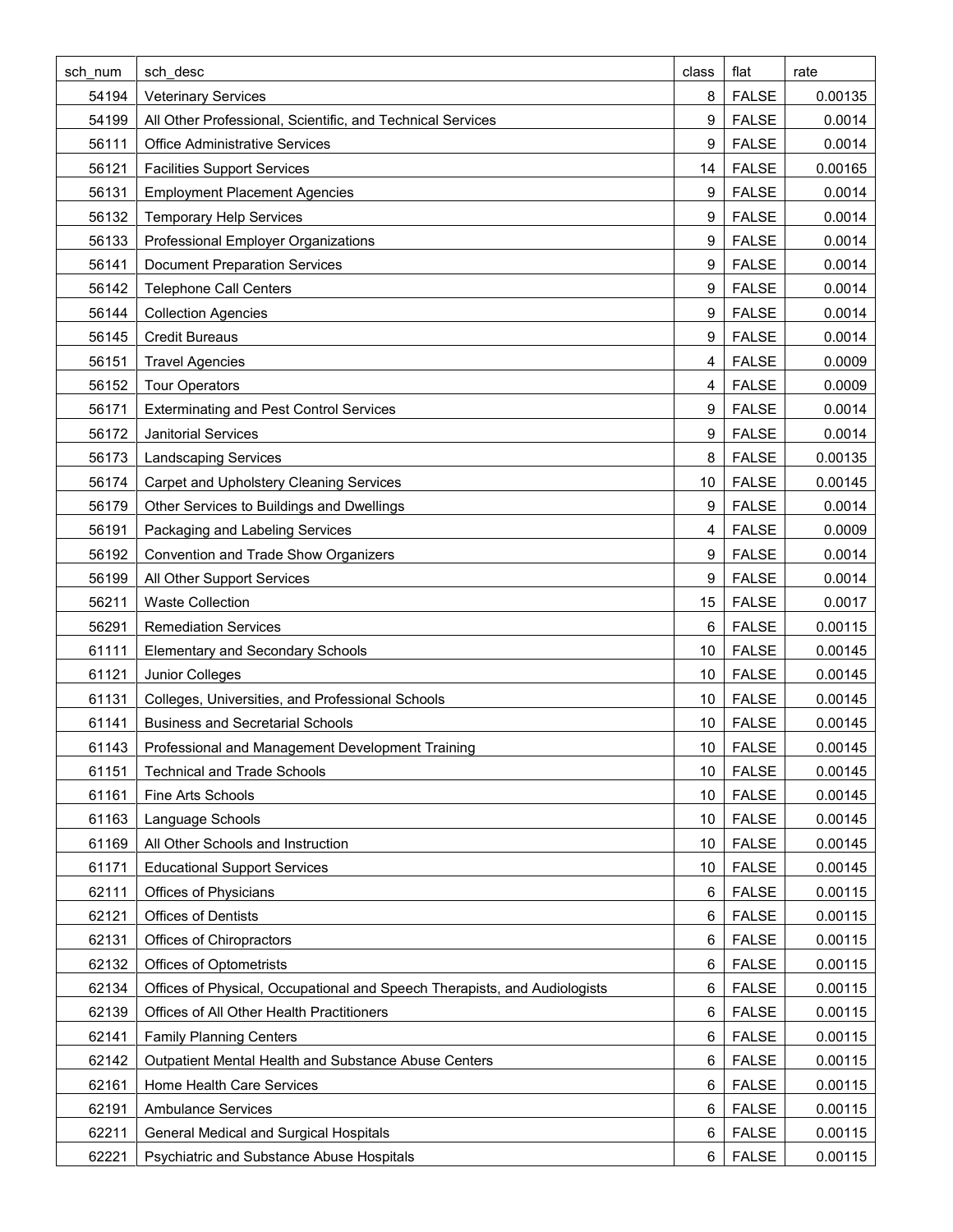| sch num | sch desc                                                                                                | class | flat         | rate    |
|---------|---------------------------------------------------------------------------------------------------------|-------|--------------|---------|
| 62311   | <b>Nursing Care Facilities</b>                                                                          | 6     | <b>FALSE</b> | 0.00115 |
| 62321   | <b>Residential Mental Retardation Facilities</b>                                                        | 6     | <b>FALSE</b> | 0.00115 |
| 62411   | Child and Youth Services                                                                                | 6     | <b>FALSE</b> | 0.00115 |
| 62412   | Services for the Elderly and Persons with Disabilities                                                  | 6     | <b>FALSE</b> | 0.00115 |
| 62419   | Other Individual and Family Services                                                                    | 7     | <b>FALSE</b> | 0.0012  |
| 62421   | <b>Community Food Services</b>                                                                          | 7     | <b>FALSE</b> | 0.0012  |
| 62431   | <b>Vocational Rehabilitation Services</b>                                                               | 7     | <b>FALSE</b> | 0.0012  |
| 62441   | <b>Child Day Care Services</b>                                                                          | 7     | <b>FALSE</b> | 0.0012  |
| 71131   | Promoters of Performing Arts, Sports, and Similar Events with Facilities                                | 15    | <b>FALSE</b> | 0.0017  |
| 71132   | Promoters of Performing Arts, Sports, and Similar Events without Facilities                             | 15    | <b>FALSE</b> | 0.0017  |
| 71141   | Agents and Managers for Artists, Athletes, Entertainers, and Other Public Figures                       | 9     | <b>FALSE</b> | 0.0014  |
| 71151   | Independent Artists, Writers, and Performers                                                            | 15    | <b>FALSE</b> | 0.0017  |
| 71211   | <b>Museums</b>                                                                                          | 7     | <b>FALSE</b> | 0.0012  |
| 71219   | Nature Parks and Other Similar Institutions                                                             | 7     | <b>FALSE</b> | 0.0012  |
| 71311   | <b>Amusement and Theme Parks</b>                                                                        | 15    | <b>FALSE</b> | 0.0017  |
| 71312   | <b>Amusement Arcades</b>                                                                                | 15    | <b>FALSE</b> | 0.0017  |
| 71391   | Golf Courses and Country Clubs                                                                          | 15    | <b>FALSE</b> | 0.0017  |
| 71392   | <b>Skiing Facilities</b>                                                                                | 15    | <b>FALSE</b> | 0.0017  |
| 71394   | <b>Fitness and Recreational Sports Centers</b>                                                          | 15    | <b>FALSE</b> | 0.0017  |
| 71395   | <b>Bowling Centers</b>                                                                                  | 15    | <b>FALSE</b> | 0.0017  |
| 71399   | All Other Amusement and Recreation Industries                                                           | 15    | <b>FALSE</b> | 0.0017  |
| 72111   | Hotels (except Casino Hotels) and Motels                                                                | 7     | <b>FALSE</b> | 0.0012  |
| 72131   | Rooming and Boarding Houses                                                                             | 7     | <b>FALSE</b> | 0.0012  |
| 72211   | <b>Full-Service Restaurants</b>                                                                         | 6     | <b>FALSE</b> | 0.00115 |
| 72221   | <b>Limited-Service Eating Places</b>                                                                    | 7     | <b>FALSE</b> | 0.0012  |
| 72231   | <b>Food Service Contractors</b>                                                                         | 9     | <b>FALSE</b> | 0.0014  |
| 72232   | Caterers                                                                                                | 6     | <b>FALSE</b> | 0.00115 |
| 72233   | Mobile Food Services                                                                                    | 6     | <b>FALSE</b> | 0.00115 |
| 72241   | Drinking Places (Alcoholic Beverages)                                                                   | 6     | <b>FALSE</b> | 0.00115 |
| 81111   | Automotive Mechanical and Electrical Repair and Maintenance                                             | 6     | <b>FALSE</b> | 0.00115 |
| 81112   | Automotive Body, Paint, Interior, and Glass Repair                                                      | 6     | <b>FALSE</b> | 0.00115 |
| 81119   | Other Automotive Repair and Maintenance                                                                 | 10    | <b>FALSE</b> | 0.00145 |
| 81131   | Commercial and Industrial Machinery and Equipment (except Automotive and<br>Electronic) Repair and Main | 9     | <b>FALSE</b> | 0.0014  |
| 81142   | Reupholstery and Furniture Repair                                                                       | 9     | <b>FALSE</b> | 0.0014  |
| 81143   | Footwear and Leather Goods Repair                                                                       | 9     | <b>FALSE</b> | 0.0014  |
| 81149   | Other Personal and Household Goods Repair and Maintenance                                               | 9     | <b>FALSE</b> | 0.0014  |
| 81211   | Hair, Nail, and Skin Care Services                                                                      | 9     | <b>FALSE</b> | 0.0014  |
| 81219   | <b>Other Personal Care Services</b>                                                                     | 10    | <b>FALSE</b> | 0.00145 |
| 81221   | <b>Funeral Homes and Funeral Services</b>                                                               | 10    | <b>FALSE</b> | 0.00145 |
| 81222   | <b>Cemeteries and Crematories</b>                                                                       | 1     | <b>FALSE</b> | 0.0005  |
| 81231   | Coin-Operated Laundries and Drycleaners                                                                 | 10    | <b>FALSE</b> | 0.00145 |
| 81232   | Drycleaning and Laundry Services (except Coin-Operated)                                                 | 10    | <b>FALSE</b> | 0.00145 |
| 81291   | Pet Care (except Veterinary) Services                                                                   | 8     | <b>FALSE</b> | 0.00135 |
| 81293   | Parking Lots and Garages                                                                                | 6     | <b>FALSE</b> | 0.00115 |
| 81299   | All Other Personal Services                                                                             | 10    | <b>FALSE</b> | 0.00145 |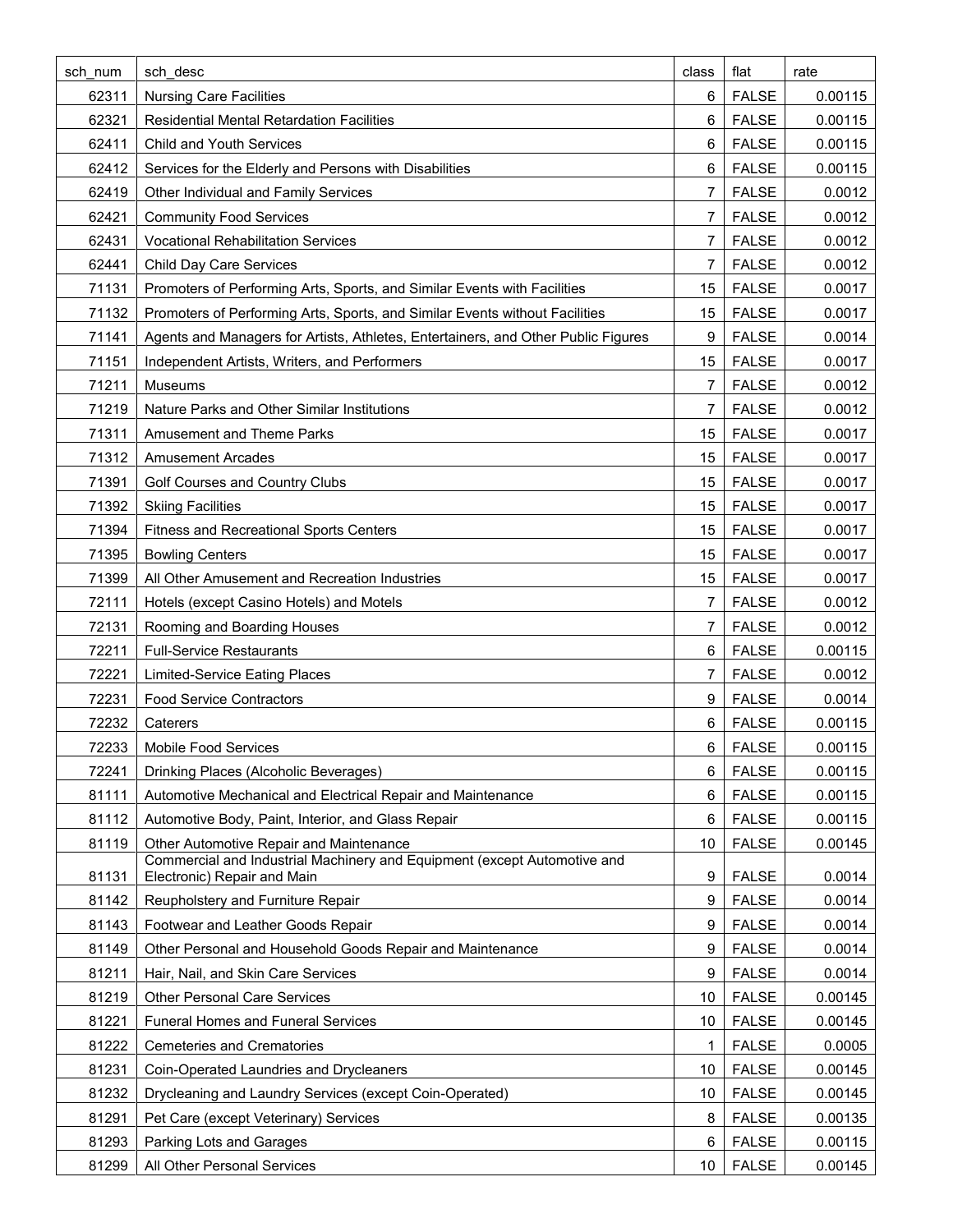| sch num | sch desc                                                                                                | class           | flat         | rate    |
|---------|---------------------------------------------------------------------------------------------------------|-----------------|--------------|---------|
| 81311   | Religious Organizations                                                                                 | 5               | <b>FALSE</b> | 0.00095 |
| 81341   | Civic and Social Organizations                                                                          | 5               | <b>FALSE</b> | 0.00095 |
| 81391   | <b>Business Associations</b>                                                                            | 5               | <b>FALSE</b> | 0.00095 |
| 81392   | Professional Organizations                                                                              | 5               | <b>FALSE</b> | 0.00095 |
| 81393   | Labor Unions and Similar Labor Organizations                                                            | 5               | <b>FALSE</b> | 0.00095 |
| 81394   | <b>Political Organizations</b>                                                                          | 5               | <b>FALSE</b> | 0.00095 |
| 81399   | Other Similar Organizations (except Business, Professional, Labor, and Political<br>Organizations)      | 14              | <b>FALSE</b> | 0.00165 |
| 81411   | Private Households                                                                                      | 10              | <b>FALSE</b> | 0.00145 |
| 92111   | <b>Executive Offices</b>                                                                                | 12              | <b>FALSE</b> | 0.00155 |
| 92112   | Legislative Bodies                                                                                      | 12              | <b>FALSE</b> | 0.00155 |
| 92113   | <b>Public Finance Activities</b>                                                                        | 12              | <b>FALSE</b> | 0.00155 |
| 92114   | Executive and Legislative Offices, Combined                                                             | 12              | <b>FALSE</b> | 0.00155 |
| 92119   | <b>Other General Government Support</b>                                                                 | 12              | <b>FALSE</b> | 0.00155 |
| 92211   | Courts                                                                                                  | 12              | <b>FALSE</b> | 0.00155 |
| 92212   | <b>Police Protection</b>                                                                                | 12 <sup>°</sup> | <b>FALSE</b> | 0.00155 |
| 92213   | <b>Legal Counsel and Prosecution</b>                                                                    | 12              | <b>FALSE</b> | 0.00155 |
| 92214   | <b>Correctional Institutions</b>                                                                        | 12              | <b>FALSE</b> | 0.00155 |
| 92216   | <b>Fire Protection</b>                                                                                  | 12              | <b>FALSE</b> | 0.00155 |
| 92219   | Other Justice, Public Order, and Safety Activities                                                      | 1               | <b>FALSE</b> | 0.0005  |
| 92311   | Administration of Education Programs                                                                    | 12 <sup>°</sup> | <b>FALSE</b> | 0.00155 |
| 92312   | Administration of Public Health Programs                                                                | 12              | <b>FALSE</b> | 0.00155 |
| 92313   | Administration of Human Resource Programs (except Education, Public Health, and<br>Veterans' Affairs Pr | 12              | <b>FALSE</b> | 0.00155 |
| 92314   | Administration of Veterans' Affairs                                                                     | 12              | <b>FALSE</b> | 0.00155 |
| 92411   | Administration of Air and Water Resource and Solid Waste Management Programs                            | 12              | <b>FALSE</b> | 0.00155 |
| 92412   | Administration of Conservation Programs                                                                 | 12              | <b>FALSE</b> | 0.00155 |
| 92511   | Administration of Housing Programs                                                                      | 12              | <b>FALSE</b> | 0.00155 |
| 92512   | Administration of Urban Planning and Community and Rural Development                                    | 12 <sup>2</sup> | <b>FALSE</b> | 0.00155 |
| 92611   | Administration of General Economic Programs                                                             | 12              | <b>FALSE</b> | 0.00155 |
| 92613   | Regulation and Administration of Communications, Electric, Gas, and Other Utilities                     | 12              | <b>FALSE</b> | 0.00155 |
| 92614   | Regulation of Agricultural Marketing and Commodities                                                    | 12              | <b>FALSE</b> | 0.00155 |
| 92615   | Regulation, Licensing, and Inspection of Miscellaneous Commercial Sectors                               | 12              | <b>FALSE</b> | 0.00155 |
| 92711   | Space Research and Technology                                                                           | 12              | <b>FALSE</b> | 0.00155 |
| 92811   | <b>National Security</b>                                                                                | 12              | <b>FALSE</b> | 0.00155 |
| 92812   | <b>International Affairs</b>                                                                            | 12              | <b>FALSE</b> | 0.00155 |
| 111211  | Potato Farming                                                                                          | 11              | <b>FALSE</b> | 0.0015  |
| 111219  | Other Vegetable (except Potato) and Melon Farming                                                       | 11              | <b>FALSE</b> | 0.0015  |
| 111332  | <b>Grape Vineyards</b>                                                                                  | 11              | <b>FALSE</b> | 0.0015  |
| 111334  | Berry (except Strawberry) Farming                                                                       | 11              | <b>FALSE</b> | 0.0015  |
| 111335  | <b>Tree Nut Farming</b>                                                                                 | 11              | <b>FALSE</b> | 0.0015  |
| 111336  | Fruit and Tree Nut Combination Farming                                                                  | 11              | <b>FALSE</b> | 0.0015  |
| 111339  | <b>Other Noncitrus Fruit Farming</b>                                                                    | 11              | <b>FALSE</b> | 0.0015  |
| 111419  | Other Food Crops Grown Under Cover                                                                      | 11              | <b>FALSE</b> | 0.0015  |
| 111421  | Nursery and Tree Production                                                                             | 11              | <b>FALSE</b> | 0.0015  |
| 111422  | <b>Floriculture Production</b>                                                                          | 11              | <b>FALSE</b> | 0.0015  |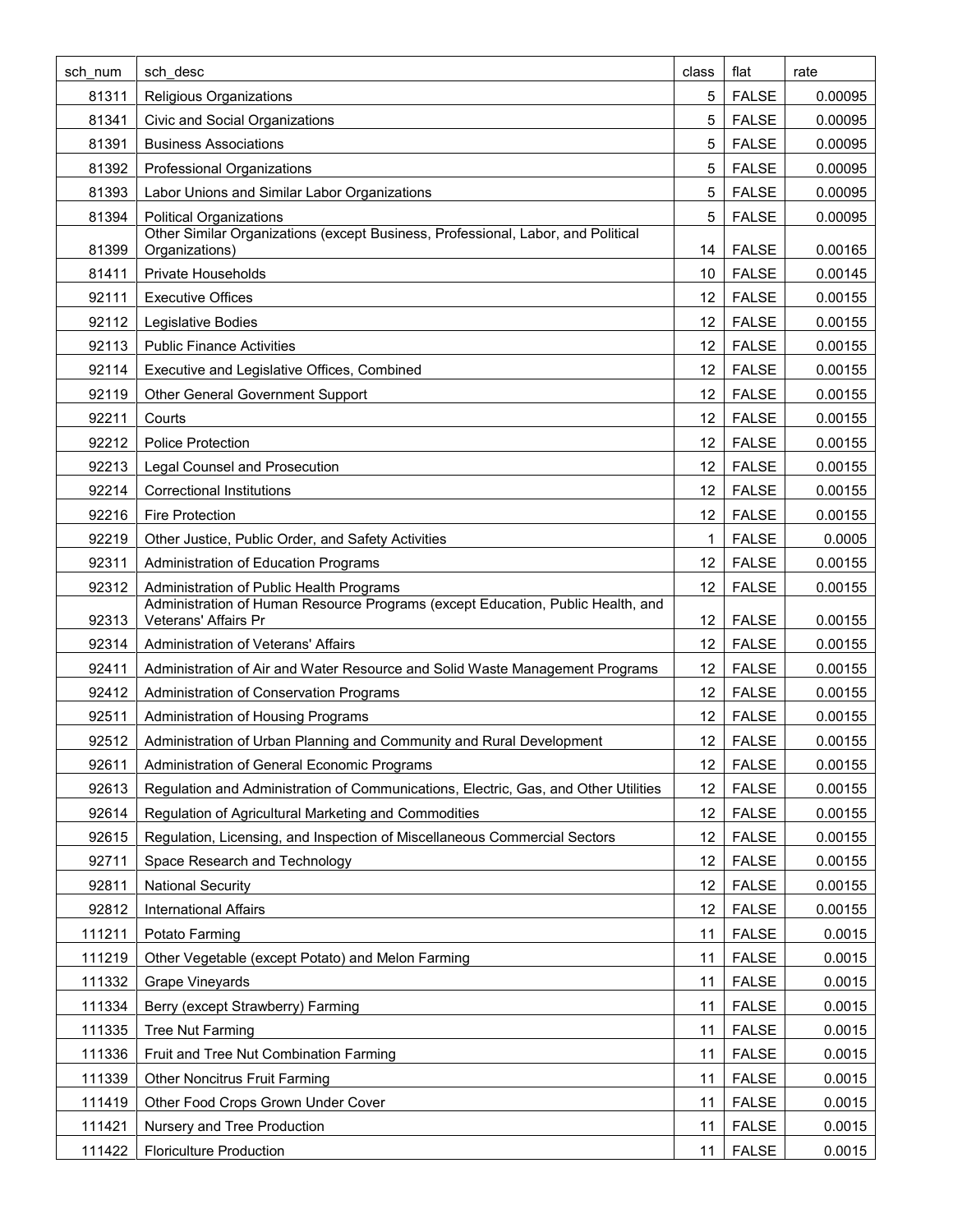| sch num | sch desc                                                           | class | flat         | rate    |
|---------|--------------------------------------------------------------------|-------|--------------|---------|
| 111998  | All Other Miscellaneous Crop Farming                               | 11    | <b>FALSE</b> | 0.0015  |
| 112111  | Beef Cattle Ranching and Farming                                   | 11    | <b>FALSE</b> | 0.0015  |
| 112112  | <b>Cattle Feedlots</b>                                             | 11    | <b>FALSE</b> | 0.0015  |
| 112511  | Finfish Farming and Fish Hatcheries                                | 8     | <b>FALSE</b> | 0.00135 |
| 112519  | <b>Other Animal Aquaculture</b>                                    | 11    | <b>FALSE</b> | 0.0015  |
| 113310  | Logging                                                            | 7     | <b>FALSE</b> | 0.0012  |
| 114112  | Shellfish Fishing                                                  | 8     | <b>FALSE</b> | 0.00135 |
| 115111  | <b>Cotton Ginning</b>                                              | 8     | <b>FALSE</b> | 0.00135 |
| 115112  | Soil Preparation, Planting, and Cultivating                        | 8     | <b>FALSE</b> | 0.00135 |
| 115113  | Crop Harvesting, Primarily by Machine                              | 8     | <b>FALSE</b> | 0.00135 |
| 115114  | Postharvest Crop Activities (except Cotton Ginning)                | 8     | <b>FALSE</b> | 0.00135 |
| 115115  | Farm Labor Contractors and Crew Leaders                            | 8     | <b>FALSE</b> | 0.00135 |
| 115116  | Farm Management Services                                           | 8     | <b>FALSE</b> | 0.00135 |
| 211111  | Crude Petroleum and Natural Gas Extraction                         | 20    | <b>FALSE</b> | 0.002   |
| 211112  | Natural Gas Liquid Extraction                                      | 20    | <b>FALSE</b> | 0.002   |
| 212111  | Bituminous Coal and Lignite Surface Mining                         | 20    | <b>FALSE</b> | 0.002   |
| 212112  | <b>Bituminous Coal Underground Mining</b>                          | 20    | <b>FALSE</b> | 0.002   |
| 212113  | Anthracite Mining                                                  | 20    | <b>FALSE</b> | 0.002   |
| 212221  | Gold Ore Mining                                                    | 20    | <b>FALSE</b> | 0.002   |
| 212222  | Silver Ore Mining                                                  | 20    | <b>FALSE</b> | 0.002   |
| 212231  | Lead Ore and Zinc Ore Mining                                       | 20    | <b>FALSE</b> | 0.002   |
| 212234  | Copper Ore and Nickel Ore Mining                                   | 20    | <b>FALSE</b> | 0.002   |
| 212291  | Uranium-Radium-Vanadium Ore Mining                                 | 20    | <b>FALSE</b> | 0.002   |
| 212299  | All Other Metal Ore Mining                                         | 20    | <b>FALSE</b> | 0.002   |
| 212311  | Dimension Stone Mining and Quarrying                               | 13    | <b>FALSE</b> | 0.0016  |
| 212312  | Crushed and Broken Limestone Mining and Quarrying                  | 13    | <b>FALSE</b> | 0.0016  |
| 212313  | Crushed and Broken Granite Mining and Quarrying                    | 13    | <b>FALSE</b> | 0.0016  |
| 212319  | Other Crushed and Broken Stone Mining and Quarrying                | 13    | <b>FALSE</b> | 0.0016  |
| 212321  | <b>Construction Sand and Gravel Mining</b>                         | 13    | <b>FALSE</b> | 0.0016  |
| 212322  | <b>Industrial Sand Mining</b>                                      | 13    | <b>FALSE</b> | 0.0016  |
| 212324  | Kaolin and Ball Clay Mining                                        | 12    | <b>FALSE</b> | 0.00155 |
| 212325  | Clay and Ceramic and Refractory Minerals Mining                    | 13    | <b>FALSE</b> | 0.0016  |
| 212391  | Potash, Soda, and Borate Mineral Mining                            | 13    | <b>FALSE</b> | 0.0016  |
| 212392  | <b>Phosphate Rock Mining</b>                                       | 13    | <b>FALSE</b> | 0.0016  |
| 212393  | Other Chemical and Fertilizer Mineral Mining                       | 13    | <b>FALSE</b> | 0.0016  |
| 213111  | Drilling Oil and Gas Wells                                         | 20    | <b>FALSE</b> | 0.002   |
| 213112  | Support Activities for Oil and Gas Operations                      | 20    | <b>FALSE</b> | 0.002   |
| 213113  | Support Activities for Coal Mining                                 | 20    | <b>FALSE</b> | 0.002   |
| 236115  | New Single-Family Housing Construction (except Operative Builders) | 4     | <b>FALSE</b> | 0.0009  |
| 236116  | New Multifamily Housing Construction (except Operative Builders)   | 4     | <b>FALSE</b> | 0.0009  |
| 236117  | New Housing Operative Builders                                     | 4     | <b>FALSE</b> | 0.0009  |
| 236118  | <b>Residential Remodelers</b>                                      | 7     | <b>FALSE</b> | 0.0012  |
| 236220  | Commercial and Institutional Building Construction                 | 4     | <b>FALSE</b> | 0.0009  |
| 237110  | Water and Sewer Line and Related Structures Construction           | 6     | <b>FALSE</b> | 0.00115 |
| 237130  | Power and Communication Line and Related Structures Construction   | 7     | <b>FALSE</b> | 0.0012  |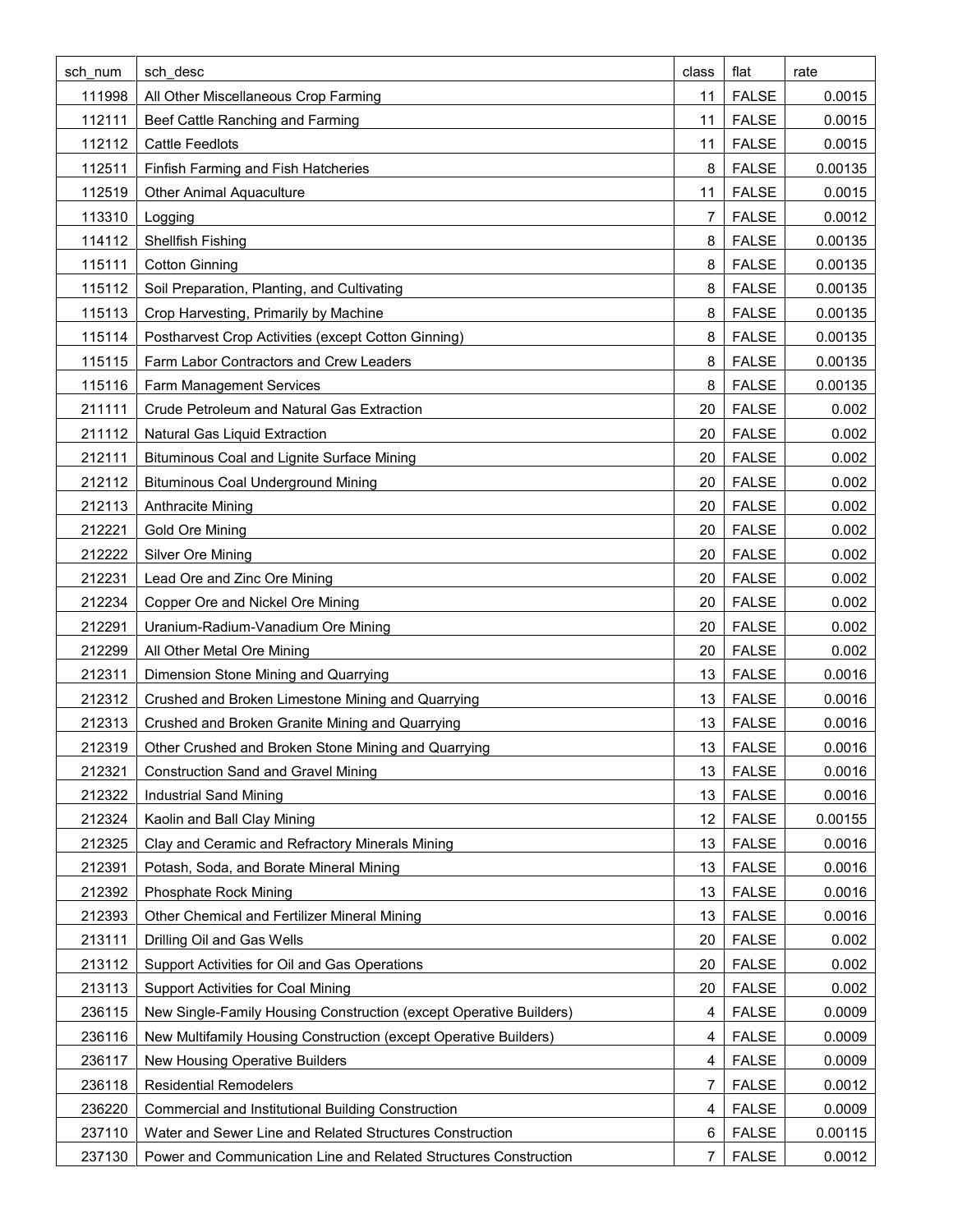| sch num | sch desc                                                       | class | flat         | rate    |
|---------|----------------------------------------------------------------|-------|--------------|---------|
| 237210  | <b>Land Subdivision</b>                                        | 6     | <b>FALSE</b> | 0.00115 |
| 237310  | Highway, Street, and Bridge Construction                       | 7     | <b>FALSE</b> | 0.0012  |
| 237990  | Other Heavy and Civil Engineering Construction                 | 6     | <b>FALSE</b> | 0.00115 |
| 238110  | Poured Concrete Foundation and Structure Contractors           | 7     | <b>FALSE</b> | 0.0012  |
| 238120  | Structural Steel and Precast Concrete Contractors              | 7     | <b>FALSE</b> | 0.0012  |
| 238140  | <b>Masonry Contractors</b>                                     | 6     | <b>FALSE</b> | 0.00115 |
| 238150  | <b>Glass and Glazing Contractors</b>                           | 6     | <b>FALSE</b> | 0.00115 |
| 238160  | <b>Roofing Contractors</b>                                     | 6     | <b>FALSE</b> | 0.00115 |
| 238190  | Other Foundation, Structure, and Building Exterior Contractors | 4     | <b>FALSE</b> | 0.0009  |
| 238210  | <b>Electrical Contractors</b>                                  | 4     | <b>FALSE</b> | 0.0009  |
| 238220  | Plumbing, Heating, and Air-Conditioning Contractors            | 23    | <b>FALSE</b> | 0.00215 |
| 238310  | Drywall and Insulation Contractors                             | 6     | <b>FALSE</b> | 0.00115 |
| 238320  | Painting and Wall Covering Contractors                         | 6     | <b>FALSE</b> | 0.00115 |
| 238330  | <b>Flooring Contractors</b>                                    | 6     | <b>FALSE</b> | 0.00115 |
| 238340  | Tile and Terrazzo Contractors                                  | 6     | <b>FALSE</b> | 0.00115 |
| 238390  | <b>Other Building Finishing Contractors</b>                    | 4     | <b>FALSE</b> | 0.0009  |
| 238910  | <b>Site Preparation Contractors</b>                            | 6     | <b>FALSE</b> | 0.00115 |
| 238990  | All Other Specialty Trade Contractors                          | 6     | <b>FALSE</b> | 0.00115 |
| 311111  | Dog and Cat Food Manufacturing                                 | 9     | <b>FALSE</b> | 0.0014  |
| 311119  | <b>Other Animal Food Manufacturing</b>                         | 9     | <b>FALSE</b> | 0.0014  |
| 311211  | <b>Flour Milling</b>                                           | 9     | <b>FALSE</b> | 0.0014  |
| 311212  | <b>Rice Milling</b>                                            | 9     | <b>FALSE</b> | 0.0014  |
| 311213  | Malt Manufacturing                                             | 9     | <b>FALSE</b> | 0.0014  |
| 311221  | Wet Corn Milling                                               | 9     | <b>FALSE</b> | 0.0014  |
| 311222  | Soybean Processing                                             | 9     | <b>FALSE</b> | 0.0014  |
| 311223  | <b>Other Oilseed Processing</b>                                | 9     | <b>FALSE</b> | 0.0014  |
| 311225  | Fats and Oils Refining and Blending                            | 9     | <b>FALSE</b> | 0.0014  |
| 311311  | Sugarcane Mills                                                | 9     | <b>FALSE</b> | 0.0014  |
| 311313  | <b>Beet Sugar Manufacturing</b>                                | 9     | <b>FALSE</b> | 0.0014  |
| 311330  | Confectionery Manufacturing from Purchased Chocolate           | 9     | <b>FALSE</b> | 0.0014  |
| 311411  | Frozen Fruit, Juice, and Vegetable Manufacturing               | 9     | <b>FALSE</b> | 0.0014  |
| 311412  | Frozen Specialty Food Manufacturing                            | 9     | <b>FALSE</b> | 0.0014  |
| 311421  | Fruit and Vegetable Canning                                    | 9     | <b>FALSE</b> | 0.0014  |
| 311422  | <b>Specialty Canning</b>                                       | 9     | <b>FALSE</b> | 0.0014  |
| 311423  | Dried and Dehydrated Food Manufacturing                        | 9     | <b>FALSE</b> | 0.0014  |
| 311511  | <b>Fluid Milk Manufacturing</b>                                | 9     | <b>FALSE</b> | 0.0014  |
| 311512  | <b>Creamery Butter Manufacturing</b>                           | 9     | <b>FALSE</b> | 0.0014  |
| 311513  | <b>Cheese Manufacturing</b>                                    | 9     | <b>FALSE</b> | 0.0014  |
| 311514  | Dry, Condensed, and Evaporated Dairy Product Manufacturing     | 9     | <b>FALSE</b> | 0.0014  |
| 311611  | Animal (except Poultry) Slaughtering                           | 3     | <b>FALSE</b> | 0.00085 |
| 311613  | Rendering and Meat Byproduct Processing                        | 9     | <b>FALSE</b> | 0.0014  |
| 311615  | <b>Poultry Processing</b>                                      | 9     | <b>FALSE</b> | 0.0014  |
| 311711  | Seafood Canning                                                | 9     | <b>FALSE</b> | 0.0014  |
| 311712  | Fresh and Frozen Seafood Processing                            | 9     | <b>FALSE</b> | 0.0014  |
| 311811  | <b>Retail Bakeries</b>                                         | 1     | <b>FALSE</b> | 0.0005  |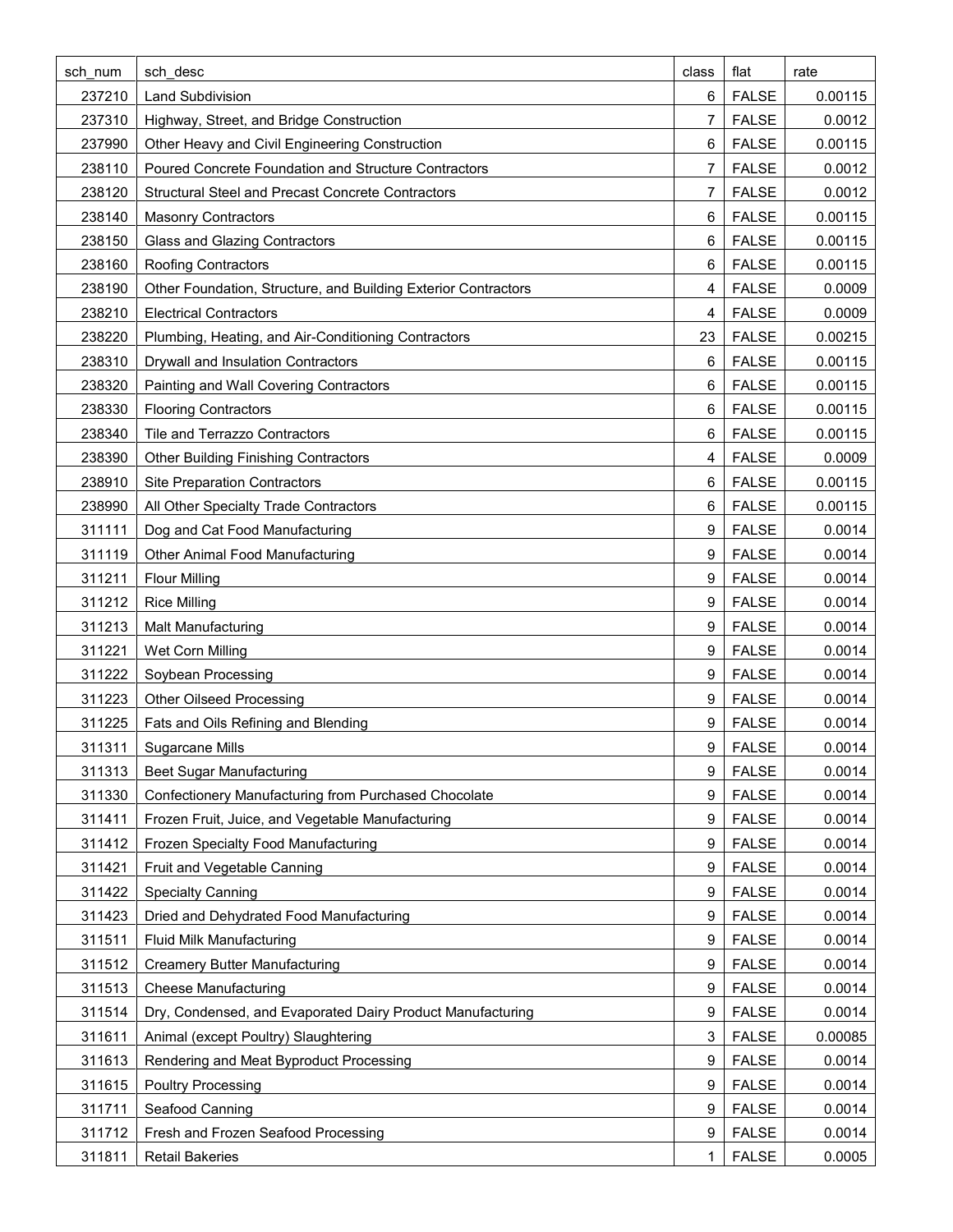| sch num | sch desc                                                                            | class | flat         | rate    |
|---------|-------------------------------------------------------------------------------------|-------|--------------|---------|
| 311812  | <b>Commercial Bakeries</b>                                                          | 3     | <b>FALSE</b> | 0.00085 |
| 311813  | Frozen Cakes, Pies, and Other Pastries Manufacturing                                | 9     | <b>FALSE</b> | 0.0014  |
| 311822  | Flour Mixes and Dough Manufacturing from Purchased Flour                            | 9     | <b>FALSE</b> | 0.0014  |
| 311823  | Dry Pasta Manufacturing                                                             | 9     | <b>FALSE</b> | 0.0014  |
| 311911  | Roasted Nuts and Peanut Butter Manufacturing                                        | 9     | <b>FALSE</b> | 0.0014  |
| 311919  | Other Snack Food Manufacturing                                                      | 9     | <b>FALSE</b> | 0.0014  |
| 311942  | Spice and Extract Manufacturing                                                     | 9     | <b>FALSE</b> | 0.0014  |
| 311999  | All Other Miscellaneous Food Manufacturing                                          | 9     | <b>FALSE</b> | 0.0014  |
| 312111  | Soft Drink Manufacturing                                                            | 9     | <b>FALSE</b> | 0.0014  |
| 312112  | <b>Bottled Water Manufacturing</b>                                                  | 3     | <b>FALSE</b> | 0.00085 |
| 312113  | Ice Manufacturing                                                                   | 9     | <b>FALSE</b> | 0.0014  |
| 312120  | <b>Breweries</b>                                                                    | 9     | <b>FALSE</b> | 0.0014  |
| 312130  | Wineries                                                                            | 9     | <b>FALSE</b> | 0.0014  |
| 312221  | <b>Cigarette Manufacturing</b>                                                      | 9     | <b>FALSE</b> | 0.0014  |
| 312229  | Other Tobacco Product Manufacturing                                                 | 9     | <b>FALSE</b> | 0.0014  |
| 313111  | Yarn Spinning Mills                                                                 | 6     | <b>FALSE</b> | 0.00115 |
| 313112  | Yarn Texturizing, Throwing, and Twisting Mills                                      | 6     | <b>FALSE</b> | 0.00115 |
| 313221  | <b>Narrow Fabric Mills</b>                                                          | 6     | <b>FALSE</b> | 0.00115 |
| 313222  | Schiffli Machine Embroidery                                                         | 9     | <b>FALSE</b> | 0.0014  |
| 313241  | Weft Knit Fabric Mills                                                              | 6     | <b>FALSE</b> | 0.00115 |
| 313249  | Other Knit Fabric and Lace Mills                                                    | 6     | <b>FALSE</b> | 0.00115 |
| 313311  | <b>Broadwoven Fabric Finishing Mills</b>                                            | 6     | <b>FALSE</b> | 0.00115 |
| 313312  | Textile and Fabric Finishing (except Broadwoven Fabric) Mills                       | 3     | <b>FALSE</b> | 0.00085 |
| 314121  | <b>Curtain and Drapery Mills</b>                                                    | 9     | <b>FALSE</b> | 0.0014  |
| 314911  | <b>Textile Bag Mills</b>                                                            | 9     | <b>FALSE</b> | 0.0014  |
| 314912  | <b>Canvas and Related Product Mills</b>                                             | 9     | <b>FALSE</b> | 0.0014  |
| 314991  | Rope, Cordage, and Twine Mills                                                      | 6     | <b>FALSE</b> | 0.00115 |
| 314992  | Tire Cord and Tire Fabric Mills                                                     | 6     | <b>FALSE</b> | 0.00115 |
| 314999  | All Other Miscellaneous Textile Product Mills                                       | 9     | <b>FALSE</b> | 0.0014  |
| 315191  | <b>Outerwear Knitting Mills</b>                                                     | 6     | <b>FALSE</b> | 0.00115 |
| 315211  | Men's and Boys' Cut and Sew Apparel Contractors                                     | 9     | <b>FALSE</b> | 0.0014  |
| 315212  | Women's, Girls', and Infants' Cut and Sew Apparel Contractors                       | 9     | <b>FALSE</b> | 0.0014  |
| 315221  | Men's and Boys' Cut and Sew Underwear and Nightwear Manufacturing                   | 9     | <b>FALSE</b> | 0.0014  |
| 315222  | Men's and Boys' Cut and Sew Suit, Coat, and Overcoat Manufacturing                  | 9     | <b>FALSE</b> | 0.0014  |
| 315225  | Men's and Boys' Cut and Sew Work Clothing Manufacturing                             | 9     | <b>FALSE</b> | 0.0014  |
| 315231  | Women's and Girls' Cut and Sew Lingerie, Loungewear, and Nightwear<br>Manufacturing | 9     | <b>FALSE</b> | 0.0014  |
| 315232  | Women's and Girls' Cut and Sew Blouse and Shirt Manufacturing                       | 9     | <b>FALSE</b> | 0.0014  |
| 315233  | Women's and Girls' Cut and Sew Dress Manufacturing                                  | 9     | <b>FALSE</b> | 0.0014  |
| 315292  | Fur and Leather Apparel Manufacturing                                               | 9     | <b>FALSE</b> | 0.0014  |
| 315299  | All Other Cut and Sew Apparel Manufacturing                                         | 9     | <b>FALSE</b> | 0.0014  |
| 315993  | Men's and Boys' Neckwear Manufacturing                                              | 9     | <b>FALSE</b> | 0.0014  |
| 315999  | Other Apparel Accessories and Other Apparel Manufacturing                           | 9     | <b>FALSE</b> | 0.0014  |
| 316211  | Rubber and Plastics Footwear Manufacturing                                          | 8     | <b>FALSE</b> | 0.00135 |
| 316212  | House Slipper Manufacturing                                                         | 8     | <b>FALSE</b> | 0.00135 |
| 316213  | Men's Footwear (except Athletic) Manufacturing                                      | 8     | <b>FALSE</b> | 0.00135 |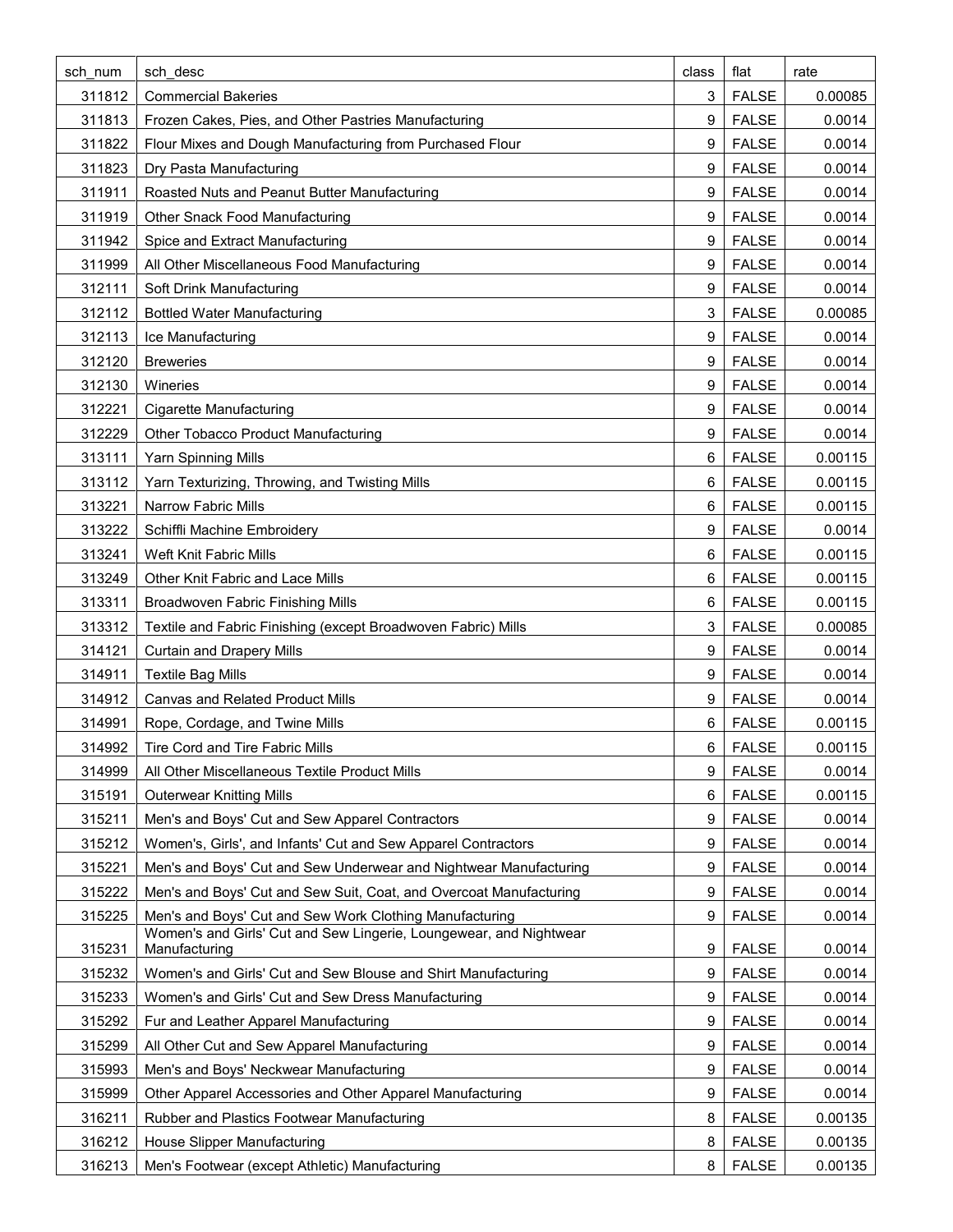| sch num | sch desc                                                               | class | flat         | rate    |
|---------|------------------------------------------------------------------------|-------|--------------|---------|
| 316214  | Women's Footwear (except Athletic) Manufacturing                       | 8     | <b>FALSE</b> | 0.00135 |
| 316991  | Luggage Manufacturing                                                  | 8     | <b>FALSE</b> | 0.00135 |
| 316992  | Women's Handbag and Purse Manufacturing                                | 8     | <b>FALSE</b> | 0.00135 |
| 316993  | Personal Leather Good (except Women's Handbag and Purse) Manufacturing | 8     | <b>FALSE</b> | 0.00135 |
| 316999  | All Other Leather Good Manufacturing                                   | 8     | <b>FALSE</b> | 0.00135 |
| 321113  | Sawmills                                                               | 7     | <b>FALSE</b> | 0.0012  |
| 321114  | <b>Wood Preservation</b>                                               | 7     | <b>FALSE</b> | 0.0012  |
| 321211  | Hardwood Veneer and Plywood Manufacturing                              | 7     | <b>FALSE</b> | 0.0012  |
| 321212  | Softwood Veneer and Plywood Manufacturing                              | 7     | <b>FALSE</b> | 0.0012  |
| 321213  | Engineered Wood Member (except Truss) Manufacturing                    | 7     | <b>FALSE</b> | 0.0012  |
| 321219  | Reconstituted Wood Product Manufacturing                               | 7     | <b>FALSE</b> | 0.0012  |
| 321918  | Other Millwork (including Flooring)                                    | 7     | <b>FALSE</b> | 0.0012  |
| 321991  | Manufactured Home (Mobile Home) Manufacturing                          | 7     | <b>FALSE</b> | 0.0012  |
| 321992  | Prefabricated Wood Building Manufacturing                              | 7     | <b>FALSE</b> | 0.0012  |
| 322121  | Paper (except Newsprint) Mills                                         | 13    | <b>FALSE</b> | 0.0016  |
| 322122  | <b>Newsprint Mills</b>                                                 | 13    | <b>FALSE</b> | 0.0016  |
| 322211  | Corrugated and Solid Fiber Box Manufacturing                           | 13    | <b>FALSE</b> | 0.0016  |
| 322212  | Folding Paperboard Box Manufacturing                                   | 13    | <b>FALSE</b> | 0.0016  |
| 322213  | Setup Paperboard Box Manufacturing                                     | 4     | <b>FALSE</b> | 0.0009  |
| 322214  | Fiber Can, Tube, Drum, and Similar Products Manufacturing              | 13    | <b>FALSE</b> | 0.0016  |
| 322215  | Nonfolding Sanitary Food Container Manufacturing                       | 13    | <b>FALSE</b> | 0.0016  |
| 322221  | Coated and Laminated Packaging Paper and Plastics Film Manufacturing   | 13    | <b>FALSE</b> | 0.0016  |
| 322222  | Coated and Laminated Paper Manufacturing                               | 13    | <b>FALSE</b> | 0.0016  |
| 322223  | Plastics, Foil, and Coated Paper Bag Manufacturing                     | 8     | <b>FALSE</b> | 0.00135 |
| 322224  | Uncoated Paper and Multiwall Bag Manufacturing                         | 13    | <b>FALSE</b> | 0.0016  |
| 322225  | Laminated Aluminum Foil Manufacturing for Flexible Packaging Uses      | 10    | <b>FALSE</b> | 0.00145 |
| 322226  | Surface-Coated Paperboard Manufacturing                                | 13    | <b>FALSE</b> | 0.0016  |
| 322232  | <b>Envelope Manufacturing</b>                                          | 13    | <b>FALSE</b> | 0.0016  |
| 322233  | Stationery, Tablet, and Related Product Manufacturing                  | 13    | <b>FALSE</b> | 0.0016  |
| 322291  | Sanitary Paper Product Manufacturing                                   | 13    | <b>FALSE</b> | 0.0016  |
| 322299  | All Other Converted Paper Product Mfg                                  | 13    | <b>FALSE</b> | 0.0016  |
| 323110  | <b>Commercial Lithographic Printing</b>                                | 13    | <b>FALSE</b> | 0.0016  |
| 323111  | <b>Commercial Gravure Printing</b>                                     | 13    | <b>FALSE</b> | 0.0016  |
| 323113  | <b>Commercial Screen Printing</b>                                      | 9     | <b>FALSE</b> | 0.0014  |
| 323114  | <b>Quick Printing</b>                                                  | 9     | <b>FALSE</b> | 0.0014  |
| 323115  | <b>Digital Printing</b>                                                | 13    | <b>FALSE</b> | 0.0016  |
| 323116  | <b>Manifold Business Forms Printing</b>                                | 13    | <b>FALSE</b> | 0.0016  |
| 323117  | <b>Books Printing</b>                                                  | 13    | <b>FALSE</b> | 0.0016  |
| 323118  | Blankbook, Looseleaf Binders, and Devices Manufacturing                | 13    | <b>FALSE</b> | 0.0016  |
| 323119  | <b>Other Commercial Printing</b>                                       | 4     | <b>FALSE</b> | 0.0009  |
| 323121  | Tradebinding and Related Work                                          | 13    | <b>FALSE</b> | 0.0016  |
| 323122  | <b>Prepress Services</b>                                               | 13    | <b>FALSE</b> | 0.0016  |
| 324121  | Asphalt Paving Mixture and Block Manufacturing                         | 13    | <b>FALSE</b> | 0.0016  |
| 324122  | Asphalt Shingle and Coating Materials Manufacturing                    | 13    | <b>FALSE</b> | 0.0016  |
| 324191  | Petroleum Lubricating Oil and Grease Manufacturing                     | 13    | <b>FALSE</b> | 0.0016  |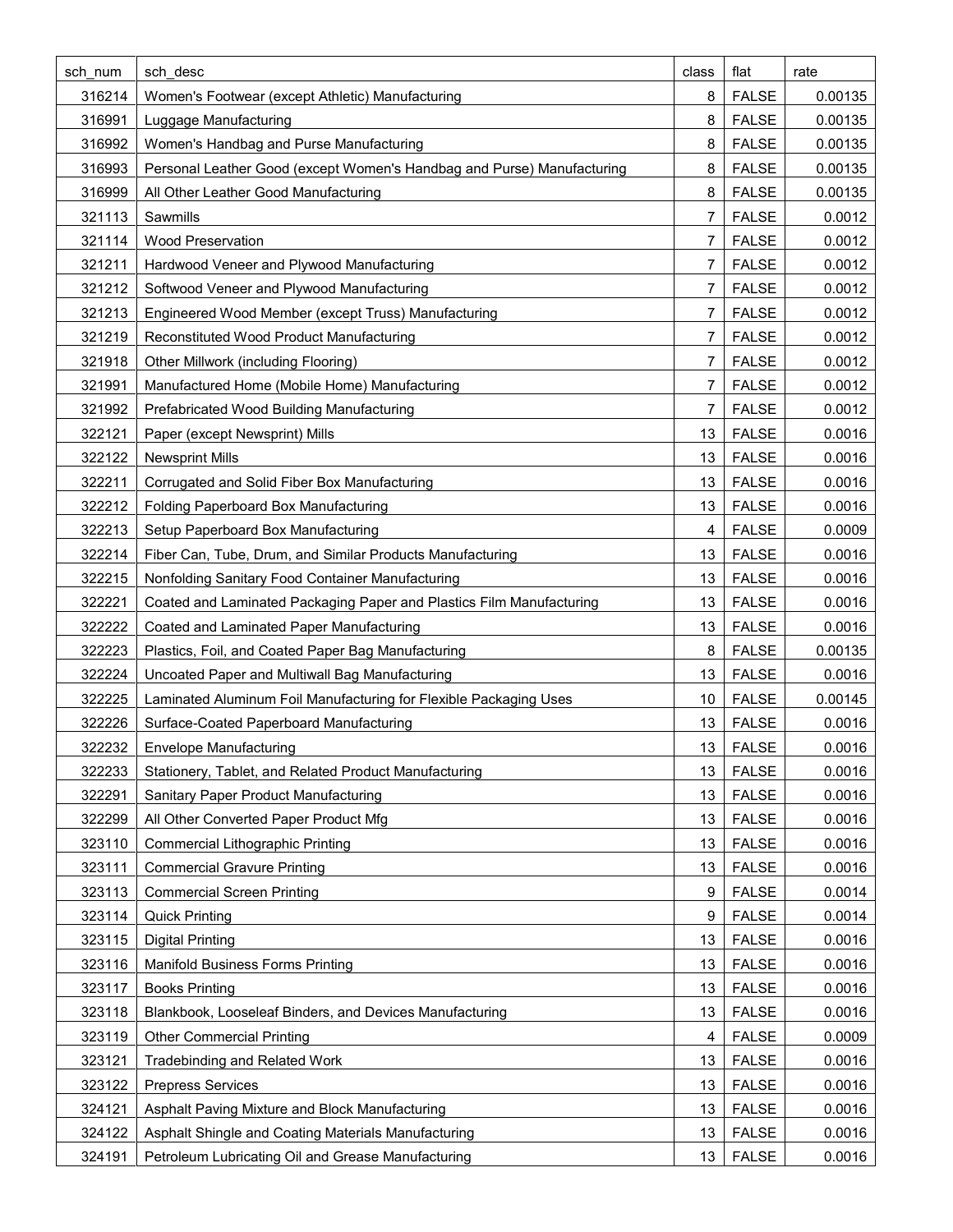| sch num | sch desc                                                                                        | class | flat         | rate    |
|---------|-------------------------------------------------------------------------------------------------|-------|--------------|---------|
| 324199  | All Other Petroleum and Coal Products Manufacturing                                             | 13    | <b>FALSE</b> | 0.0016  |
| 325131  | Inorganic Dye and Pigment Manufacturing                                                         | 19    | <b>FALSE</b> | 0.0019  |
| 325132  | Synthetic Organic Dye and Pigment Manufacturing                                                 | 19    | <b>FALSE</b> | 0.0019  |
| 325181  | Alkalies and Chlorine Manufacturing                                                             | 19    | <b>FALSE</b> | 0.0019  |
| 325182  | <b>Carbon Black Manufacturing</b>                                                               | 19    | <b>FALSE</b> | 0.0019  |
| 325188  | All Other Basic Inorganic Chemical Manufacturing                                                | 19    | <b>FALSE</b> | 0.0019  |
| 325191  | Gum and Wood Chemical Manufacturing                                                             | 19    | <b>FALSE</b> | 0.0019  |
| 325192  | Cyclic Crude and Intermediate Manufacturing                                                     | 19    | <b>FALSE</b> | 0.0019  |
| 325193  | <b>Ethyl Alcohol Manufacturing</b>                                                              | 19    | <b>FALSE</b> | 0.0019  |
| 325199  | All Other Basic Organic Chemical Manufacturing                                                  | 19    | <b>FALSE</b> | 0.0019  |
| 325211  | Plastics Material and Resin Manufacturing                                                       | 19    | <b>FALSE</b> | 0.0019  |
| 325212  | Synthetic Rubber Manufacturing                                                                  | 19    | <b>FALSE</b> | 0.0019  |
| 325221  | Cellulosic Organic Fiber Manufacturing                                                          | 19    | <b>FALSE</b> | 0.0019  |
| 325222  | Noncellulosic Organic Fiber Manufacturing                                                       | 19    | <b>FALSE</b> | 0.0019  |
| 325311  | Nitrogenous Fertilizer Manufacturing                                                            | 19    | <b>FALSE</b> | 0.0019  |
| 325312  | Phosphatic Fertilizer Manufacturing                                                             | 19    | <b>FALSE</b> | 0.0019  |
| 325314  | Fertilizer (Mixing Only) Manufacturing                                                          | 19    | <b>FALSE</b> | 0.0019  |
| 325411  | Medicinal and Botanical Manufacturing                                                           | 19    | <b>FALSE</b> | 0.0019  |
| 325412  | <b>Pharmaceutical Preparation Manufacturing</b>                                                 | 19    | <b>FALSE</b> | 0.0019  |
| 325413  | In-Vitro Diagnostic Substance Manufacturing                                                     | 19    | <b>FALSE</b> | 0.0019  |
| 325414  | Biological Product (except Diagnostic) Manufacturing                                            | 19    | <b>FALSE</b> | 0.0019  |
| 325611  | Soap and Other Detergent Manufacturing                                                          | 2     | <b>FALSE</b> | 0.0008  |
| 325612  | Polish and Other Sanitation Good Manufacturing                                                  | 19    | <b>FALSE</b> | 0.0019  |
| 325613  | Surface Active Agent Manufacturing                                                              | 19    | <b>FALSE</b> | 0.0019  |
| 325991  | <b>Custom Compounding of Purchased Resins</b>                                                   | 13    | <b>FALSE</b> | 0.0016  |
| 325998  | All Other Miscellaneous Chemical Product and Preparation Manufacturing                          | 19    | <b>FALSE</b> | 0.0019  |
| 326111  | <b>Plastics Bag Manufacturing</b>                                                               | 13    | <b>FALSE</b> | 0.0016  |
| 326112  | Plastics Packaging Film and Sheet (including Laminated) Manufacturing                           | 13    | <b>FALSE</b> | 0.0016  |
| 326113  | Unlaminated Plastics Film and Sheet (except Packaging) Manufacturing                            | 8     | <b>FALSE</b> | 0.00135 |
| 326121  | Unlaminated Plastics Profile Shape Manufacturing                                                | 8     | <b>FALSE</b> | 0.00135 |
| 326122  | Plastics Pipe and Pipe Fitting Manufacturing                                                    | 8     | <b>FALSE</b> | 0.00135 |
| 326199  | All Other Plastics Product Manufacturing                                                        | 8     | <b>FALSE</b> | 0.00135 |
| 326211  | Tire Manufacturing (except Retreading)                                                          | 8     | <b>FALSE</b> | 0.00135 |
| 326212  | <b>Tire Retreading</b>                                                                          | 6     | <b>FALSE</b> | 0.00115 |
| 326291  | Rubber Product Manufacturing for Mechanical Use                                                 | 8     | <b>FALSE</b> | 0.00135 |
| 326299  | All Other Rubber Product Manufacturing                                                          | 11    | <b>FALSE</b> | 0.0015  |
| 327111  | Vitreous China Plumbing Fixture and China and Earthenware Bathroom<br>Accessories Manufacturing | 12    | <b>FALSE</b> | 0.00155 |
| 327112  | Vitreous China, Fine Earthenware, and Other Pottery Product Manufacturing                       | 12    | <b>FALSE</b> | 0.00155 |
| 327113  | Porcelain Electrical Supply Manufacturing                                                       | 12    | <b>FALSE</b> | 0.00155 |
| 327122  | Ceramic Wall and Floor Tile Manufacturing                                                       | 12    | <b>FALSE</b> | 0.00155 |
| 327123  | Other Structural Clay Product Manufacturing                                                     | 12    | <b>FALSE</b> | 0.00155 |
| 327124  | Clay Refractory Manufacturing                                                                   | 12    | <b>FALSE</b> | 0.00155 |
| 327211  | <b>Flat Glass Manufacturing</b>                                                                 | 12    | <b>FALSE</b> | 0.00155 |
| 327212  | Other Pressed and Blown Glass and Glassware Manufacturing                                       | 12    | <b>FALSE</b> | 0.00155 |
| 327213  | <b>Glass Container Manufacturing</b>                                                            | 12    | <b>FALSE</b> | 0.00155 |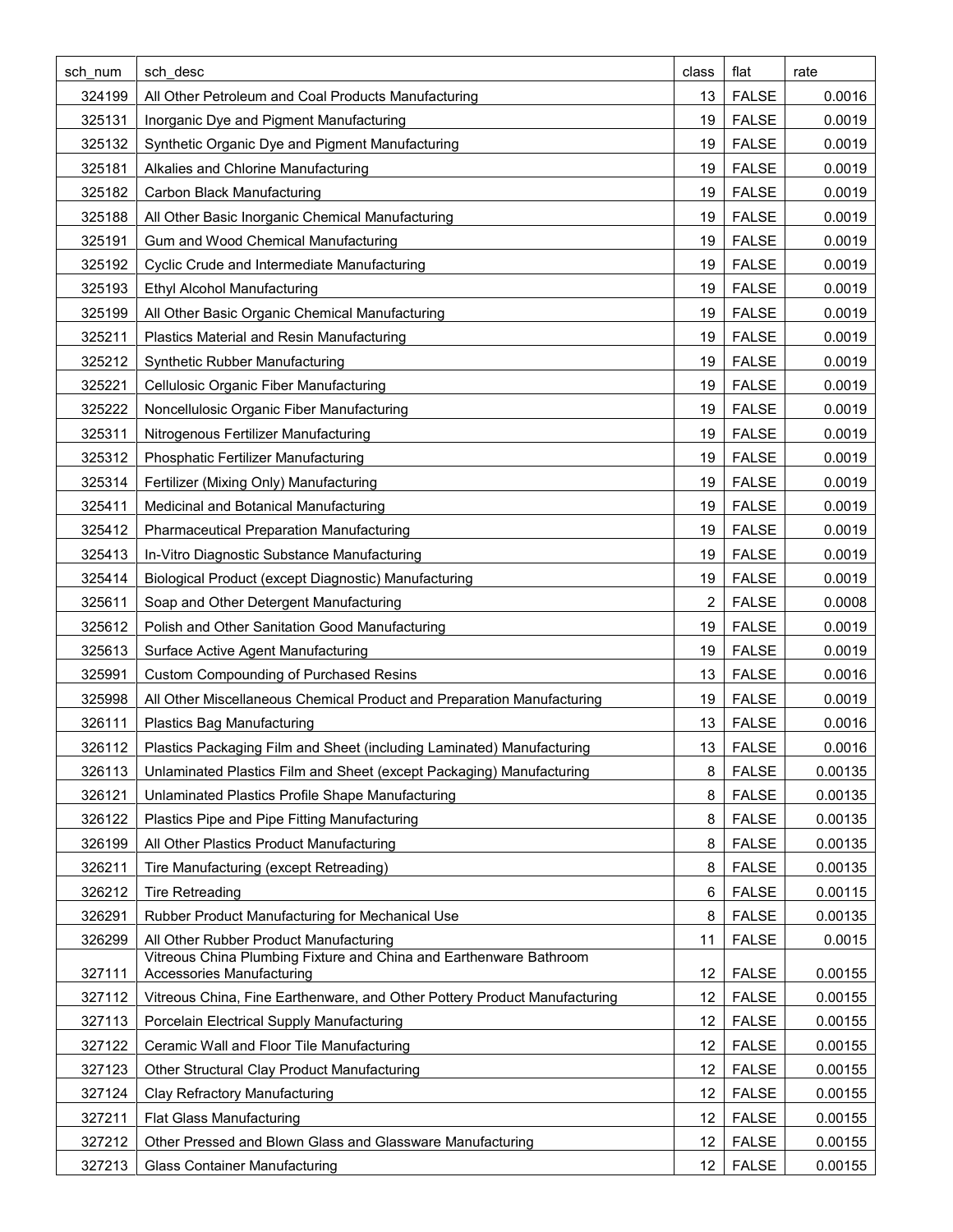| sch num | sch desc                                                                       | class           | flat         | rate    |
|---------|--------------------------------------------------------------------------------|-----------------|--------------|---------|
| 327215  | Glass Product Manufacturing Made of Purchased Glass                            | 12 <sup>°</sup> | <b>FALSE</b> | 0.00155 |
| 327331  | Concrete Block and Brick Manufacturing                                         | 12              | <b>FALSE</b> | 0.00155 |
| 327332  | Concrete Pipe Manufacturing                                                    | 12              | <b>FALSE</b> | 0.00155 |
| 327991  | Cut Stone and Stone Product Manufacturing                                      | 12              | <b>FALSE</b> | 0.00155 |
| 327993  | Mineral Wool Manufacturing                                                     | 12              | <b>FALSE</b> | 0.00155 |
| 327999  | All Other Miscellaneous Nonmetallic Mineral Product Manufacturing              | 12 <sup>°</sup> | <b>FALSE</b> | 0.00155 |
| 331112  | Electrometallurgical Ferroalloy Product Manufacturing                          | 7               | <b>FALSE</b> | 0.0012  |
| 331221  | Rolled Steel Shape Manufacturing                                               | 7               | <b>FALSE</b> | 0.0012  |
| 331311  | Alumina Refining                                                               | 19              | <b>FALSE</b> | 0.0019  |
| 331312  | <b>Primary Aluminum Production</b>                                             | 7               | <b>FALSE</b> | 0.0012  |
| 331314  | Secondary Smelting and Alloying of Aluminum                                    | 7               | <b>FALSE</b> | 0.0012  |
| 331315  | Aluminum Sheet, Plate, and Foil Manufacturing                                  | 7               | <b>FALSE</b> | 0.0012  |
| 331316  | Aluminum Extruded Product Manufacturing                                        | 7               | <b>FALSE</b> | 0.0012  |
| 331319  | Other Aluminum Rolling and Drawing                                             | 7               | <b>FALSE</b> | 0.0012  |
| 331411  | Primary Smelting and Refining of Copper                                        | 7               | <b>FALSE</b> | 0.0012  |
| 331419  | Primary Smelting and Refining of Nonferrous Metal (except Copper and Aluminum) | 7               | <b>FALSE</b> | 0.0012  |
| 331421  | Copper Rolling, Drawing, and Extruding                                         | 7               | <b>FALSE</b> | 0.0012  |
| 331422  | Copper Wire (except Mechanical) Drawing                                        | 7               | <b>FALSE</b> | 0.0012  |
| 331491  | Nonferrous Metal (except Copper and Aluminum) Rolling, Drawing, and Extruding  | 7               | <b>FALSE</b> | 0.0012  |
| 331511  | Iron Foundries                                                                 | 7               | <b>FALSE</b> | 0.0012  |
| 331512  | <b>Steel Investment Foundries</b>                                              | 7               | <b>FALSE</b> | 0.0012  |
| 331513  | Steel Foundries (except Investment)                                            | 7               | <b>FALSE</b> | 0.0012  |
| 331521  | Aluminum Die-Casting Foundries                                                 | 7               | <b>FALSE</b> | 0.0012  |
| 331522  | Nonferrous (except Aluminum) Die-Casting Foundries                             | 7               | <b>FALSE</b> | 0.0012  |
| 331524  | Aluminum Foundries (except Die-Casting)                                        | 7               | <b>FALSE</b> | 0.0012  |
| 331525  | Copper Foundries (except Die-Casting)                                          | 7               | <b>FALSE</b> | 0.0012  |
| 331528  | Other Nonferrous Foundries (except Die-Casting)                                | 7               | <b>FALSE</b> | 0.0012  |
| 332111  | Iron and Steel Forging                                                         | 10 I            | <b>FALSE</b> | 0.00145 |
| 332114  | <b>Custom Roll Forming</b>                                                     | 11              | <b>FALSE</b> | 0.0015  |
| 332117  | Powder Metallurgy Part Manufacturing                                           | 10              | <b>FALSE</b> | 0.00145 |
| 332212  | Hand and Edge Tool Manufacturing                                               | 10              | <b>FALSE</b> | 0.00145 |
| 332213  | Saw Blade and Handsaw Manufacturing                                            | 10              | <b>FALSE</b> | 0.00145 |
| 332311  | Prefabricated Metal Building and Component Manufacturing                       | 10              | <b>FALSE</b> | 0.00145 |
| 332312  | Fabricated Structural Metal Manufacturing                                      | 10              | <b>FALSE</b> | 0.00145 |
| 332313  | <b>Plate Work Manufacturing</b>                                                | 10              | <b>FALSE</b> | 0.00145 |
| 332321  | Metal Window and Door Manufacturing                                            | 10              | <b>FALSE</b> | 0.00145 |
| 332322  | Sheet Metal Work Manufacturing                                                 | 10              | <b>FALSE</b> | 0.00145 |
| 332323  | Ornamental and Architectural Metal Work Manufacturing                          | 10              | <b>FALSE</b> | 0.00145 |
| 332431  | Metal Can Manufacturing                                                        | 10              | <b>FALSE</b> | 0.00145 |
| 332439  | Other Metal Container Manufacturing                                            | 3               | <b>FALSE</b> | 0.00085 |
| 332611  | Spring (Heavy Gauge) Manufacturing                                             | 10              | <b>FALSE</b> | 0.00145 |
| 332612  | Spring (Light Gauge) Manufacturing                                             | 10              | <b>FALSE</b> | 0.00145 |
| 332618  | Other Fabricated Wire Product Manufacturing                                    | 10              | <b>FALSE</b> | 0.00145 |
| 332721  | <b>Precision Turned Product Manufacturing</b>                                  | 10              | <b>FALSE</b> | 0.00145 |
| 332722  | Bolt, Nut, Screw, Rivet, and Washer Manufacturing                              | 10              | <b>FALSE</b> | 0.00145 |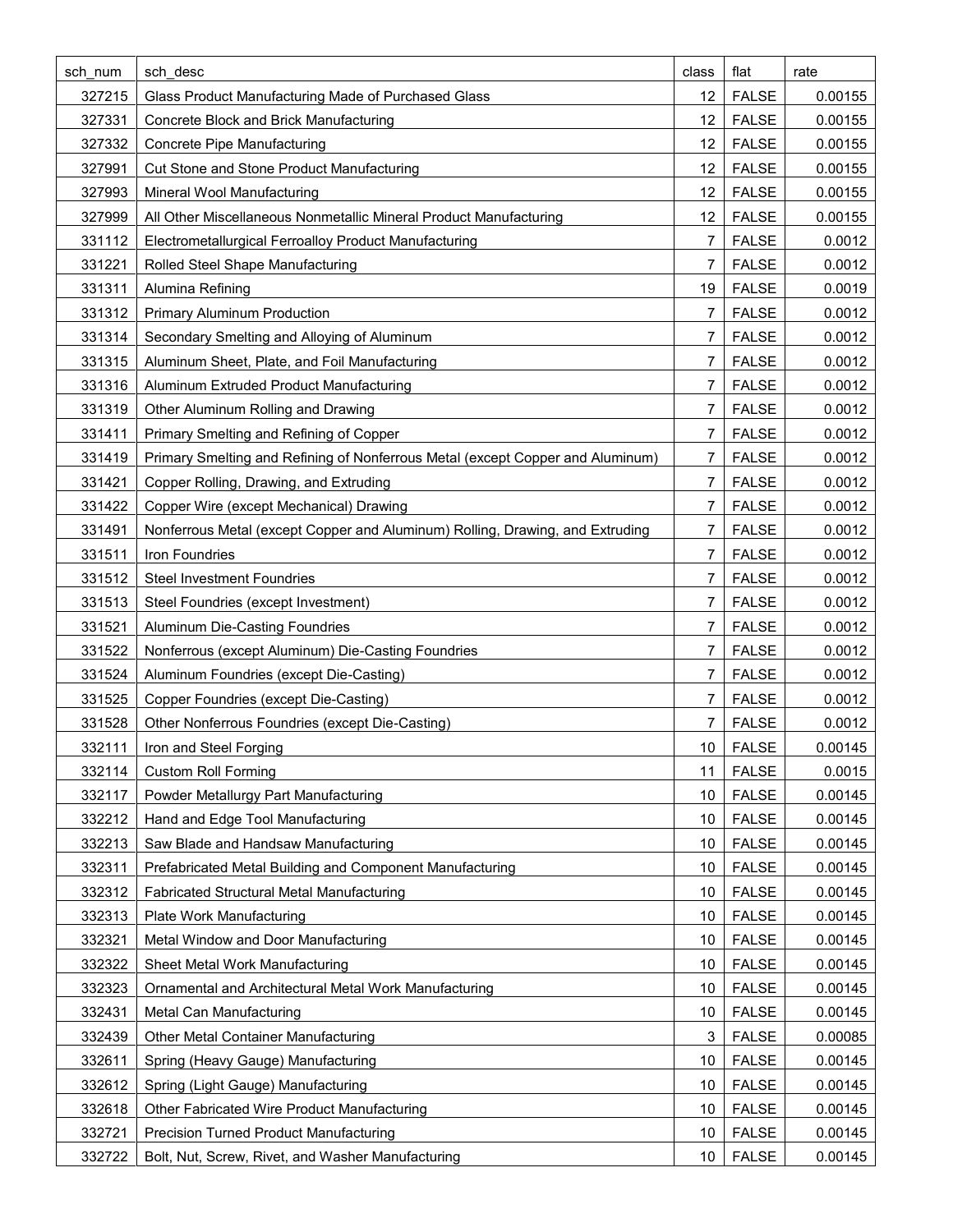| sch num | sch desc                                                                                          | class | flat         | rate    |
|---------|---------------------------------------------------------------------------------------------------|-------|--------------|---------|
| 332811  | <b>Metal Heat Treating</b>                                                                        | 7     | <b>FALSE</b> | 0.0012  |
| 332812  | Metal Coating, Engraving (except Jewelry and Silverware), and Allied Services to<br>Manufacturers | 10    | <b>FALSE</b> | 0.00145 |
| 332813  | Electroplating, Plating, Polishing, Anodizing, and Coloring                                       | 10    | <b>FALSE</b> | 0.00145 |
| 332911  | Industrial Valve Manufacturing                                                                    | 10    | <b>FALSE</b> | 0.00145 |
| 332912  | Fluid Power Valve and Hose Fitting Manufacturing                                                  | 10    | <b>FALSE</b> | 0.00145 |
| 332913  | Plumbing Fixture Fitting and Trim Manufacturing                                                   | 10    | <b>FALSE</b> | 0.00145 |
| 332991  | Ball and Roller Bearing Manufacturing                                                             | 16    | <b>FALSE</b> | 0.00175 |
| 332992  | <b>Small Arms Ammunition Manufacturing</b>                                                        | 10    | <b>FALSE</b> | 0.00145 |
| 332993  | Ammunition (except Small Arms) Manufacturing                                                      | 10    | <b>FALSE</b> | 0.00145 |
| 332994  | Small Arms Manufacturing                                                                          | 10    | <b>FALSE</b> | 0.00145 |
| 332995  | Other Ordnance and Accessories Manufacturing                                                      | 10    | <b>FALSE</b> | 0.00145 |
| 332996  | Fabricated Pipe and Pipe Fitting Manufacturing                                                    | 3     | <b>FALSE</b> | 0.00085 |
| 332997  | Industrial Pattern Manufacturing                                                                  | 16    | <b>FALSE</b> | 0.00175 |
| 332998  | Enameled Iron and Metal Sanitary Ware Manufacturing                                               | 10    | <b>FALSE</b> | 0.00145 |
| 332999  | All Other Miscellaneous Fabricated Metal Product Manufacturing                                    | 12    | <b>FALSE</b> | 0.00155 |
| 333112  | Lawn and Garden Tractor and Home Lawn and Garden Equipment Manufacturing                          | 16    | <b>FALSE</b> | 0.00175 |
| 333131  | Mining Machinery and Equipment Manufacturing                                                      | 16    | <b>FALSE</b> | 0.00175 |
| 333132  | Oil and Gas Field Machinery and Equipment Manufacturing                                           | 16    | <b>FALSE</b> | 0.00175 |
| 333291  | Paper Industry Machinery Manufacturing                                                            | 16    | <b>FALSE</b> | 0.00175 |
| 333292  | <b>Textile Machinery Manufacturing</b>                                                            | 16    | <b>FALSE</b> | 0.00175 |
| 333293  | Printing Machinery and Equipment Manufacturing                                                    | 16    | <b>FALSE</b> | 0.00175 |
| 333294  | Food Product Machinery Manufacturing                                                              | 16    | <b>FALSE</b> | 0.00175 |
| 333298  | All other Mach. Manufacturing                                                                     | 16    | <b>FALSE</b> | 0.00175 |
| 333311  | Automatic Vending Machine Manufacturing                                                           | 16    | <b>FALSE</b> | 0.00175 |
| 333312  | Commercial Laundry, Drycleaning, and Pressing Machine Manufacturing                               | 16    | <b>FALSE</b> | 0.00175 |
| 333313  | <b>Office Machinery Manufacturing</b>                                                             | 16    | <b>FALSE</b> | 0.00175 |
| 333315  | Photographic and Photocopying Equipment Manufacturing                                             | 16    | <b>FALSE</b> | 0.00175 |
| 333319  | Other Commercial and Service Industry Machinery Manufacturing                                     | 16    | <b>FALSE</b> | 0.00175 |
| 333411  | Air Purification Equipment Manufacturing                                                          | 16    | <b>FALSE</b> | 0.00175 |
| 333412  | Industrial and Commercial Fan and Blower Manufacturing                                            | 16    | <b>FALSE</b> | 0.00175 |
| 333414  | Heating Equipment (except Warm Air Furnaces) Manufacturing                                        | 7     | <b>FALSE</b> | 0.0012  |
| 333511  | Industrial Mold Manufacturing                                                                     | 16    | <b>FALSE</b> | 0.00175 |
| 333512  | Machine Tool (Metal Cutting Types) Manufacturing                                                  | 16    | <b>FALSE</b> | 0.00175 |
| 333513  | Machine Tool (Metal Forming Types) Manufacturing                                                  | 16    | <b>FALSE</b> | 0.00175 |
| 333515  | Cutting Tool and Machine Tool Accessory Manufacturing                                             | 16    | <b>FALSE</b> | 0.00175 |
| 333516  | Rolling Mill Machinery and Equipment Manufacturing                                                | 16    | <b>FALSE</b> | 0.00175 |
| 333518  | Other Metalworking Machinery Manufacturing                                                        | 16    | <b>FALSE</b> | 0.00175 |
| 333611  | Turbine and Turbine Generator Set Units Manufacturing                                             | 16    | <b>FALSE</b> | 0.00175 |
| 333612  | Speed Changer, Industrial High-Speed Drive, and Gear Manufacturing                                | 16    | <b>FALSE</b> | 0.00175 |
| 333613  | Mechanical Power Transmission Equipment Manufacturing                                             | 16    | <b>FALSE</b> | 0.00175 |
| 333618  | Other Engine Equipment Manufacturing                                                              | 13    | <b>FALSE</b> | 0.0016  |
| 333911  | Pump and Pumping Equipment Manufacturing                                                          | 16    | <b>FALSE</b> | 0.00175 |
| 333912  | Air and Gas Compressor Manufacturing                                                              | 16    | <b>FALSE</b> | 0.00175 |
| 333913  | Measuring and Dispensing Pump Manufacturing                                                       | 16    | <b>FALSE</b> | 0.00175 |
| 333921  | Elevator and Moving Stairway Manufacturing                                                        | 16    | <b>FALSE</b> | 0.00175 |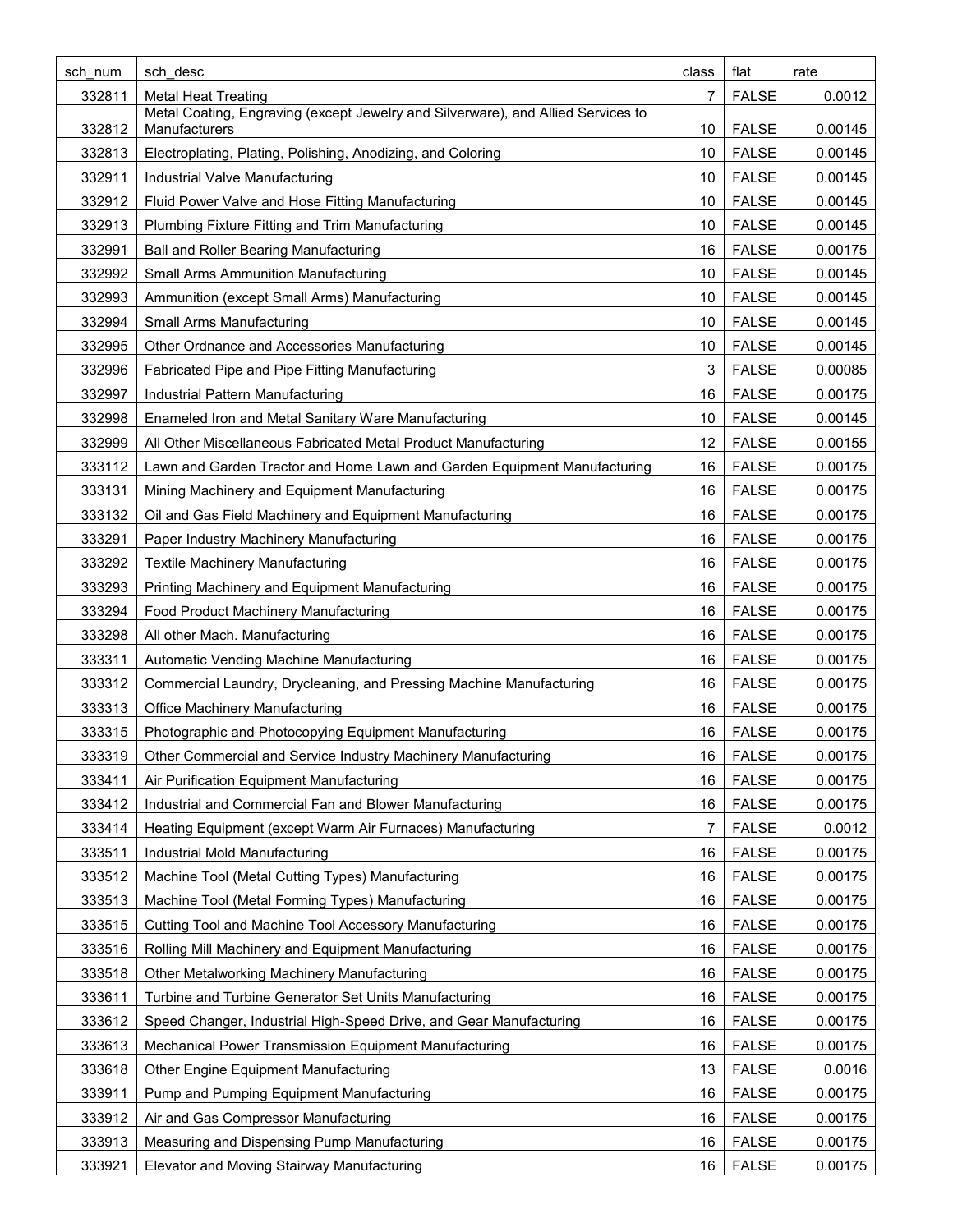| sch num | sch desc                                                                                                       | class          | flat         | rate    |
|---------|----------------------------------------------------------------------------------------------------------------|----------------|--------------|---------|
| 333922  | Conveyor and Conveying Equipment Manufacturing                                                                 | 16             | <b>FALSE</b> | 0.00175 |
| 333923  | Overhead Traveling Crane, Hoist, and Monorail System Manufacturing                                             | 16             | <b>FALSE</b> | 0.00175 |
| 333924  | Industrial Truck, Tractor, Trailer, and Stacker Machinery Manufacturing                                        | 10             | <b>FALSE</b> | 0.00145 |
| 333991  | Power-Driven Handtool Manufacturing                                                                            | 16             | <b>FALSE</b> | 0.00175 |
| 333993  | Packaging Machinery Manufacturing                                                                              | 16             | <b>FALSE</b> | 0.00175 |
| 333994  | Industrial Process Furnace and Oven Manufacturing                                                              | 16             | <b>FALSE</b> | 0.00175 |
| 333995  | Fluid Power Cylinder and Actuator Manufacturing                                                                | 16             | <b>FALSE</b> | 0.00175 |
| 333996  | Fluid Power Pump and Motor Manufacturing                                                                       | 16             | <b>FALSE</b> | 0.00175 |
| 333997  | Scale and Balance (except Laboratory) Manufacturing                                                            | 16             | <b>FALSE</b> | 0.00175 |
| 333999  | All Other Miscellaneous General Purpose Machinery Manufacturing                                                | 16             | <b>FALSE</b> | 0.00175 |
| 334111  | <b>Electronic Computer Manufacturing</b>                                                                       | 16             | <b>FALSE</b> | 0.00175 |
| 334112  | <b>Computer Storage Device Manufacturing</b>                                                                   | 16             | <b>FALSE</b> | 0.00175 |
| 334113  | <b>Computer Terminal Manufacturing</b>                                                                         | 16             | <b>FALSE</b> | 0.00175 |
| 334119  | Other Computer Peripheral Equipment Manufacturing                                                              | 9              | <b>FALSE</b> | 0.0014  |
| 334220  | Radio and Television Broadcasting and Wireless Communications Equipment<br>Manufacturing                       | 13             | <b>FALSE</b> | 0.0016  |
| 334411  | <b>Electron Tube Manufacturing</b>                                                                             | 13             | <b>FALSE</b> | 0.0016  |
| 334412  | <b>Bare Printed Circuit Board Manufacturing</b>                                                                | 13             | <b>FALSE</b> | 0.0016  |
| 334413  | Semiconductor and Related Device Manufacturing                                                                 | 13             | <b>FALSE</b> | 0.0016  |
| 334414  | <b>Electronic Capacitor Manufacturing</b>                                                                      | 13             | <b>FALSE</b> | 0.0016  |
| 334415  | <b>Electronic Resistor Manufacturing</b>                                                                       | 13             | <b>FALSE</b> | 0.0016  |
| 334416  | Electronic Coil, Transformer, and Other Inductor Manufacturing                                                 | 13             | <b>FALSE</b> | 0.0016  |
| 334417  | <b>Electronic Connector Manufacturing</b>                                                                      | 13             | <b>FALSE</b> | 0.0016  |
| 334419  | <b>Other Electronic Component Manufacturing</b>                                                                | 13             | <b>FALSE</b> | 0.0016  |
|         | Search, Detection, Navigation, Guidance, Aeronautical, and Nautical System and                                 |                |              |         |
| 334511  | <b>Instrument Manufactur</b><br>Automatic Environmental Control Manufacturing for Residential, Commercial, and | 16             | <b>FALSE</b> | 0.00175 |
| 334512  | Appliance Use                                                                                                  | 5              | <b>FALSE</b> | 0.00095 |
| 334518  | Watch, Clock, and Part Manufacturing                                                                           | 5              | <b>FALSE</b> | 0.00095 |
| 334611  | Software Reproducing                                                                                           | 3 <sup>1</sup> | <b>FALSE</b> | 0.00085 |
| 334612  | Prerecorded Compact Disc (except Software), Tape, and Record Reproducing                                       | 13             | <b>FALSE</b> | 0.0016  |
| 334613  | Magnetic and Optical Recording Media Manufacturing                                                             | 16             | <b>FALSE</b> | 0.00175 |
| 335121  | Residential Electric Lighting Fixture Manufacturing                                                            | 13             | <b>FALSE</b> | 0.0016  |
| 335122  | Commercial, Industrial, and Institutional Electric Lighting Fixture Manufacturing                              | 13             | <b>FALSE</b> | 0.0016  |
| 335129  | Other Lighting Equipment Manufacturing                                                                         | 13             | <b>FALSE</b> | 0.0016  |
| 335221  | Household Cooking Appliance Manufacturing                                                                      | 13             | <b>FALSE</b> | 0.0016  |
| 335222  | Household Refrigerator and Home Freezer Manufacturing                                                          | 13             | <b>FALSE</b> | 0.0016  |
| 335224  | Household Laundry Equipment Manufacturing                                                                      | 13             | <b>FALSE</b> | 0.0016  |
| 335228  | Other Major Household Appliance Manufacturing                                                                  | 13             | <b>FALSE</b> | 0.0016  |
| 335311  | Power, Distribution, and Specialty Transformer Manufacturing                                                   | 16             | <b>FALSE</b> | 0.00175 |
| 335312  | Motor and Generator Manufacturing                                                                              | 13             | <b>FALSE</b> | 0.0016  |
| 335313  | Switchgear and Switchboard Apparatus Manufacturing                                                             | 13             | <b>FALSE</b> | 0.0016  |
| 335314  | Relay and Industrial Control Manufacturing                                                                     | 13             | <b>FALSE</b> | 0.0016  |
| 335911  | Storage Battery Manufacturing                                                                                  | 13             | <b>FALSE</b> | 0.0016  |
| 335912  | <b>Primary Battery Manufacturing</b>                                                                           | 13             | <b>FALSE</b> | 0.0016  |
| 335931  | <b>Current-Carrying Wiring Device Manufacturing</b>                                                            | 13             | <b>FALSE</b> | 0.0016  |
| 335932  | Noncurrent-Carrying Wiring Device Manufacturing                                                                | 13             | <b>FALSE</b> | 0.0016  |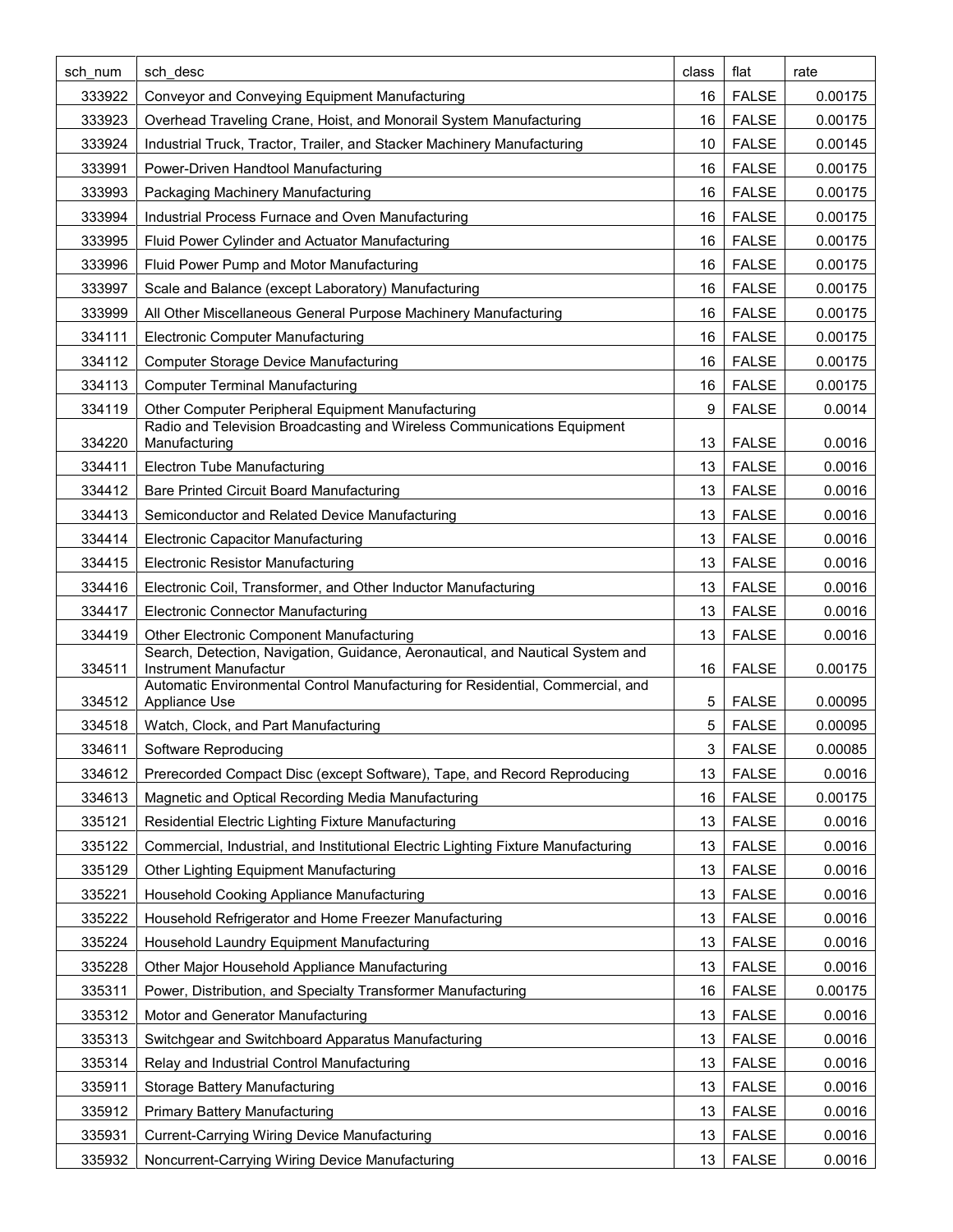| sch_num | sch desc                                                                 | class | flat                         | rate    |
|---------|--------------------------------------------------------------------------|-------|------------------------------|---------|
| 335999  | All Other Miscellaneous Electrical Equipment and Component Manufacturing | 13    | <b>FALSE</b>                 | 0.0016  |
| 336211  | Motor Vehicle Body Manufacturing                                         | 5     | <b>FALSE</b>                 | 0.00095 |
| 336212  | <b>Truck Trailer Manufacturing</b>                                       | 5     | <b>FALSE</b>                 | 0.00095 |
| 336213  | Motor Home Manufacturing                                                 | 5     | <b>FALSE</b>                 | 0.00095 |
| 336214  | <b>Travel Trailer and Camper Manufacturing</b>                           | 5     | <b>FALSE</b>                 | 0.00095 |
| 336311  | Carburetor, Piston, Piston Ring, and Valve Manufacturing                 | 16    | <b>FALSE</b>                 | 0.00175 |
| 336321  | Vehicular Lighting Equipment Manufacturing                               | 13    | <b>FALSE</b>                 | 0.0016  |
| 336322  | Other Motor Vehicle Electrical and Electronic Equipment Manufacturing    | 13    | <b>FALSE</b>                 | 0.0016  |
| 336391  | Motor Vehicle Air-Conditioning Manufacturing                             | 16    | <b>FALSE</b>                 | 0.00175 |
| 336399  | All Other Motor Vehicle Parts Manufacturing                              | 16    | <b>FALSE</b>                 | 0.00175 |
| 336412  | Aircraft Engine and Engine Parts Manufacturing                           | 5     | <b>FALSE</b>                 | 0.00095 |
| 336413  | Other Aircraft Parts and Auxiliary Equipment Manufacturing               | 5     | <b>FALSE</b>                 | 0.00095 |
| 336611  | Ship Building and Repairing                                              | 5     | <b>FALSE</b>                 | 0.00095 |
| 336612  | <b>Boat Building</b>                                                     | 5     | <b>FALSE</b>                 | 0.00095 |
| 336991  | Motorcycle, Bicycle, and Parts Manufacturing                             | 5     | <b>FALSE</b>                 | 0.00095 |
| 336992  | Military Armored Vehicle, Tank, and Tank Component Manufacturing         | 5     | <b>FALSE</b>                 | 0.00095 |
| 337121  | Upholstered Household Furniture Manufacturing                            | 7     | <b>FALSE</b>                 | 0.0012  |
| 337122  | Nonupholstered Wood Household Furniture Manufacturing                    | 7     | <b>FALSE</b>                 | 0.0012  |
| 337125  | Household Furniture (except Wood and Metal) Manufacturing                | 7     | <b>FALSE</b>                 | 0.0012  |
| 337127  | Institutional Furniture Manufacturing                                    | 7     | <b>FALSE</b>                 | 0.0012  |
| 337129  | Wood Television, Radio, and Sewing Machine Cabinet Manufacturing         | 7     | <b>FALSE</b>                 | 0.0012  |
| 337211  | Wood Office Furniture Manufacturing                                      | 7     | <b>FALSE</b>                 | 0.0012  |
| 337212  | Custom Architectural Woodwork and Millwork Manufacturing                 | 7     | <b>FALSE</b>                 | 0.0012  |
| 337214  | Office Furniture (except Wood) Manufacturing                             | 7     | <b>FALSE</b>                 | 0.0012  |
| 337215  | Showcase, Partition, Shelving, and Locker Manufacturing                  | 7     | <b>FALSE</b>                 | 0.0012  |
| 339111  | Laboratory Apparatus and Furniture Manufacturing                         | 7     | <b>FALSE</b>                 | 0.0012  |
| 339113  | Surgical Appliance and Supplies Manufacturing                            | 16    | <b>FALSE</b>                 | 0.00175 |
| 339114  | Dental Equipment and Supplies Manufacturing                              | 16    | <b>FALSE</b>                 | 0.00175 |
| 339115  | <b>Ophthalmic Goods Manufacturing</b>                                    | 1     | <b>FALSE</b>                 | 0.0005  |
| 339116  | <b>Dental Laboratories</b>                                               | 6     | <b>FALSE</b>                 | 0.00115 |
| 339911  | Jewelry (except Costume) Manufacturing                                   | 11    | <b>FALSE</b>                 | 0.0015  |
| 339914  | Costume Jewelry and Novelty Manufacturing                                | 11    | <b>FALSE</b>                 | 0.0015  |
| 339931  | Doll and Stuffed Toy Manufacturing                                       | 9     | <b>FALSE</b>                 | 0.0014  |
| 339932  | Game, Toy, and Children's Vehicle Manufacturing                          | 11    | <b>FALSE</b>                 | 0.0015  |
| 339942  | Lead Pencil and Art Good Manufacturing                                   | 11    | <b>FALSE</b>                 | 0.0015  |
| 339943  | <b>Marking Device Manufacturing</b>                                      | 11    | <b>FALSE</b>                 | 0.0015  |
| 339991  | Gasket, Packing, and Sealing Device Manufacturing                        | 8     | <b>FALSE</b>                 | 0.00135 |
| 339999  | All Other Miscellaneous Manufacturing                                    | 11    | <b>FALSE</b>                 | 0.0015  |
| 423110  | Automobile and Other Motor Vehicle Merchant Wholesalers                  | 3     | <b>FALSE</b>                 | 0.00085 |
| 423120  | Motor Vehicle Supplies and New Parts Merchant Wholesalers                | 3     | <b>FALSE</b>                 | 0.00085 |
|         | Motor Vehicle Parts (Used) Merchant Wholesalers                          |       |                              |         |
| 423140  |                                                                          | 3     | <b>FALSE</b><br><b>FALSE</b> | 0.00085 |
| 423210  | <b>Furniture Merchant Wholesalers</b>                                    | 3     |                              | 0.00085 |
| 423220  | Home Furnishing Merchant Wholesalers                                     | 3     | <b>FALSE</b>                 | 0.00085 |
| 423310  | Lumber, Plywood, Millwork, and Wood Panel Merchant Wholesalers           | 3     | <b>FALSE</b>                 | 0.00085 |
| 423320  | Brick, Stone, and Related Construction Material Merchant Wholesalers     | 3     | <b>FALSE</b>                 | 0.00085 |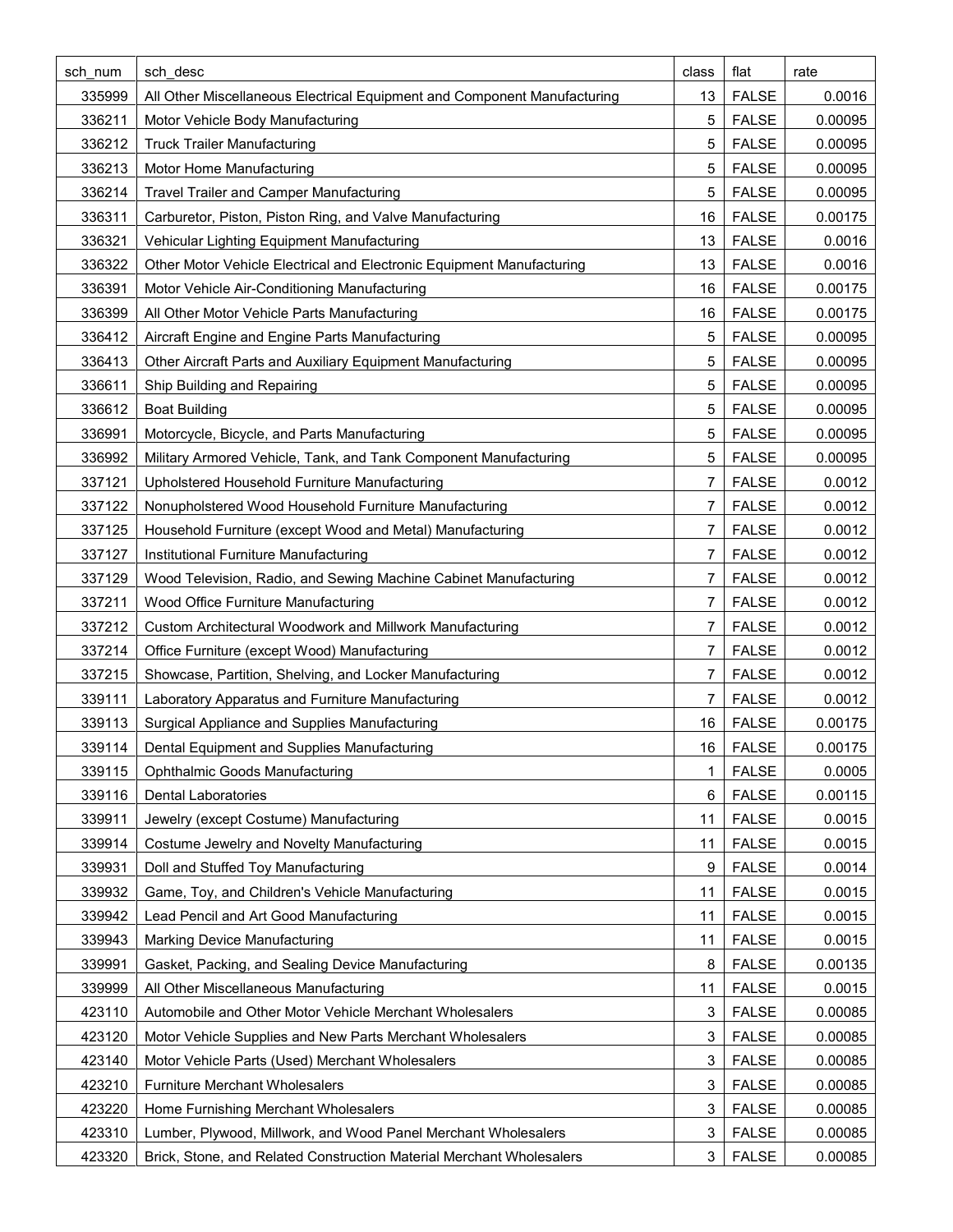| sch num | sch desc                                                                                           | class | flat         | rate    |
|---------|----------------------------------------------------------------------------------------------------|-------|--------------|---------|
| 423330  | Roofing, Siding, and Insulation Material Merchant Wholesalers                                      | 3     | <b>FALSE</b> | 0.00085 |
| 423390  | <b>Other Construction Material Merchant Wholesalers</b>                                            | 3     | <b>FALSE</b> | 0.00085 |
| 423430  | Computer and Computer Peripheral Equipment and Software Merchant<br>Wholesalers                    | 3     | <b>FALSE</b> | 0.00085 |
| 423440  | Other Commercial Equipment Merchant Wholesalers                                                    | 3     | <b>FALSE</b> | 0.00085 |
| 423450  | Medical, Dental, and Hospital Equipment and Supplies Merchant Wholesalers                          | 3     | <b>FALSE</b> | 0.00085 |
| 423490  | Other Professional Equipment and Supplies Merchant Wholesalers                                     | 3     | <b>FALSE</b> | 0.00085 |
| 423510  | Metal Service Centers and Other Metal Merchant Wholesalers                                         | 3     | <b>FALSE</b> | 0.00085 |
| 423520  | Coal and Other Mineral and Ore Merchant Wholesalers                                                | 3     | <b>FALSE</b> | 0.00085 |
| 423610  | Electrical Apparatus and Equipment, Wiring Supplies, and Related Equipment<br>Merchant Wholesalers | 3     | <b>FALSE</b> | 0.00085 |
| 423620  | Electrical and Electronic Appliance, Television, and Radio Set Merchant<br>Wholesalers             | 1     | <b>FALSE</b> | 0.0005  |
| 423690  | Other Electronic Parts and Equipment Merchant Wholesalers                                          | 3     | <b>FALSE</b> | 0.00085 |
| 423710  | <b>Hardware Merchant Wholesalers</b>                                                               | 1     | <b>FALSE</b> | 0.0005  |
| 423720  | Plumbing and Heating Equipment and Supplies (Hydronics) Merchant Wholesalers                       | 3     | <b>FALSE</b> | 0.00085 |
| 423730  | Warm Air Heating and Air-Conditioning Equipment and Supplies Merchant<br>Wholesalers               | 3     | <b>FALSE</b> | 0.00085 |
| 423740  | Refrigeration Equipment and Supplies Merchant Wholesalers                                          | 3     | <b>FALSE</b> | 0.00085 |
| 423820  | Farm and Garden Machinery and Equipment Merchant Wholesalers                                       | 3     | <b>FALSE</b> | 0.00085 |
| 423830  | Industrial Machinery and Equipment Merchant Wholesalers                                            | 3     | <b>FALSE</b> | 0.00085 |
| 423840  | <b>Industrial Supplies Merchant Wholesalers</b>                                                    | 3     | <b>FALSE</b> | 0.00085 |
| 423850  | Service Establishment Equipment and Supplies Merchant Wholesalers                                  | 3     | <b>FALSE</b> | 0.00085 |
| 423910  | Sporting and Recreational Goods and Supplies Merchant Wholesalers                                  | 3     | <b>FALSE</b> | 0.00085 |
| 423930  | Recyclable Material Merchant Wholesalers                                                           | 3     | <b>FALSE</b> | 0.00085 |
| 423940  | Jewelry, Watch, Precious Stone, and Precious Metal Merchant Wholesalers                            | 1     | <b>FALSE</b> | 0.0005  |
| 423990  | Other Miscellaneous Durable Goods Merchant Wholesalers                                             | 3     | <b>FALSE</b> | 0.00085 |
| 424110  | Printing and Writing Paper Merchant Wholesalers                                                    | 3     | <b>FALSE</b> | 0.00085 |
| 424120  | Stationery and Office Supplies Merchant Wholesalers                                                | 3     | <b>FALSE</b> | 0.00085 |
| 424130  | Industrial and Personal Service Paper Merchant Wholesalers                                         | 3     | <b>FALSE</b> | 0.00085 |
| 424210  | Drugs and Druggists' Sundries Merchant Wholesalers                                                 | 3     | <b>FALSE</b> | 0.00085 |
| 424310  | Piece Goods, Notions, and Other Dry Goods Merchant Wholesalers                                     | 3     | <b>FALSE</b> | 0.00085 |
| 424320  | Men's and Boys' Clothing and Furnishings Merchant Wholesalers                                      | 3     | <b>FALSE</b> | 0.00085 |
| 424330  | Women's, Children's, and Infants' Clothing and Accessories Merchant Wholesalers                    | 3     | <b>FALSE</b> | 0.00085 |
| 424340  | <b>Footwear Merchant Wholesalers</b>                                                               | 3     | <b>FALSE</b> | 0.00085 |
| 424410  | General Line Grocery Merchant Wholesalers                                                          | 1     | <b>FALSE</b> | 0.0005  |
| 424450  | <b>Confectionery Merchant Wholesalers</b>                                                          | 3     | <b>FALSE</b> | 0.00085 |
| 424470  | Meat and Meat Product Merchant Wholesalers                                                         | 3     | <b>FALSE</b> | 0.00085 |
| 424480  | Fresh Fruit and Vegetable Merchant Wholesalers                                                     | 3     | <b>FALSE</b> | 0.00085 |
| 424490  | Other Grocery and Related Products Merchant Wholesalers                                            | 3     | <b>FALSE</b> | 0.00085 |
| 424610  | Plastics Materials and Basic Forms and Shapes Merchant Wholesalers                                 | 3     | <b>FALSE</b> | 0.00085 |
| 424690  | Other Chemical and Allied Products Merchant Wholesalers                                            | 3     | <b>FALSE</b> | 0.00085 |
| 424710  | <b>Petroleum Bulk Stations and Terminals</b>                                                       | 3     | <b>FALSE</b> | 0.00085 |
| 424720  | Petroleum and Petroleum Products Merchant Wholesalers (except Bulk Stations<br>and Terminals)      | 3     | <b>FALSE</b> | 0.00085 |
| 424810  | Beer and Ale Merchant Wholesalers                                                                  | 3     | <b>FALSE</b> | 0.00085 |
| 424820  | Wine and Distilled Alcoholic Beverage Merchant Wholesalers                                         | 1     | <b>FALSE</b> | 0.0005  |
| 424920  | Book, Periodical, and Newspaper Merchant Wholesalers                                               | 3     | <b>FALSE</b> | 0.00085 |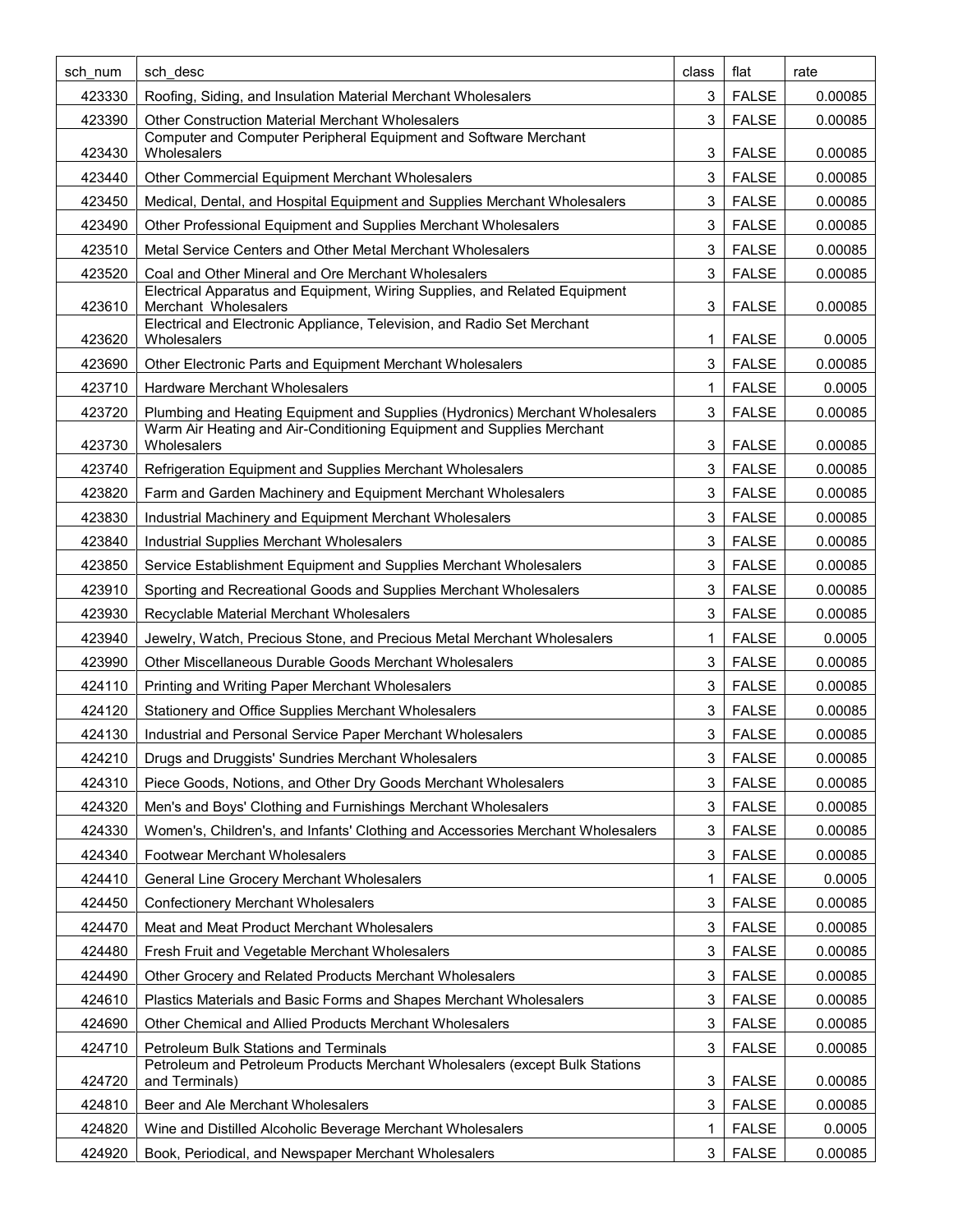| sch num | sch desc                                                           | class          | flat         | rate    |
|---------|--------------------------------------------------------------------|----------------|--------------|---------|
| 424930  | Flower, Nursery Stock, and Florists' Supplies Merchant Wholesalers | 3              | <b>FALSE</b> | 0.00085 |
| 424990  | Other Miscellaneous Nondurable Goods Merchant Wholesalers          | 3              | <b>FALSE</b> | 0.00085 |
| 441120  | <b>Used Car Dealers</b>                                            | 1              | <b>FALSE</b> | 0.0005  |
| 441221  | Motorcycle Dealers                                                 | 1              | <b>FALSE</b> | 0.0005  |
| 441222  | <b>Boat Dealers</b>                                                | 1              | <b>FALSE</b> | 0.0005  |
| 441229  | All Other Motor Vehicle Dealers                                    | 1              | <b>FALSE</b> | 0.0005  |
| 441310  | Automotive Parts and Accessories Stores                            | 1              | <b>FALSE</b> | 0.0005  |
| 441320  | <b>Tire Dealers</b>                                                | 3              | <b>FALSE</b> | 0.00085 |
| 442291  | <b>Window Treatment Stores</b>                                     | 1              | <b>FALSE</b> | 0.0005  |
| 442299  | All Other Home Furnishings Stores                                  | 4              | <b>FALSE</b> | 0.0009  |
| 443111  | <b>Household Appliance Stores</b>                                  | 1              | <b>FALSE</b> | 0.0005  |
| 443112  | Radio, Television, and Other Electronics Stores                    | 9              | <b>FALSE</b> | 0.0014  |
| 444120  | Paint and Wallpaper Stores                                         | 4              | <b>FALSE</b> | 0.0009  |
| 444190  | <b>Other Building Material Dealers</b>                             | 4              | <b>FALSE</b> | 0.0009  |
| 444220  | Nursery, Garden Center, and Farm Supply Stores                     | 4              | <b>FALSE</b> | 0.0009  |
| 445110  | Supermarkets and Other Grocery (except Convenience) Stores         | 3              | <b>FALSE</b> | 0.00085 |
| 445120  | <b>Convenience Stores</b>                                          | 3              | <b>FALSE</b> | 0.00085 |
| 445291  | <b>Baked Goods Stores</b>                                          | 3              | <b>FALSE</b> | 0.00085 |
| 445292  | <b>Confectionery and Nut Stores</b>                                | 3              | <b>FALSE</b> | 0.00085 |
| 445299  | All Other Specialty Food Stores                                    | 3              | <b>FALSE</b> | 0.00085 |
| 445310  | Beer, Wine, and Liquor Stores                                      | 1              | <b>FALSE</b> | 0.0005  |
| 446120  | Cosmetics, Beauty Supplies, and Perfume Stores                     | 3              | <b>FALSE</b> | 0.00085 |
| 446191  | Food (Health) Supplement Stores                                    | 1              | <b>FALSE</b> | 0.0005  |
| 446199  | All Other Health and Personal Care Stores                          | 2              | <b>FALSE</b> | 0.0008  |
| 447110  | <b>Gasoline Stations with Convenience Stores</b>                   | 3              | <b>FALSE</b> | 0.00085 |
| 447190  | <b>Other Gasoline Stations</b>                                     | 1              | <b>FALSE</b> | 0.0005  |
| 448120  | <b>Women's Clothing Stores</b>                                     | 7              | <b>FALSE</b> | 0.0012  |
| 448140  | <b>Family Clothing Stores</b>                                      | $\overline{7}$ | <b>FALSE</b> | 0.0012  |
| 448150  | <b>Clothing Accessories Stores</b>                                 | 7              | <b>FALSE</b> | 0.0012  |
| 448190  | <b>Other Clothing Stores</b>                                       | 7              | <b>FALSE</b> | 0.0012  |
| 448310  | Jewelry Stores                                                     | 5              | <b>FALSE</b> | 0.00095 |
| 451120  | Hobby, Toy, and Game Stores                                        | 5              | <b>FALSE</b> | 0.00095 |
| 451211  | <b>Book Stores</b>                                                 | 5              | <b>FALSE</b> | 0.00095 |
| 451212  | News Dealers and Newsstands                                        | 5              | <b>FALSE</b> | 0.00095 |
| 451220  | Prerecorded Tape, Compact Disc, and Record Stores                  | 5              | <b>FALSE</b> | 0.00095 |
| 452112  | <b>Discount Department Stores</b>                                  | 6              | <b>FALSE</b> | 0.00115 |
| 452910  | Warehouse Clubs and Supercenters                                   | 6              | <b>FALSE</b> | 0.00115 |
| 452990  | All Other General Merchandise Stores                               | 6              | <b>FALSE</b> | 0.00115 |
| 453110  | Florists                                                           | 5              | <b>FALSE</b> | 0.00095 |
| 453220  | Gift, Novelty, and Souvenir Stores                                 | 5              | <b>FALSE</b> | 0.00095 |
| 453310  | <b>Used Merchandise Stores</b>                                     | 5              | <b>FALSE</b> | 0.00095 |
| 453920  | <b>Art Dealers</b>                                                 | 5              | <b>FALSE</b> | 0.00095 |
| 453991  | <b>Tobacco Stores</b>                                              | 5              | <b>FALSE</b> | 0.00095 |
| 453998  | All Other Miscellaneous Store Retailers (except Tobacco Stores)    | 5              | <b>FALSE</b> | 0.00095 |
| 454111  | Electronic Shopping (Internet)                                     | 6              | <b>FALSE</b> | 0.00115 |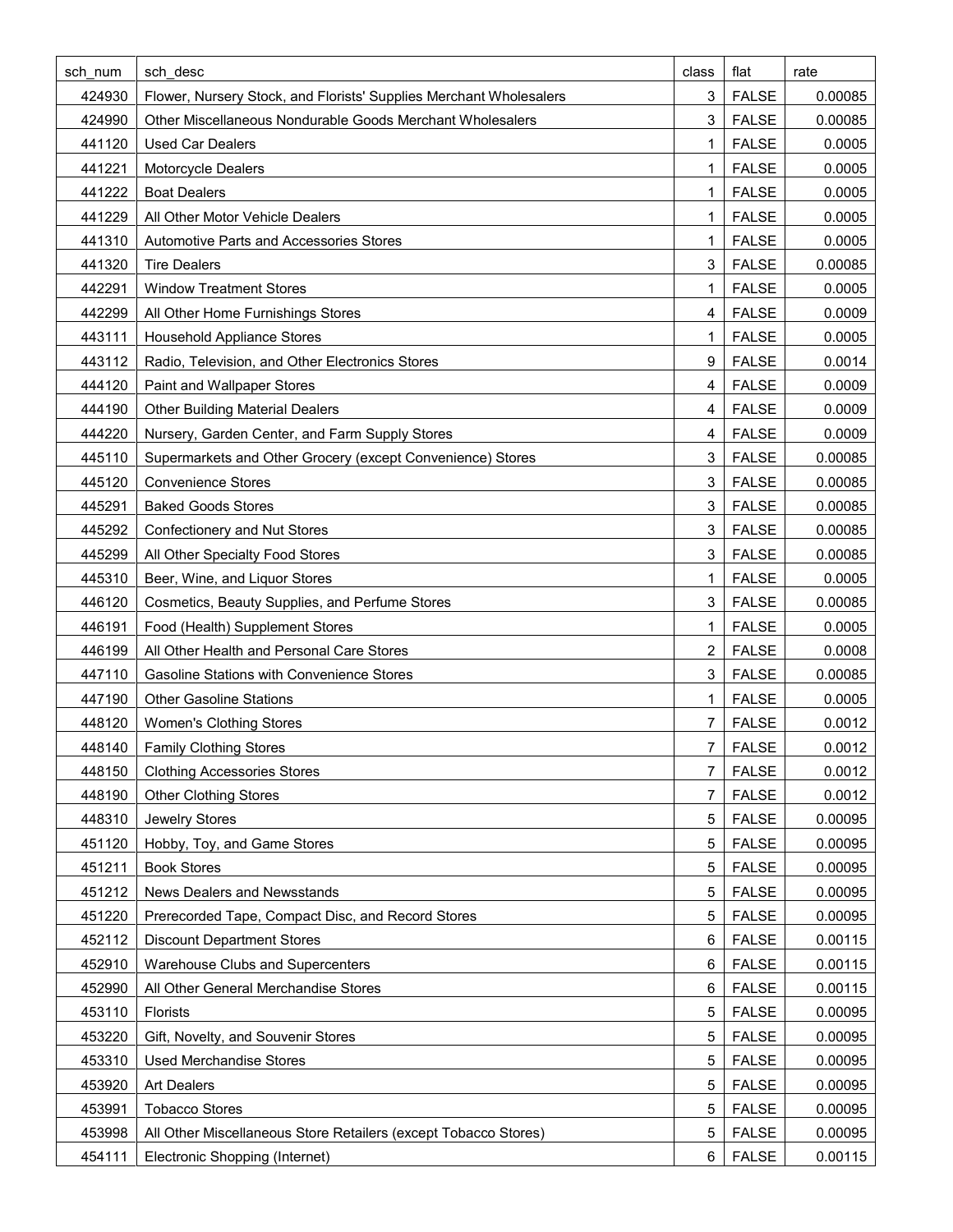| sch num | sch desc                                                     | class | flat         | rate    |
|---------|--------------------------------------------------------------|-------|--------------|---------|
| 454210  | Vending Machine Operators                                    | 5     | <b>FALSE</b> | 0.00095 |
| 454311  | <b>Heating Oil Dealers</b>                                   | 5     | <b>FALSE</b> | 0.00095 |
| 454312  | Liquefied Petroleum Gas (Bottled Gas) Dealers                | 5     | <b>FALSE</b> | 0.00095 |
| 454319  | <b>Other Fuel Dealers</b>                                    | 5     | <b>FALSE</b> | 0.00095 |
| 481111  | Scheduled Passenger Air Transportation                       | 2     | <b>FALSE</b> | 0.0008  |
| 481112  | Scheduled Freight Air Transportation                         | 5     | <b>FALSE</b> | 0.00095 |
| 481219  | Other Nonscheduled Air Transportation                        | 5     | <b>FALSE</b> | 0.00095 |
| 483111  | Deep Sea Freight Transportation                              | 12    | <b>FALSE</b> | 0.00155 |
| 483113  | Coastal and Great Lakes Freight Transportation               | 5     | <b>FALSE</b> | 0.00095 |
| 483211  | Inland Water Freight Transportation                          | 6     | <b>FALSE</b> | 0.00115 |
| 484121  | General Freight Trucking, Long-Distance, Truckload           | 5     | <b>FALSE</b> | 0.00095 |
| 484122  | General Freight Trucking, Long-Distance, Less Than Truckload | 17    | <b>FALSE</b> | 0.0018  |
| 484220  | Specialized Freight (except Used Goods) Trucking, Local      | 5     | <b>FALSE</b> | 0.00095 |
| 485113  | Bus and Other Motor Vehicle Transit Systems                  | 5     | <b>FALSE</b> | 0.00095 |
| 485310  | <b>Taxi Service</b>                                          | 5     | <b>FALSE</b> | 0.00095 |
| 485320  | <b>Limousine Service</b>                                     | 5     | <b>FALSE</b> | 0.00095 |
| 485999  | All Other Transit and Ground Passenger Transportation        | 5     | <b>FALSE</b> | 0.00095 |
| 488111  | <b>Air Traffic Control</b>                                   | 12    | <b>FALSE</b> | 0.00155 |
| 488119  | <b>Other Airport Operations</b>                              | 2     | <b>FALSE</b> | 0.0008  |
| 488410  | Motor Vehicle Towing                                         | 6     | <b>FALSE</b> | 0.00115 |
| 488991  | Packing and Crating                                          | 4     | <b>FALSE</b> | 0.0009  |
| 488999  | All Other Support Activities for Transportation              | 4     | <b>FALSE</b> | 0.0009  |
| 492110  | Couriers                                                     | 5     | <b>FALSE</b> | 0.00095 |
| 492210  | Local Messengers and Local Delivery                          | 5     | <b>FALSE</b> | 0.00095 |
| 493110  | General Warehousing and Storage                              | 5     | <b>FALSE</b> | 0.00095 |
| 511120  | <b>Periodical Publishers</b>                                 | 13    | <b>FALSE</b> | 0.0016  |
| 511130  | <b>Book Publishers</b>                                       | 13    | <b>FALSE</b> | 0.0016  |
| 511191  | <b>Greeting Card Publishers</b>                              | 17    | <b>FALSE</b> | 0.0018  |
| 511199  | All Other Publishers                                         | 4     | <b>FALSE</b> | 0.0009  |
| 511210  | Software Publishers                                          | 9     | <b>FALSE</b> | 0.0014  |
| 512110  | Motion Picture and Video Production                          | 8     | <b>FALSE</b> | 0.00135 |
| 512131  | Motion Picture Theaters (except Drive-Ins)                   | 8     | <b>FALSE</b> | 0.00135 |
| 512132  | Drive-In Motion Picture Theaters                             | 8     | <b>FALSE</b> | 0.00135 |
| 512220  | Integrated Record Production/Distribution                    | 9     | <b>FALSE</b> | 0.0014  |
| 515210  | Cable and Other Subscription Programming                     | 17    | <b>FALSE</b> | 0.0018  |
| 516110  | Internet Radio Stations                                      | 17    |              | 0.0018  |
| 517212  | Cellular and Other Wireless Telecommunications               | 17    | <b>FALSE</b> | 0.0018  |
| 517410  | Satellite Telecommunications                                 | 17    | <b>FALSE</b> | 0.0018  |
| 518111  | <b>Internet Service Providers</b>                            | 9     | <b>FALSE</b> | 0.0014  |
| 518210  | Data Processing, Hosting, and Related Services               | 9     | <b>FALSE</b> | 0.0014  |
| 519190  | All Other Information Services                               | 17    | <b>FALSE</b> | 0.0018  |
| 522291  | <b>Consumer Lending</b>                                      | 21    | <b>FALSE</b> | 0.002   |
| 522292  | Real Estate Credit                                           | 6     | <b>FALSE</b> | 0.00115 |
| 522293  | International Trade Financing                                | 9     | <b>FALSE</b> | 0.0014  |
| 522294  | Secondary Market Financing                                   | 21    | <b>FALSE</b> | 0.002   |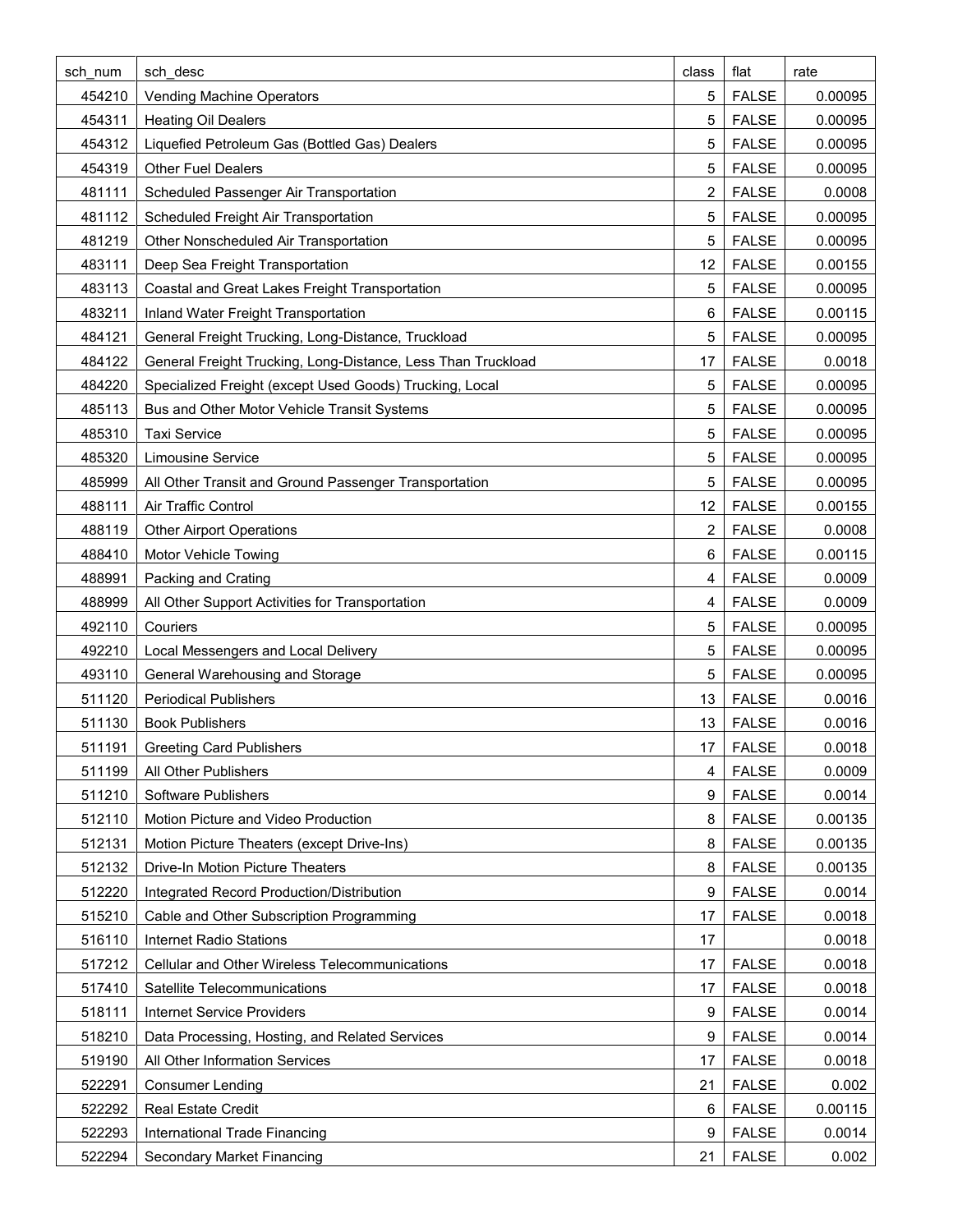| sch num | sch desc                                                                   | class | flat         | rate    |
|---------|----------------------------------------------------------------------------|-------|--------------|---------|
| 522298  | All Other Nondepository Credit Intermediation                              | 23    | <b>FALSE</b> | 0.00215 |
| 522310  | Mortgage and Nonmortgage Loan Brokers                                      | 21    | <b>FALSE</b> | 0.002   |
| 522320  | Financial Transactions Processing, Reserve, and Clearinghouse Activities   | 21    | <b>FALSE</b> | 0.002   |
| 522390  | Other Activities Related to Credit Intermediation                          | 21    | <b>FALSE</b> | 0.002   |
| 523910  | <b>Other Financial Investment Activities</b>                               | 21    | <b>FALSE</b> | 0.002   |
| 523930  | <b>Investment Advice</b>                                                   | 15    | <b>FALSE</b> | 0.0017  |
| 523991  | Trust, Fiduciary, and Custody Activities                                   | 23    | <b>FALSE</b> | 0.00215 |
| 523999  | Miscellaneous Financial Investment Activities                              | 21    | <b>FALSE</b> | 0.002   |
| 524113  | Direct Life Insurance Carriers                                             | 8     | <b>FALSE</b> | 0.00135 |
| 524127  | <b>Direct Title Insurance Carriers</b>                                     | 8     | <b>FALSE</b> | 0.00135 |
| 524128  | Other Direct Insurance (except Life, Health, and Medical) Carriers         | 8     | <b>FALSE</b> | 0.00135 |
| 524210  | Insurance Agencies and Brokerages                                          | 16    | <b>FALSE</b> | 0.00175 |
| 524291  | <b>Claims Adjusting</b>                                                    | 8     | <b>FALSE</b> | 0.00135 |
| 524298  | All Other Insurance Related Activities                                     | 5     | <b>FALSE</b> | 0.00095 |
| 531190  | Lessors of Other Real Estate Property                                      | 18    | <b>FALSE</b> | 0.00185 |
| 531210  | Offices of Real Estate Agents and Brokers                                  | 18    | <b>FALSE</b> | 0.00185 |
| 531311  | <b>Residential Property Managers</b>                                       | 18    | <b>FALSE</b> | 0.00185 |
| 531312  | Nonresidential Property Managers                                           | 18    | <b>FALSE</b> | 0.00185 |
| 531390  | Other Activities Related to Real Estate                                    | 18    | <b>FALSE</b> | 0.00185 |
| 532111  | Passenger Car Rental                                                       | 6     | <b>FALSE</b> | 0.00115 |
| 532112  | Passenger Car Leasing                                                      | 6     | <b>FALSE</b> | 0.00115 |
| 532220  | Formal Wear and Costume Rental                                             | 10    | <b>FALSE</b> | 0.00145 |
| 532291  | Home Health Equipment Rental                                               | 9     | <b>FALSE</b> | 0.0014  |
| 532299  | All Other Consumer Goods Rental                                            | 18    | <b>FALSE</b> | 0.00185 |
| 532490  | Other Commercial and Industrial Machinery and Equipment Rental and Leasing | 9     | <b>FALSE</b> | 0.0014  |
| 541110  | Offices of Lawyers                                                         | 13    | <b>FALSE</b> | 0.0016  |
| 541191  | <b>Title Abstract and Settlement Offices</b>                               | 18    | <b>FALSE</b> | 0.00185 |
| 541199  | All Other Legal Services                                                   | 13    | <b>FALSE</b> | 0.0016  |
| 541211  | Offices of Certified Public Accountants                                    | 14    | <b>FALSE</b> | 0.00165 |
| 541213  | <b>Tax Preparation Services</b>                                            | 10    | <b>FALSE</b> | 0.00145 |
| 541214  | Payroll Services                                                           | 8     | <b>FALSE</b> | 0.00135 |
| 541219  | <b>Other Accounting Services</b>                                           | 12    | <b>FALSE</b> | 0.00155 |
| 541310  | <b>Architectural Services</b>                                              | 14    | <b>FALSE</b> | 0.00165 |
| 541320  | Landscape Architectural Services                                           | 8     | <b>FALSE</b> | 0.00135 |
| 541330  | <b>Engineering Services</b>                                                | 14    | <b>FALSE</b> | 0.00165 |
| 541350  | <b>Building Inspection Services</b>                                        | 9     | <b>FALSE</b> | 0.0014  |
| 541410  | <b>Interior Design Services</b>                                            | 9     | <b>FALSE</b> | 0.0014  |
| 541420  | <b>Industrial Design Services</b>                                          | 9     | <b>FALSE</b> | 0.0014  |
| 541430  | <b>Graphic Design Services</b>                                             | 9     | <b>FALSE</b> | 0.0014  |
| 541511  | <b>Custom Computer Programming Services</b>                                | 9     | <b>FALSE</b> | 0.0014  |
| 541512  | <b>Computer Systems Design Services</b>                                    | 9     | <b>FALSE</b> | 0.0014  |
| 541513  | <b>Computer Facilities Management Services</b>                             | 9     | <b>FALSE</b> | 0.0014  |
| 541519  | <b>Other Computer Related Services</b>                                     | 9     | <b>FALSE</b> | 0.0014  |
| 541611  | Administrative Management and General Management Consulting Services       | 14    | <b>FALSE</b> | 0.00165 |
| 541612  | Human Resources and Executive Search Consulting Services                   | 14    | <b>FALSE</b> | 0.00165 |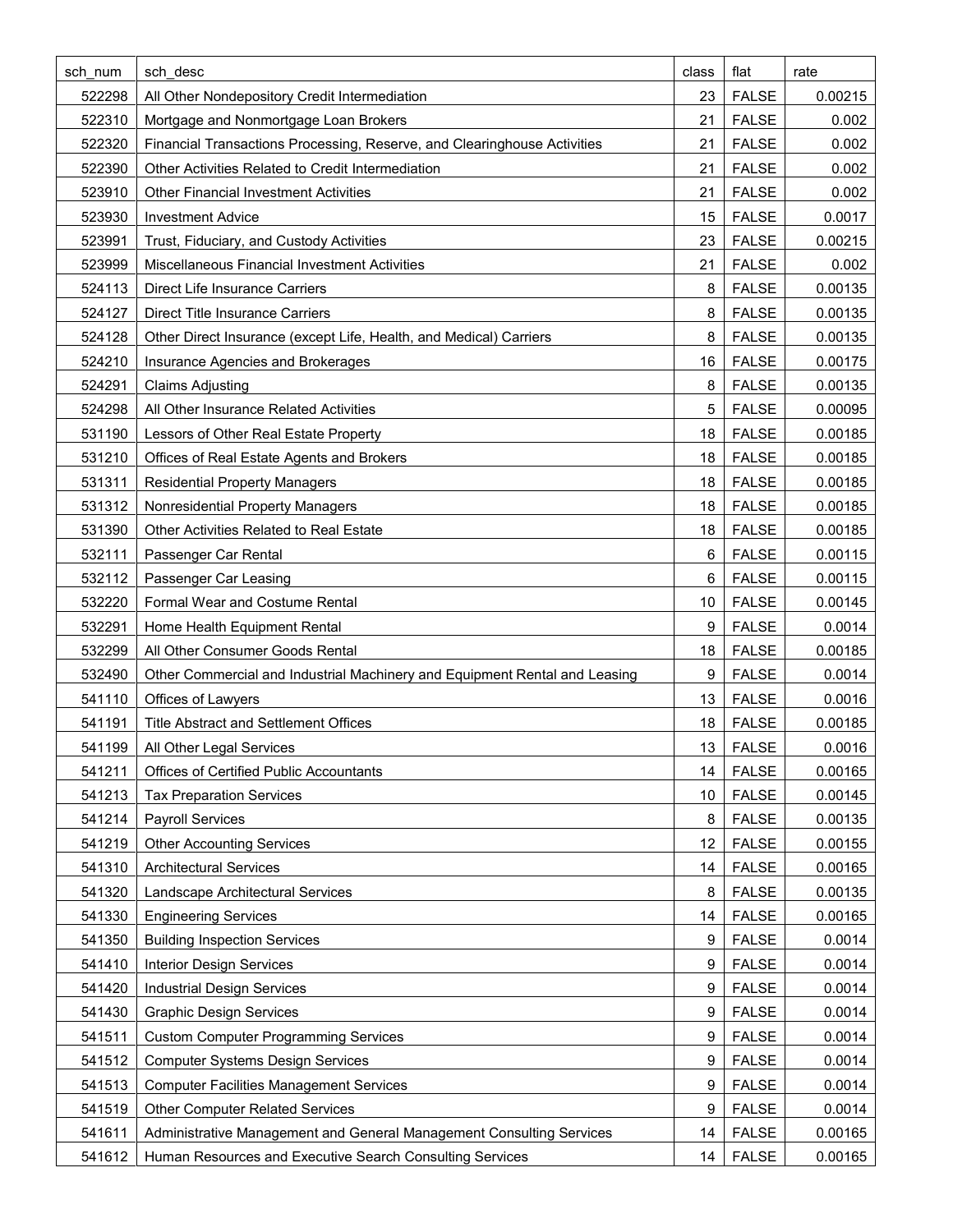| sch num | sch desc                                                          | class | flat         | rate    |
|---------|-------------------------------------------------------------------|-------|--------------|---------|
| 541613  | <b>Marketing Consulting Services</b>                              | 14    | <b>FALSE</b> | 0.00165 |
| 541614  | Process, Physical Distribution, and Logistics Consulting Services | 14    | <b>FALSE</b> | 0.00165 |
| 541618  | <b>Other Management Consulting Services</b>                       | 18    | <b>FALSE</b> | 0.00185 |
| 541690  | Other Scientific and Technical Consulting Services                | 14    | <b>FALSE</b> | 0.00165 |
| 541810  | <b>Advertising Agencies</b>                                       | 9     | <b>FALSE</b> | 0.0014  |
| 541830  | <b>Media Buying Agencies</b>                                      | 9     | <b>FALSE</b> | 0.0014  |
| 541890  | Other Services Related to Advertising                             | 9     | <b>FALSE</b> | 0.0014  |
| 541921  | Photography Studios, Portrait                                     | 10    | <b>FALSE</b> | 0.00145 |
| 541922  | <b>Commercial Photography</b>                                     | 9     | <b>FALSE</b> | 0.0014  |
| 541940  | <b>Veterinary Services</b>                                        | 8     | <b>FALSE</b> | 0.00135 |
| 541990  | All Other Professional, Scientific, and Technical Services        | 9     | <b>FALSE</b> | 0.0014  |
| 551111  | Offices of Bank Holding Companies                                 | 24    | <b>FALSE</b> | 0.0022  |
| 551112  | Offices of Other Holding Companies                                | 24    | <b>FALSE</b> | 0.0022  |
| 551114  | Corporate, Subsidiary, and Regional Managing Offices              | 24    | <b>FALSE</b> | 0.0022  |
| 561110  | <b>Office Administrative Services</b>                             | 9     | <b>FALSE</b> | 0.0014  |
| 561310  | <b>Employment Placement Agencies</b>                              | 9     | <b>FALSE</b> | 0.0014  |
| 561320  | <b>Temporary Help Services</b>                                    | 9     | <b>FALSE</b> | 0.0014  |
| 561410  | <b>Document Preparation Services</b>                              | 9     | <b>FALSE</b> | 0.0014  |
| 561421  | <b>Telephone Answering Services</b>                               | 9     | <b>FALSE</b> | 0.0014  |
| 561431  | <b>Private Mail Centers</b>                                       | 9     | <b>FALSE</b> | 0.0014  |
| 561440  | <b>Collection Agencies</b>                                        | 9     | <b>FALSE</b> | 0.0014  |
| 561491  | <b>Repossession Services</b>                                      | 4     | <b>FALSE</b> | 0.0009  |
| 561492  | Court Reporting and Stenotype Services                            | 9     | <b>FALSE</b> | 0.0014  |
| 561499  | All Other Business Support Services                               | 9     | <b>FALSE</b> | 0.0014  |
| 561510  | <b>Travel Agencies</b>                                            | 4     | <b>FALSE</b> | 0.0009  |
| 561599  | All Other Travel Arrangement and Reservation Services             | 4     | <b>FALSE</b> | 0.0009  |
| 561611  | <b>Investigation Services</b>                                     | 9     | <b>FALSE</b> | 0.0014  |
| 561612  | Security Guards and Patrol Services                               | 9     | <b>FALSE</b> | 0.0014  |
| 561621  | Security Systems Services (except Locksmiths)                     | 9     | <b>FALSE</b> | 0.0014  |
| 561622  | Locksmiths                                                        | 9     | <b>FALSE</b> | 0.0014  |
| 561710  | <b>Exterminating and Pest Control Services</b>                    | 9     | <b>FALSE</b> | 0.0014  |
| 561720  | <b>Janitorial Services</b>                                        | 9     | <b>FALSE</b> | 0.0014  |
| 561730  | <b>Landscaping Services</b>                                       | 8     | <b>FALSE</b> | 0.00135 |
| 561790  | Other Services to Buildings and Dwellings                         | 9     | <b>FALSE</b> | 0.0014  |
| 561920  | Convention and Trade Show Organizers                              | 9     | <b>FALSE</b> | 0.0014  |
| 561990  | All Other Support Services                                        | 9     | <b>FALSE</b> | 0.0014  |
| 562111  | Solid Waste Collection                                            | 9     | <b>FALSE</b> | 0.0014  |
| 562119  | <b>Other Waste Collection</b>                                     | 5     | <b>FALSE</b> | 0.00095 |
| 562212  | Solid Waste Landfill                                              | 9     | <b>FALSE</b> | 0.0014  |
| 562213  | Solid Waste Combustors and Incinerators                           | 5     | <b>FALSE</b> | 0.00095 |
| 562219  | Other Nonhazardous Waste Treatment and Disposal                   | 5     | <b>FALSE</b> | 0.00095 |
| 562991  | Septic Tank and Related Services                                  | 3     | <b>FALSE</b> | 0.00085 |
| 562998  | All Other Miscellaneous Waste Management Services                 | 5     | <b>FALSE</b> | 0.00095 |
| 611420  | <b>Computer Training</b>                                          | 9     | <b>FALSE</b> | 0.0014  |
| 611511  | <b>Cosmetology and Barber Schools</b>                             | 3     | <b>FALSE</b> | 0.00085 |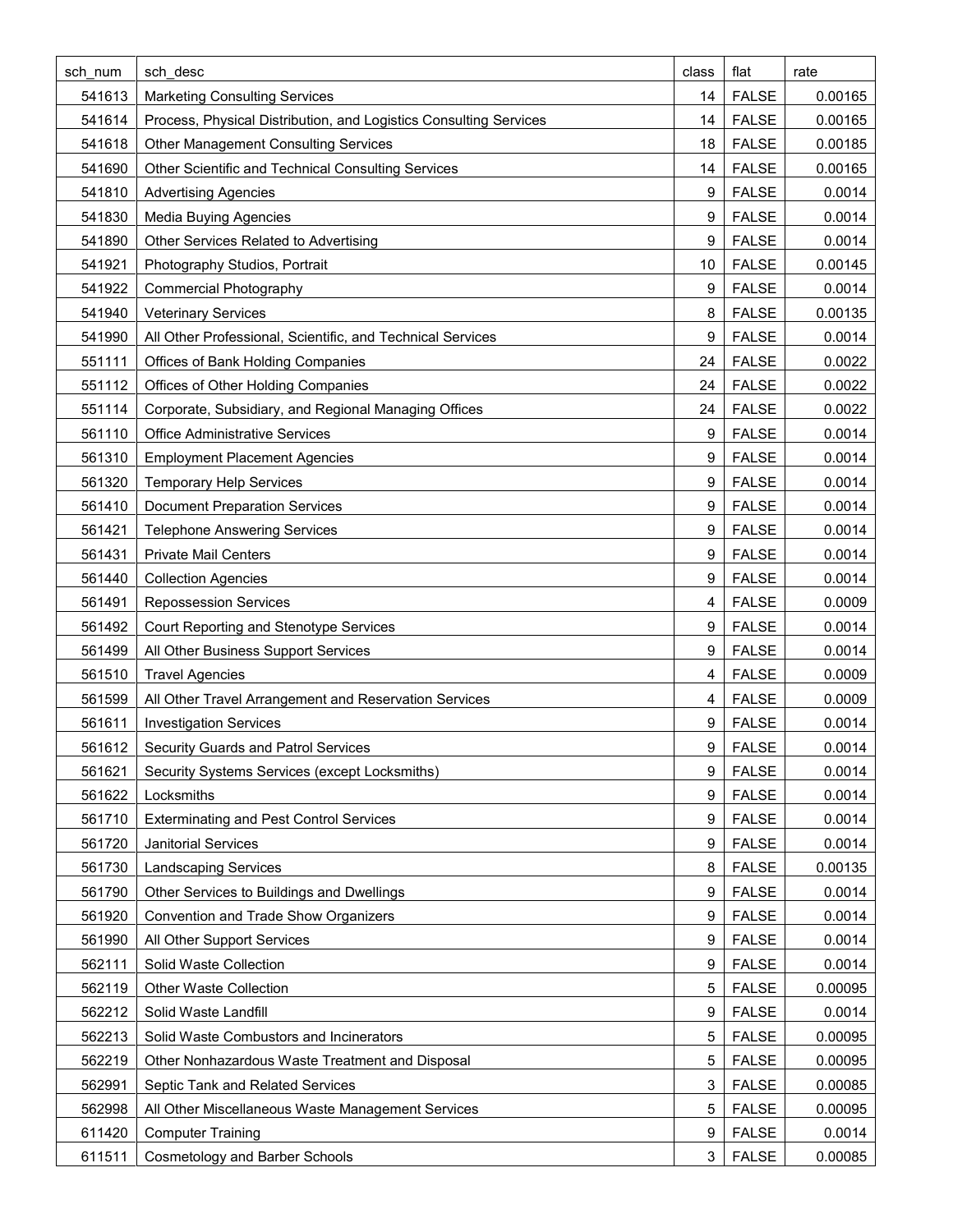| sch num | sch desc                                                                          | class | flat         | rate    |
|---------|-----------------------------------------------------------------------------------|-------|--------------|---------|
| 611512  | <b>Flight Training</b>                                                            | 10    | <b>FALSE</b> | 0.00145 |
| 611513  | <b>Apprenticeship Training</b>                                                    | 10    | <b>FALSE</b> | 0.00145 |
| 611519  | Other Technical and Trade Schools                                                 | 10    | <b>FALSE</b> | 0.00145 |
| 611610  | Fine Arts Schools                                                                 | 10    | <b>FALSE</b> | 0.00145 |
| 611620  | Sports and Recreation Instruction                                                 | 10    | <b>FALSE</b> | 0.00145 |
| 611630  | Language Schools                                                                  | 10    | <b>FALSE</b> | 0.00145 |
| 611691  | <b>Exam Preparation and Tutoring</b>                                              | 10    | <b>FALSE</b> | 0.00145 |
| 611692  | <b>Automobile Driving Schools</b>                                                 | 10    | <b>FALSE</b> | 0.00145 |
| 611699  | All Other Miscellaneous Schools and Instruction                                   | 10    | <b>FALSE</b> | 0.00145 |
| 611710  | <b>Educational Support Services</b>                                               | 10    | <b>FALSE</b> | 0.00145 |
| 621111  | Offices of Physicians (except Mental Health Specialists)                          | 6     | <b>FALSE</b> | 0.00115 |
| 621112  | Offices of Physicians, Mental Health Specialists                                  | 6     | <b>FALSE</b> | 0.00115 |
| 621210  | <b>Offices of Dentists</b>                                                        | 6     | <b>FALSE</b> | 0.00115 |
| 621310  | Offices of Chiropractors                                                          | 6     | <b>FALSE</b> | 0.00115 |
| 621320  | Offices of Optometrists                                                           | 6     | <b>FALSE</b> | 0.00115 |
| 621330  | Offices of Mental Health Practitioners (except Physicians)                        | 6     | <b>FALSE</b> | 0.00115 |
| 621340  | Offices of Physical, Occupational and Speech Therapists, and Audiologists         | 6     | <b>FALSE</b> | 0.00115 |
| 621391  | <b>Offices of Podiatrists</b>                                                     | 6     | <b>FALSE</b> | 0.00115 |
| 621399  | Offices of All Other Miscellaneous Health Practitioners                           | 6     | <b>FALSE</b> | 0.00115 |
| 621492  | Kidney Dialysis Centers                                                           | 6     | <b>FALSE</b> | 0.00115 |
| 621498  | All Other Outpatient Care Centers                                                 | 6     | <b>FALSE</b> | 0.00115 |
| 621512  | <b>Diagnostic Imaging Centers</b>                                                 | 6     | <b>FALSE</b> | 0.00115 |
| 621610  | Home Health Care Services                                                         | 6     | <b>FALSE</b> | 0.00115 |
| 621999  | All Other Miscellaneous Ambulatory Health Care Services                           | 3     | <b>FALSE</b> | 0.00085 |
| 623311  | <b>Continuing Care Retirement Communities</b>                                     | 6     | <b>FALSE</b> | 0.00115 |
| 623312  | Homes for the Elderly                                                             | 7     | <b>FALSE</b> | 0.0012  |
| 624120  | Services for the Elderly and Persons with Disabilities                            | 6     | <b>FALSE</b> | 0.00115 |
| 624190  | Other Individual and Family Services                                              | 7     | <b>FALSE</b> | 0.0012  |
| 624229  | <b>Other Community Housing Services</b>                                           | 7     | <b>FALSE</b> | 0.0012  |
| 624410  | <b>Child Day Care Services</b>                                                    | 7     | <b>FALSE</b> | 0.0012  |
| 711130  | <b>Musical Groups and Artists</b>                                                 | 15    | <b>FALSE</b> | 0.0017  |
| 711211  | Sports Teams and Clubs                                                            | 15    | <b>FALSE</b> | 0.0017  |
| 711212  | Racetracks                                                                        | 15    | <b>FALSE</b> | 0.0017  |
| 711219  | <b>Other Spectator Sports</b>                                                     | 5     | <b>FALSE</b> | 0.00095 |
| 711310  | Promoters of Performing Arts, Sports, and Similar Events with Facilities          | 15    | <b>FALSE</b> | 0.0017  |
| 711320  | Promoters of Performing Arts, Sports, and Similar Events without Facilities       | 15    | <b>FALSE</b> | 0.0017  |
| 711410  | Agents and Managers for Artists, Athletes, Entertainers, and Other Public Figures | 9     | <b>FALSE</b> | 0.0014  |
| 711510  | Independent Artists, Writers, and Performers                                      | 15    | <b>FALSE</b> | 0.0017  |
| 713290  | <b>Other Gambling Industries</b>                                                  | 15    | <b>FALSE</b> | 0.0017  |
| 713940  | <b>Fitness and Recreational Sports Centers</b>                                    | 15    | <b>FALSE</b> | 0.0017  |
| 721110  | Hotels (except Casino Hotels) and Motels                                          | 7     | <b>FALSE</b> | 0.0012  |
| 721191  | Bed-and-Breakfast Inns                                                            | 10    | <b>FALSE</b> | 0.00145 |
| 721199  | All Other Traveler Accommodation                                                  | 7     | <b>FALSE</b> | 0.0012  |
| 721211  | RV (Recreational Vehicle) Parks and Campgrounds                                   | 7     | <b>FALSE</b> | 0.0012  |
| 721214  | Recreational and Vacation Camps (except Campgrounds)                              | 7     | <b>FALSE</b> | 0.0012  |